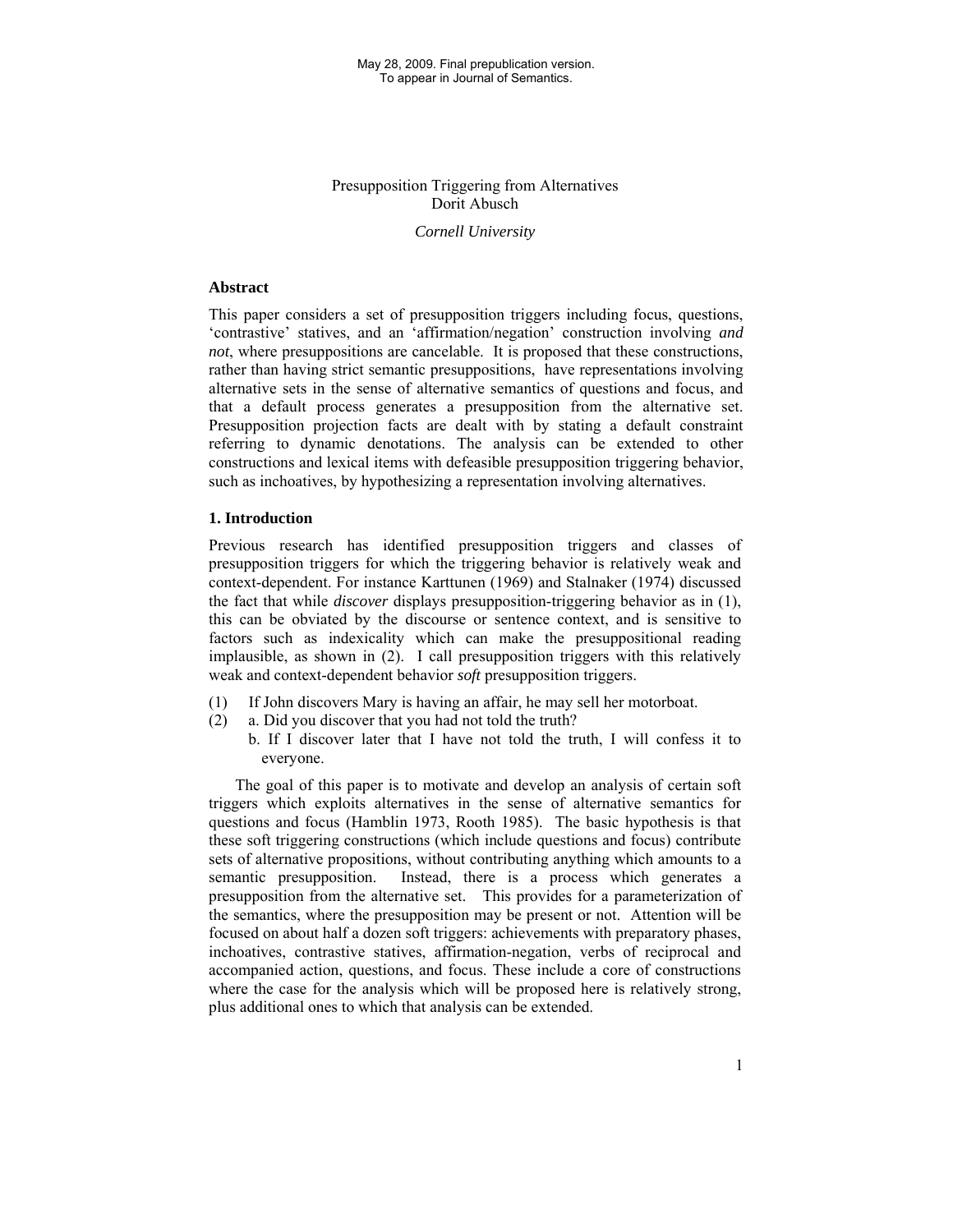The paper is organized as follows. The remainder of this introduction reviews the soft triggering constructions I will be talking about. In Section 2, I present an approach to soft triggering that I call the basic conjunctive strategy, and argue that it can not work without the addition of some kind of semantic structuring. Section 3 introduces the analysis using presupposition triggering from alternative sets. The approach is first developed for four core constructions: focus, questions, affirmation-negation, and contrastive statives. Then it is extended to other softtriggering constructions. Section 4 considers the issue of compositional filtering and transformation of presupposition. Although these phenomena superficially favor a standard approach where presupposition triggering is encoded semantically, I will show that triggering from alternatives can be formulated in a way which accounts for compositional filtering. Section 5 corrects a gap in the earlier reasoning about focus related to the 'anaphoric'status of focus. Section 6 discusses two alternatives to the theory of Sections 3 and 4, and Section 7 sums up the paper.

To show that a lexical item or construction is a soft trigger in my sense, one needs to show that it is a presupposition trigger in the first place, using tests of survival and transformation of presuppositions in contexts such as negation and conditionals, plus intuitions involving the common-ground interpretation of presupposition. Second, one needs to demonstrate 'softness', by showing that the presupposition can be fairly easily canceled. In (3), I go through these steps for *win*, which is an achievement with a preparatory phase.<sup>1</sup> In  $(3a,b)$  there is an intuition that the implication that John participated in the Road Race projects through negation and from the if-clause of a conditional.<sup>2</sup> (3c) illustrates compositional transformation of a presupposition. It can easily be understood as implying not that John participated in the Road Race, but that if he woke up on time, he participated in the Road Race.

- (3) Achievement with preparatory phase
	- a. John didn't win the Road Race.
	- b. If John won the Road Race, he's got more victories than anyone else in history.
	- c. If John woke up on time today, he won the Road Race.
	- d. I have no idea whether John ended up participating in the Road Race yesterday. But if he won it, then he has more victories than anyone else in history.

(3d) illustrates that the implication in (3b) that John participated can be canceled by a discourse context which explicitly expresses ignorance. Thus (3a-c) are being used to show that the implication that John participated is projected and transformed in the way characteristic of presuppositions, while (3d) shows that the projected presupposition is cancelable, or in other terms, contextually defeasible. Finally, there is an intuition that  $(3a,b)$  would typically only be used in a conversational context where it is taken for granted that John participated, and that (3c) would only be used in a context where it is taken for granted that if John woke up on time, he participated. Here we are checking against our intuitions the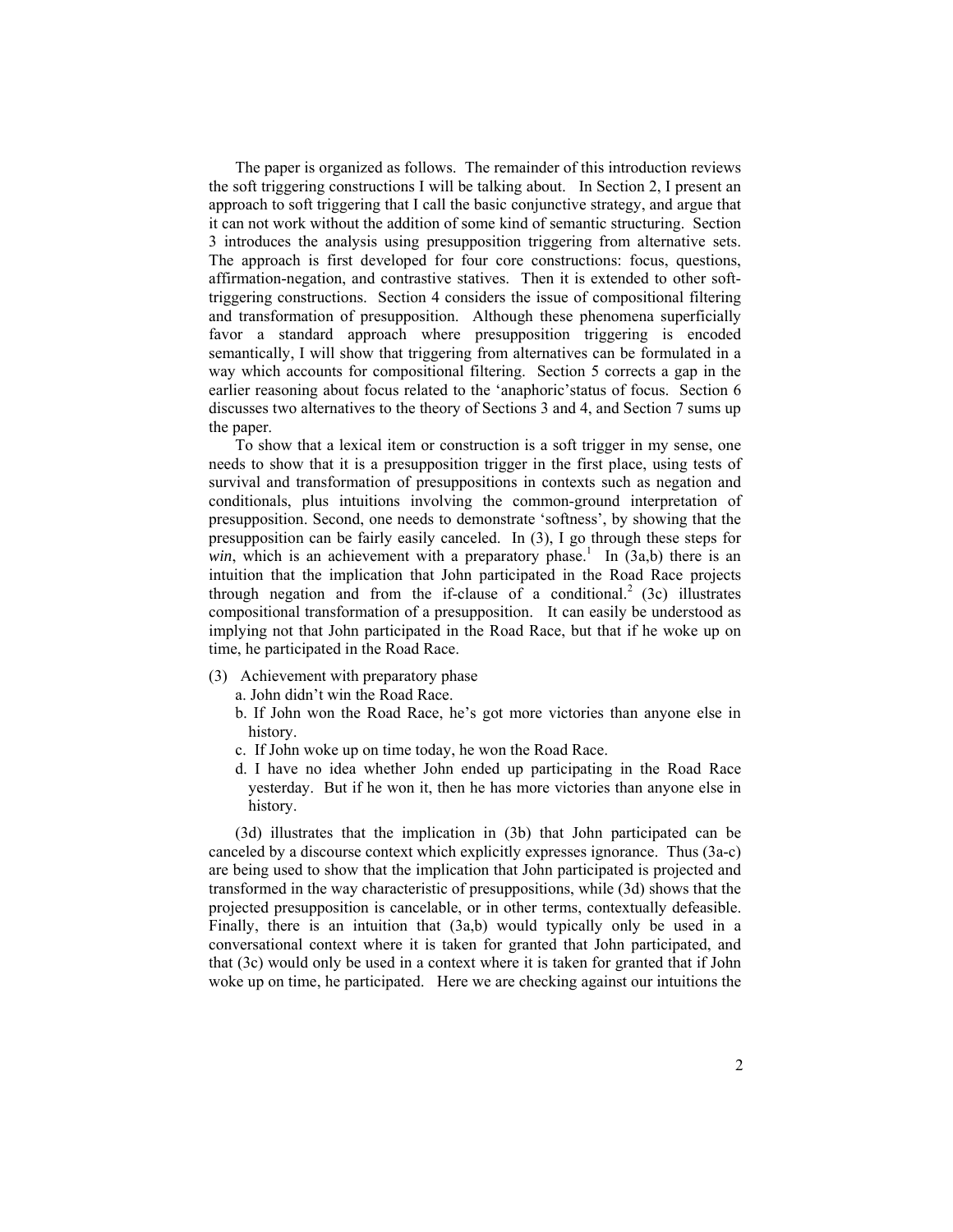pragmatic interpretation of presupposition as entailment by the common ground (Stalnaker 1974). $3$ 

Since it is my purpose to distinguish a class of soft triggers from other presupposition triggers, it is crucial to contrast the degree of cancelability found with the different classes of triggers. (4) checks the acceptability of a cleft in a discourse context which explicitly expresses ignorance about the presupposed existential implication. The combination is odd, if not completely unacceptable. (5a) does the same for the presupposition trigger *too*. Again, the combination is very odd, though I find the variant (5b) a bit better.

# (4) Cleft

?? I have no idea whether anyone read that letter. But if it is John who read it, let's ask him to be discreet about the content.

- (5) Too
	- a. ?? I have no idea whether John read that proposal. But if Bill read it too, let's ask them to confer and simply give us a yes-no response.
	- b. ? John may or may not have read the proposal. If Bill read it too, let's ask them to confer and simply give us a yes-no response.

Throughout the paper, clefts will be used as a core case of a 'hard' presupposition trigger, where it is impossible or at least relatively hard to cancel the presupposition.

Contrastive statives are predicates such as *newcomer*, *have a green card*, and *bachelor* which seem to carry with them contrasting predicates which are not merely their complements. In our insular town, being a newcomer contrasts with being an oldtimer. In many situations, having a green card contrasts with being a non-citizen resident without a green card. Bachelors are contrasted with married adult men. A different but compatible viewpoint is that these predicates describe species (the 'species' of bachelors, or of newcomers to our town) and implicitly refer to a specific genus or superclass (the 'genus' of adult men, or residents of our town). These predicates defeasibly presuppose their genus predicates. (6) illustrates this for *have a green card*. It is perhaps vague what the genus predicate is in this case. I will take it to be 'human being who is not a native of the USA'. In most contexts,  $(6a,b,c)$  would be understood to imply that she satisfies the genus predicate, i.e. she is not a native of the USA. (6d) illustrates compositional satisfaction of the presupposition, by virtue of the if-clause in the conditional entailing the genus presupposition of the main clause.

- (6) Contrastive stative
	- a. Does she have a green card?
	- b. She doesn't have a green card.
	- c. If she has a green card, we can pay her from the DOD grant.
	- d. If she's not a native, she has a green card. Otherwise she wouldn't be working on the DOD grant.

Imagine a bar where Thursday is Green Card night, and green card holders are greeted in an especially enthusiastic way, and given a free drink. The experienced bartender (perhaps knowing the customer) could use (7a) while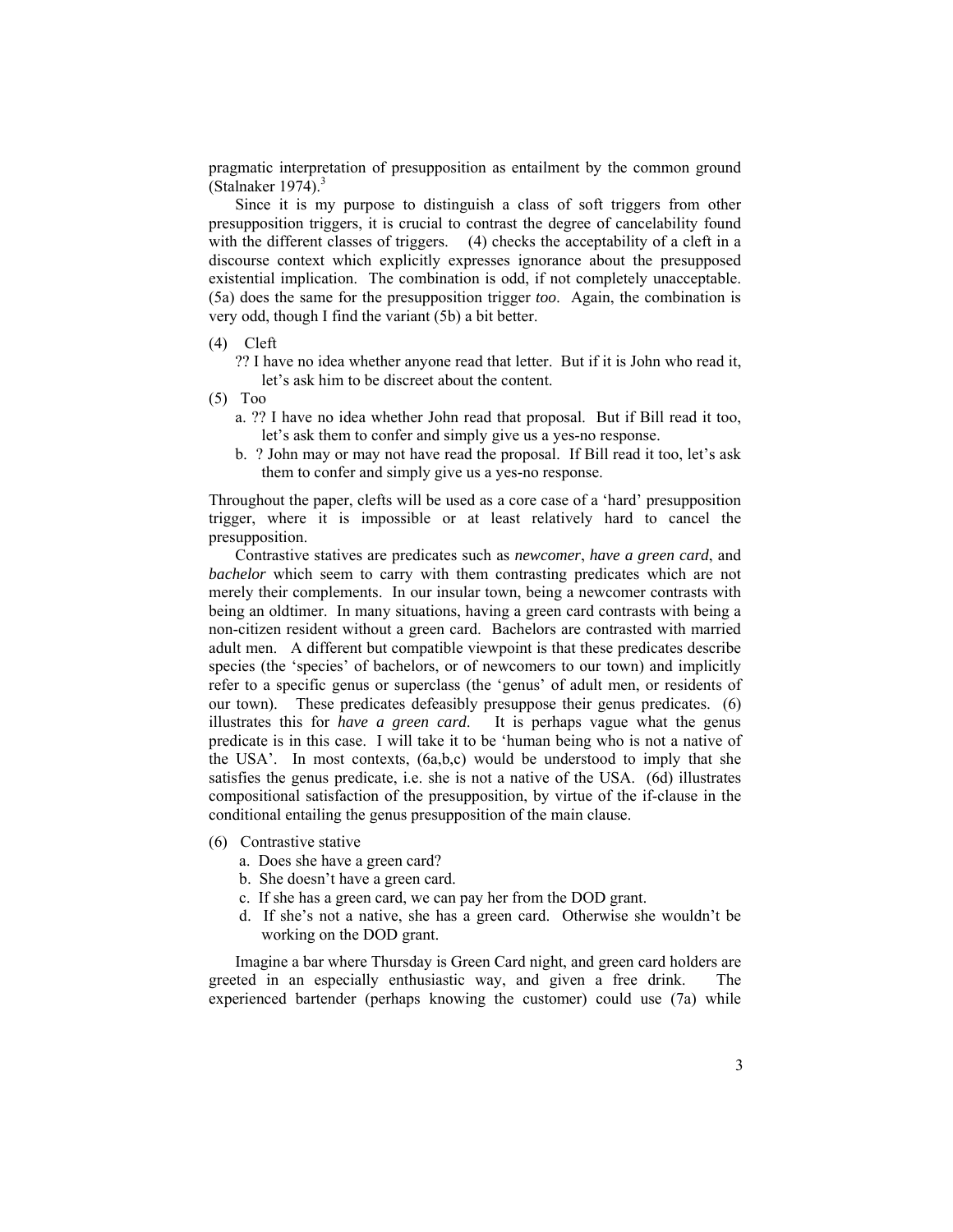instructing the novice bartender about the policy, without presupposing that the customer satisfies the genus predicate. The same goes for (7b). This illustrates the context-based defeasibility of the genus presupposition.

(7) a. She doesn't have a green card. She doesn't get a free drink. b. If she has a green card, give her a free drink.

Affirmation-negation is the construction with *and not* that is illustrated in (8). To start with the pragmatic interpretation, there is an intuition that the sentence would normally be used only in a context where it is taken for granted that John is in one of the cities of Boston and New York. From one point of view, this is surprising. Assuming that *and* and *not* in (8) have their standard Boolean interpretations, and taking as given that Boston and New York are nonoverlapping regions of space, (8) is informationally equivalent to (9), which does not have the presuppositition of (8). So, either *and not* in (8) does not have its standard compositional semantics, or there is some indirect route to the presupposition.

- (8) Affirmation/negation John is in Boston and not in New York.
- (9) John is in Boston.

Example (10) illustrates presupposition projection and transformation for affirmation-negation. While (10a) is simply too awkward to evaluate (presumably because of the double negation), the implication that John is in Boston or New York projects through the negative predicate in (10b), and from the if-clause of the conditional in  $(10c)$ . In  $(10d)$  there is a conditionalized implication that if John is out of town, he is in Boston or New York.

- (10) a. ??John isn't in Boston and not in New York.
	- b. It is doubtful that John is in Boston and not in New York.
	- c. If John is in Boston and not in New York, his mother will be furious.
	- d. If John is out of town for the weekend, he is in Boston and not New York.

An interesting feature of affirmation-negation is that the presence of the presuppositional reading is sensitive to the affirmed predicate and the negated one being incompatible. Consider (11a). The area of Manhattan south of  $23^{\text{rd}}$  St does not overlap the area north of  $42<sup>nd</sup>$  St, so the affirmed predicate and the negated predicate are incompatible. And (11a) seems to presuppose that the office is not between the two streets. On the other hand, (11b) has affirmed and negated predicates which are compatible, and it has no presupposition comparable to the presupposition of (11a). This is one kind of 'cancellation' of the presupposition of affirmation-negation. In (12a), cancellation is achieved with a discourse structure which justifies a contrast between John (who is permitted to miss the meeting) missing it, and Bill (who is not permitted to miss the meeting) missing it, without supporting a presupposition that one of them missed it. (12b) gives contrasting data with a cleft.<sup>4</sup>

(11) a. The office is south of  $23<sup>rd</sup>$  St, and not north of  $42<sup>nd</sup>$  St.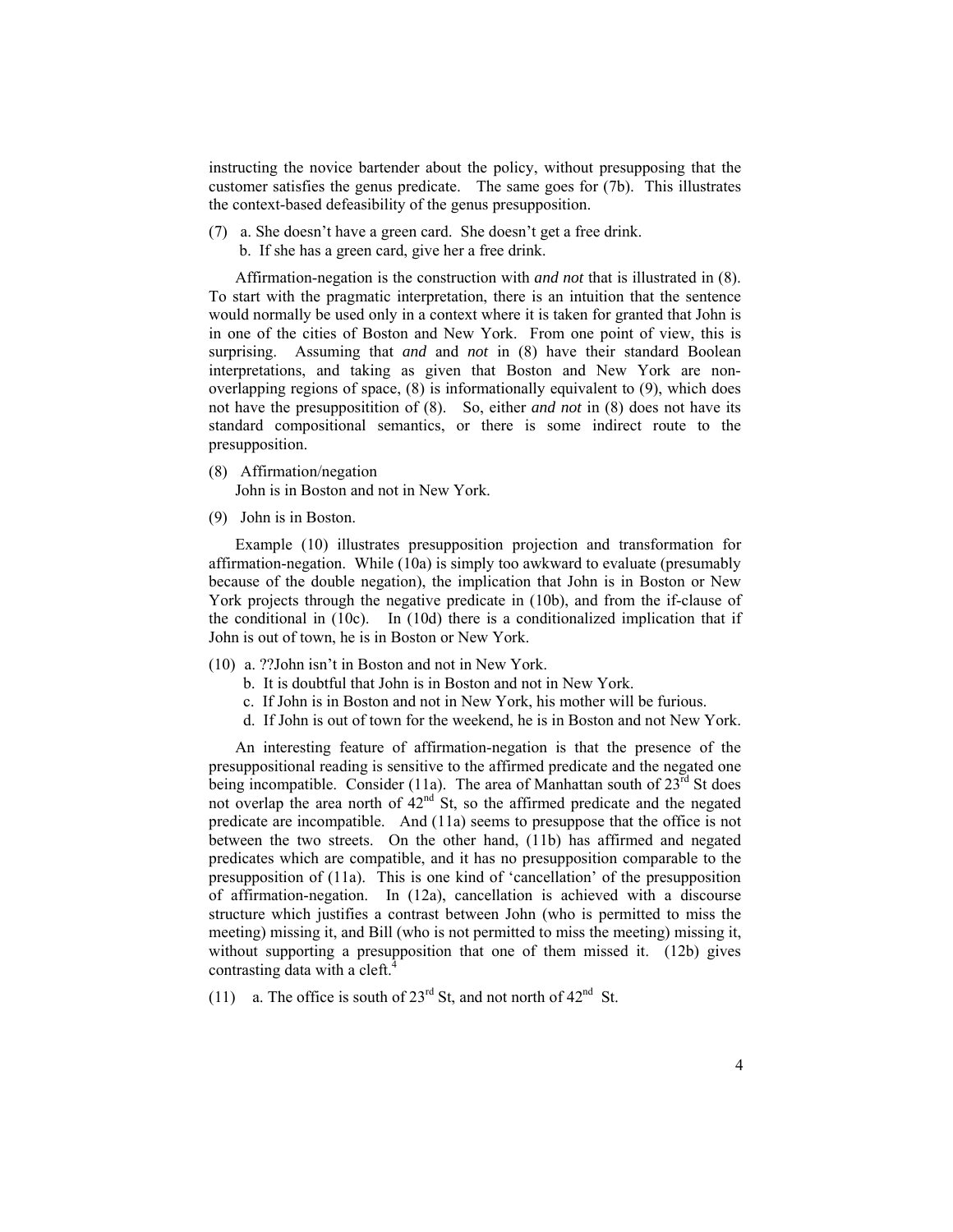- b. The office is north of  $23<sup>rd</sup>$  St, and not west of  $5<sup>th</sup>$  Ave.
- (12) a. Bill was ordered to be at the meeting, and for John attendance was optional. As it turned out, Bill and not John missed it.
	- b. ? Bill was ordered to be at the meeting, and for John attendance was optional. As it turned out, it was Bill who missed it.

A variety of multi-agent verbs such as symmetric transfer verbs and verbs of accompanied motion have soft presuppositions. In (13a) and (13b), there is an intuition that the implication that Mary crossed the footbridge projects through the negation and the conditional. But this implication can easily be canceled, as shown by the sequence in (13c).

(13) Accompanied motion

a. John didn't accompany Mary across the footbridge.

- b. If John accompanied Mary across the footbridge, they are friends again.
- c. John didn't accompany Mary across the footbridge, I know that, because he was with me. Perhaps she didn't cross it either.

The transfer implications of (14a) are (i) that John gave up possession of his bike, and (ii) that in return, he got possession of some money. In (14b) and (14c) there is an intuition that implication (i) projects through the negation and the conditional. (14d) is an extension of (14c) where implication (i) is cancelled, presumably because the sentence suggests that John would not have given up possession of the bike in a transaction other than a sale.

- (14) Symmetric transfer
	- a. John got money for his bike.
	- b. John didn't get money for his bike.
	- c. If John got money for his bike, he should pay the electricity bill.
	- d. If John got money for the bike he was trying to sell, he should pay the electricity bill.

Turning to the next construction, there is a strong tendency for questions to be understood presuppositionally, with (15a) presupposing that someone took Mary's bike. It is not possible to apply projection tests such as negation and conditional contexts, due to the limited distribution of questions in embedded positions. But (15b) seems to imply that someone took Mary's bike. This could be taken to indicate that the implication that someone took Mary's bike is projecting through the predicate *clear* and the negation. (15c) indicates that at least *clear* with a thatcomplement is a presupposition hole, with the cleft presupposition that someone took Mary's bike projecting. Then (15b) is accounted for by the assumptions that the embedded question triggers an existential presupposition, and that also the question-embedding *clear* (together with the negation) is a presupposition hole.

- (15) Question
	- a. Who took Mary's bike?
	- b. It isn't clear who took Mary's bike.
	- c. It isn't clear that it is Jennie who took Mary's bike.
	- d. Mary wonders who took her bike.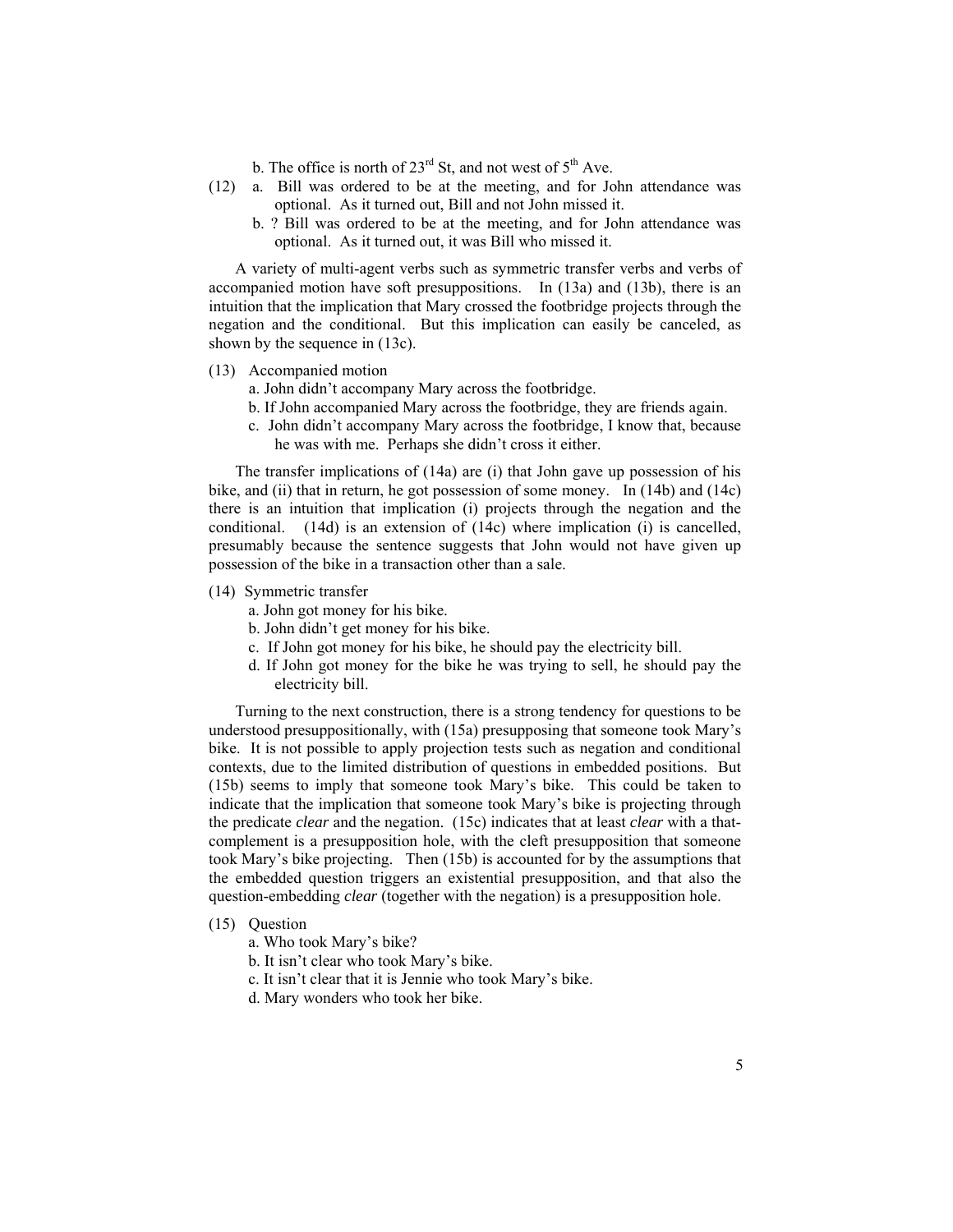The tendency for a presuppositional reading of constituent questions is however not absolute. In (16a) and (16b), the second sentence is understood as leaving open the possibility that nobody will vote for the speaker. This is made explicit in the third sentence. Similarly, the second sentence in (16c) is understood as leaving open the possibility that nobody is available to teach field methods. Again, this is made explicit in the third sentence.

- (16) a. I've alienated my colleagues completely. I wonder who will vote for me. Probably nobody will.
	- b. I've alienated my colleagues completely. Who will vote for me? Probably nobody.
	- c. There's a severe problem with this schedule. It's not clear who is available to teach field methods. Unless I am mistaken, nobody is.

These data suggest that matrix and embedded questions have a systematic but defeasible existential presupposition. This picture falls between the position that constitutent questions are presupposition triggers (e.g. Horn 1972 and Gawron 2001) and the position that they have no systematic existential presuppositions (e.g. Groenendijk and Stokhof 1984, Fitzpatrick 2005).<sup>5</sup> In Groenendijk and Stokhof's logical analysis of the question-answer relation, (17b) comes out as a complete answer to the question (17a), not a rejection of a presupposition.<sup>6</sup>

(17) a. Who on earth will vote for me? b. Nobody will.

My approach to the question data is to claim that direct and embedded questions have no strict semantic existential presupposition. However, there is a default process which generates a presupposition from the semantic representation of the question.

The final soft triggering construction that I would like to consider is intonational focus. In studies of focus, there is an argument about whether the semantics of focus involves an existential presupposition. Chomsky (1972) used the informal logical form (18a) for the focus sentence (18b). This suggests an existential presupposition, since definite descriptions have existential presuppositions.

(18) Focus

a. the *x* such that Bill likes  $x -$  is John  $b.$  Bill likes John $_{F.}$ 

 Guerts and van der Sandt (2004) is an extended defense of a presuppositional semantics for focus. They describe a presuppositional semantics as a null assumption, and point out that projection data like (19) favor a presuppositional semantics, because the projection behavior is the same as what one sees with semantic presuppositions. Just as the presupposition that Fred has a wife is filtered in (19a), they observe, the presupposition that someone stole the tarts is filtered in  $(19b)^7$ 

(19) a. If Fred has a wife, then Fred's wife stole the tarts.

b. If someone stole the tarts, then [Fred's wife] $_F$  stole the tarts.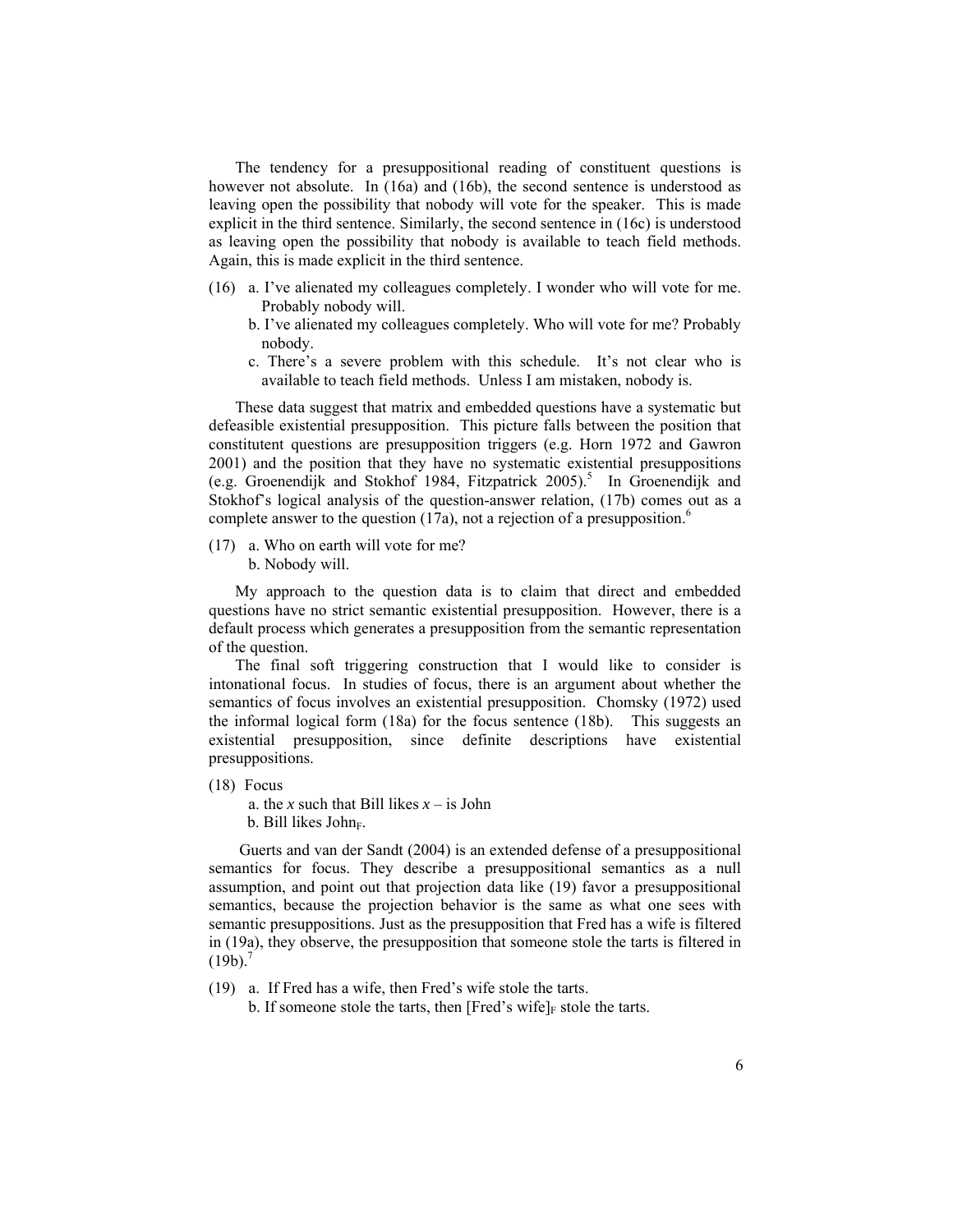The point can be strengthened by constructing an example where the existential presupposition is conditionalized, rather than completely filtered. In (20a), the presupposition that someone opened the vault is weakened to (20b). This weakened presupposition might be satisfied because it is taken for granted that the Trust Company keeps all its money and valuables in the vault, so that it could not be robbed without the vault being opened.

- (20) a. If Abner and Lana robbed the Trust Company, then she<sub>F</sub> opened the vault.
	- b. If Abner and Lana robbed the Trust Company, then someone opened the vault.
	- c. If Abner and Lana robbed the Trust Company, then it was she who opened the vault.

Notice that the same conditional weakening is seen with the cleft in (20c). I am assuming that clefts are genuine semantic presupposition triggers. If we hypothesized that also focus is a semantic presupposition trigger, then we would have an explanation for the fact that the implication that someone opened the vault gets compositionally transformed in the same way in the focus example (20b) and the cleft example (20c).

The presupposition filtering and transformation data look like a strong argument that focus triggers a semantic presupposition. But other arguments indicate that the semantics of focus can not be anything as strong as an existential presupposition, because sometimes the context does not satisfy the constraint on context which would follow from an existential presupposition.<sup>8</sup> Here is an example and argument from Rooth (1999). A betting contest called a football pool is held in the department, where people bet on the outcome of football games. Consider the exchange below.

- (21) A: Did anyone win the football pool this week?
	- B: Probably not, because it's unlikely that  $\text{Mary}_{\text{F}}$  won it, and she's the only person who ever wins.

The observation is that focus on *Mary* does not give an existential presupposition 'someone won the football pool' which projects to the top level. This is clear because A's question indicates that A does not know whether someone won, and so it is not common ground that someone won. In (22), we change the example by substituting an *it*-cleft for intonational focus. The result is quite bad, and this can be attributed to the *it*-cleft producing a semantic presupposition that projects to the top level. This presupposition is in conflict with the first thing that B says, namely *probably not*, meaning that probably nobody won the football pool.

- (22) A: Did anyone win the football pool this week?
	- B: #Probably not, because it's unlikely that it's Mary<sub>F</sub> who won it, and she's the only person who ever wins.

(23) is a representation for (22) which includes focus interpretation in the framework of Rooth (1992). By virtue of the semantics of focus and of focus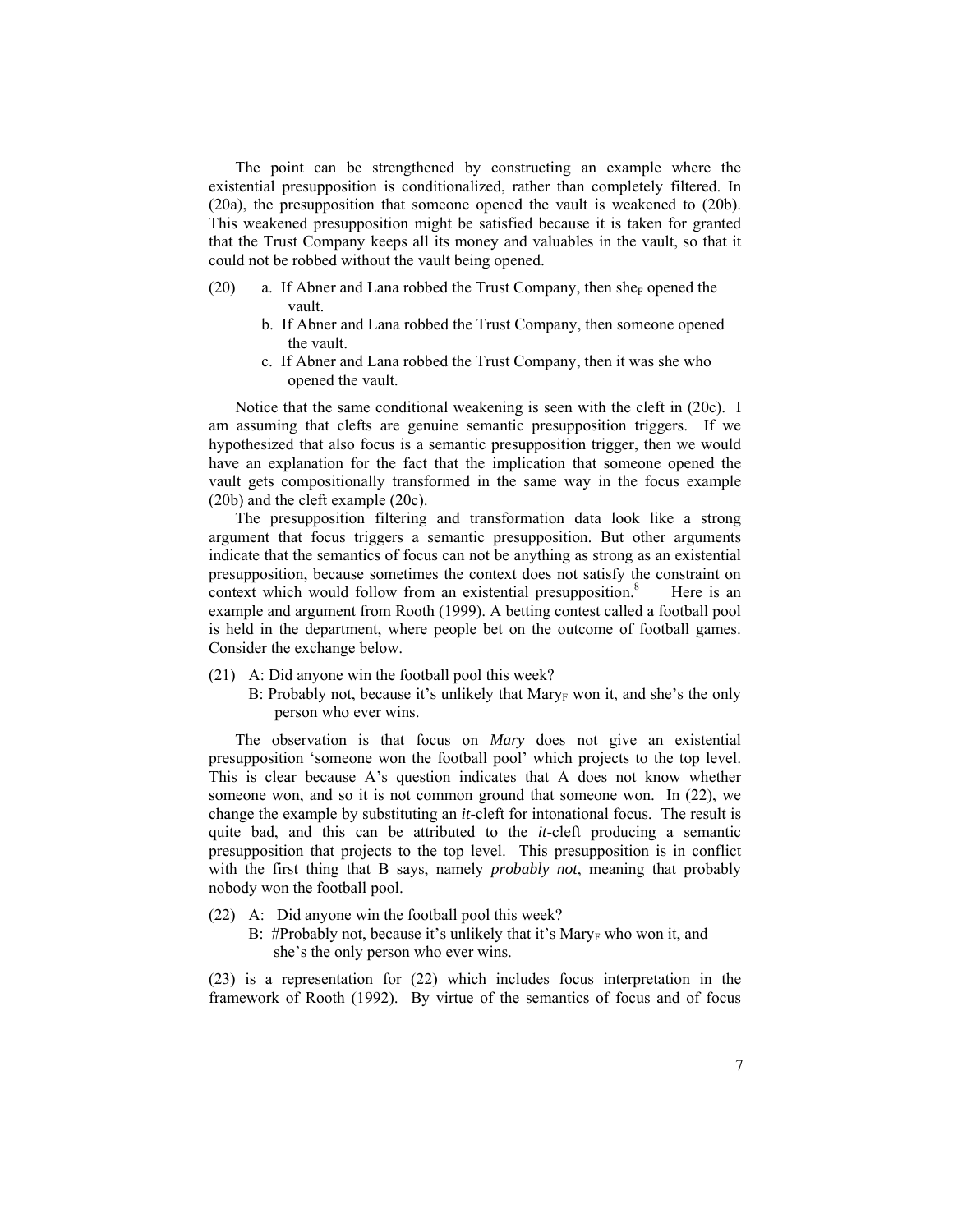interpretation, *Q* is constrained to be a set of propositions of the form 'x won the football pool'. This set is introduced by focus interpretation. On the analysis that Rooth advocates, the operator '*~*' in (23) does not express an existential presupposition, and so there is no semantic presupposition that someone won the football pool at any level. Notice by the way that the scope of the focus is the embedded sentence, but focus is justified non-locally, by A's question.

## (23) [probably not, because it's unlikely that  $[[\text{Mary}_F \text{ won it}] \sim Q]]$

Rooth uses these data as an argument against analyses where intonational focus introduces a semantic existential presupposition. Instead, he says, focus just introduces a set of alternative propositions, which has to find an antecedent in the discourse representation. But why then is there such a strong tendency for focus to be understood as conveying an existential presupposition? Here I will take the same line as for questions: although the semantics for focus does not involve an existential presupposition, the semantics for focus does create the potential for a default process to generate a presupposition.

Summing up, in each of the constructions I am calling soft triggering constructions, there is an implication which has presuppositional character, because it shows the compositional behavior of presuppositions (i.e. certain patterns of presupposition projection, filtering, and transformation) and the characteristic pragmatic interpretation of presupposition (i.e. a requirement of entailment by the common ground). My strategy in this paper will be to claim that the soft triggering constructions do not primitively encode presuppositions. Instead, they have a certain semantic property, the property of contributing alternatives sets, and this creates the potential for generating a presupposition by a default process.

A different approach is that soft triggers do encode presuppositions lexically or constructionally, and that these presuppositions can be turned into assertions by local accommodation. This possibility is not to be excluded on my assumptions. I am assuming that there are primitive semantic presupposition triggers (e.g. itclefts and *too*). And there are constructions and discourse structures, such as the one in (24), where there appears to be the equivalent of local accommodation. The presupposition of *too* in the if-clause of (24b) is that someone other than Mary is at the climbing wall. In the context (24b), the presupposition can be understood as conjoined within the if-clause to the left of the assertion, so that the sentence is equivalent to (24c). So (24b) has the structure of (maximally) local accommodation, with the presupposition added in as embedded a position as possible. The situation is similar in example (24d) with conditional morphology.

- (24) a. I'm worried that John might have gone to the climbing wall.
	- b. Of course if Mary is there too, there's no reason for concern. She is experienced and safety-conscious.
	- c. If John is at the climbing wall and Mary is there too, there's no reason for concern.
	- d. Of course if Mary were there too, there would be no reason for concern.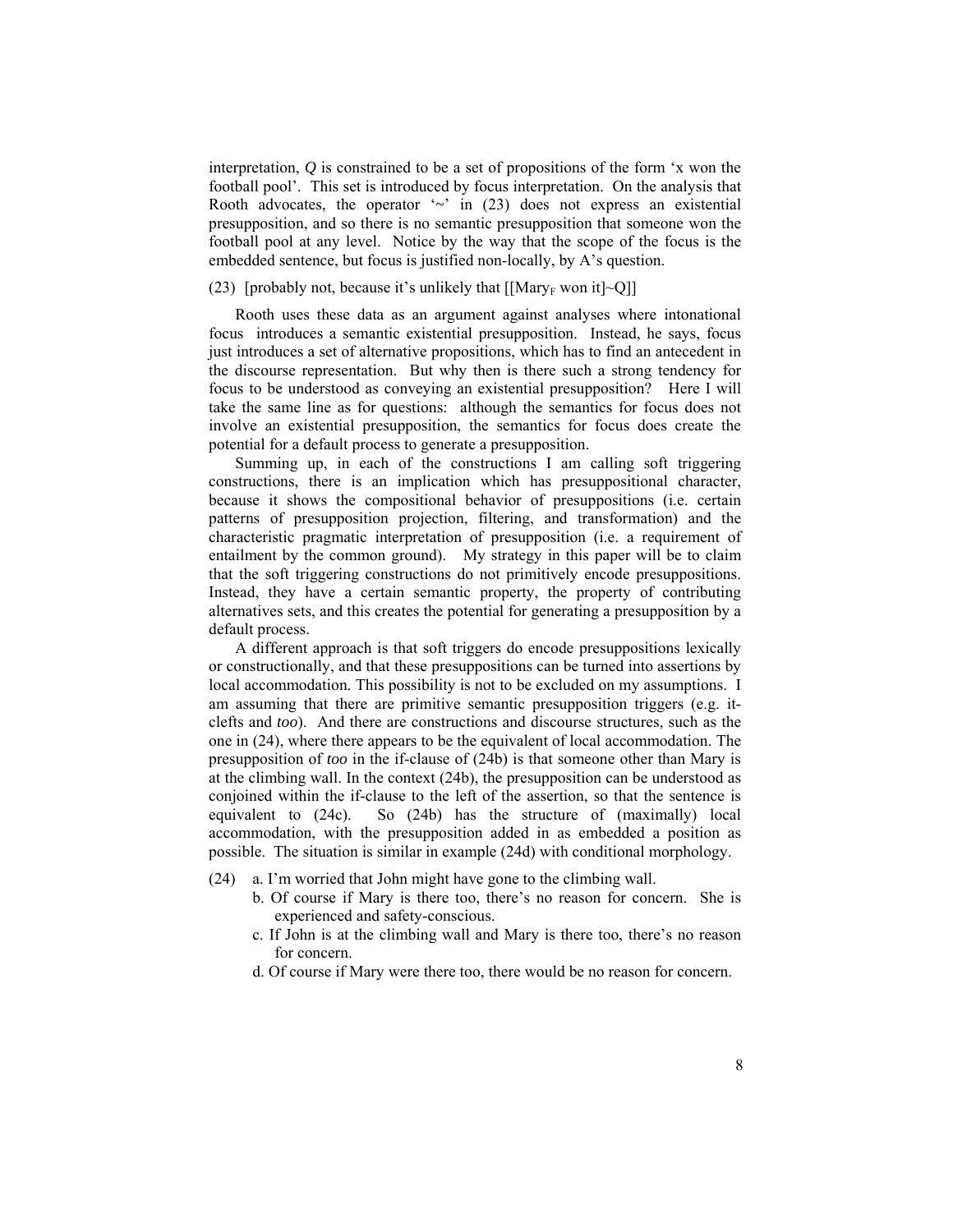So, we need a theory where local accommodation can apply in certain circumstances even for hard triggers, or where there are mechanisms that mimic accommodation, such ones involving free variables or discourse structure (along the lines of von Fintel 1994 and Beaver 2004a). Given this, there is the possibility of analyzing the apparent cancellation of presuppositions with soft triggers using local accommodation. In developing an analysis where also soft triggers are primitive presupposition triggers, one has to find an account for the differential behavior of hard and soft triggers that was discussed in this section. Van der Sandt and Guerts (2001) investigated this problem in the context of a DRT theory of presupposition (van der Sandt 1992). Although in that theory all presuppositions are in a sense anaphoric, hard triggers are distinguished by a stricter anaphoricity requirement which is also found with pronouns, van der Sandt and Guerts hypothesize. This harder requirement is resistant to accommodation. So the analysis of the data repeated below is that *won* triggers a presupposition, which in (25a) is locally accommodated at the level of the *if*clause. The corresponding analysis is not possible for (25b), because the pronominal presupposition in (25b) is resistant to local accommodation.

- (25) a. I have no idea whether John ended up participating in the Road Race yesterday. But if he won it, then he has more victories than anyone else in history.
	- b. ?? I have no idea whether anyone read that letter. But if it is John who read it, let's ask him to be discreet about the content.

Going deeply into van der Sandt and Guerts' proposal would carry me far afield, partly because of the significant differences in framework. However, I believe that it is a viable alternative to the proposal being articulated here.

## **2. A basic conjunctive analysis**

Stalnaker (1974) suggested a pragmatic approach to the presuppositiontriggering behavior of *know*. This analysis is only sketched, it was perhaps offered just as an example of the general kind of analysis one should consider, and *know* is not one of the triggers being analyzed in my paper. But for my purposes it is useful to consider a version of the proposal as an introduction to the idea of triggering from structured lexical entries. The starting point is the assumption that the content of a clause '*x* know *p*' can be divided into two conjuncts. One conjunct is the factive component, and the other is a predication attributing a propositional attitude to *x*. Using the relation symbol K for the attitude, the content can be written as  $p \wedge K(x,p)$ . The formula  $K(x,p)$  is assumed to entail that  $x$  believes  $p$ , and to have additional entailments related to the source of the belief. Because the factive component is written as a conjunct,  $K(x,p)$  is assumed not to entail *p*.

Assuming this much, we can reason as follows (Stalnaker 1974:206). 'Suppose a speaker were to assert that *x* knows that *P* in a context where the truth of *P* is in doubt or dispute.' Then he would be 'saying in one breath something that could be challenged in two different ways. He would be leaving unclear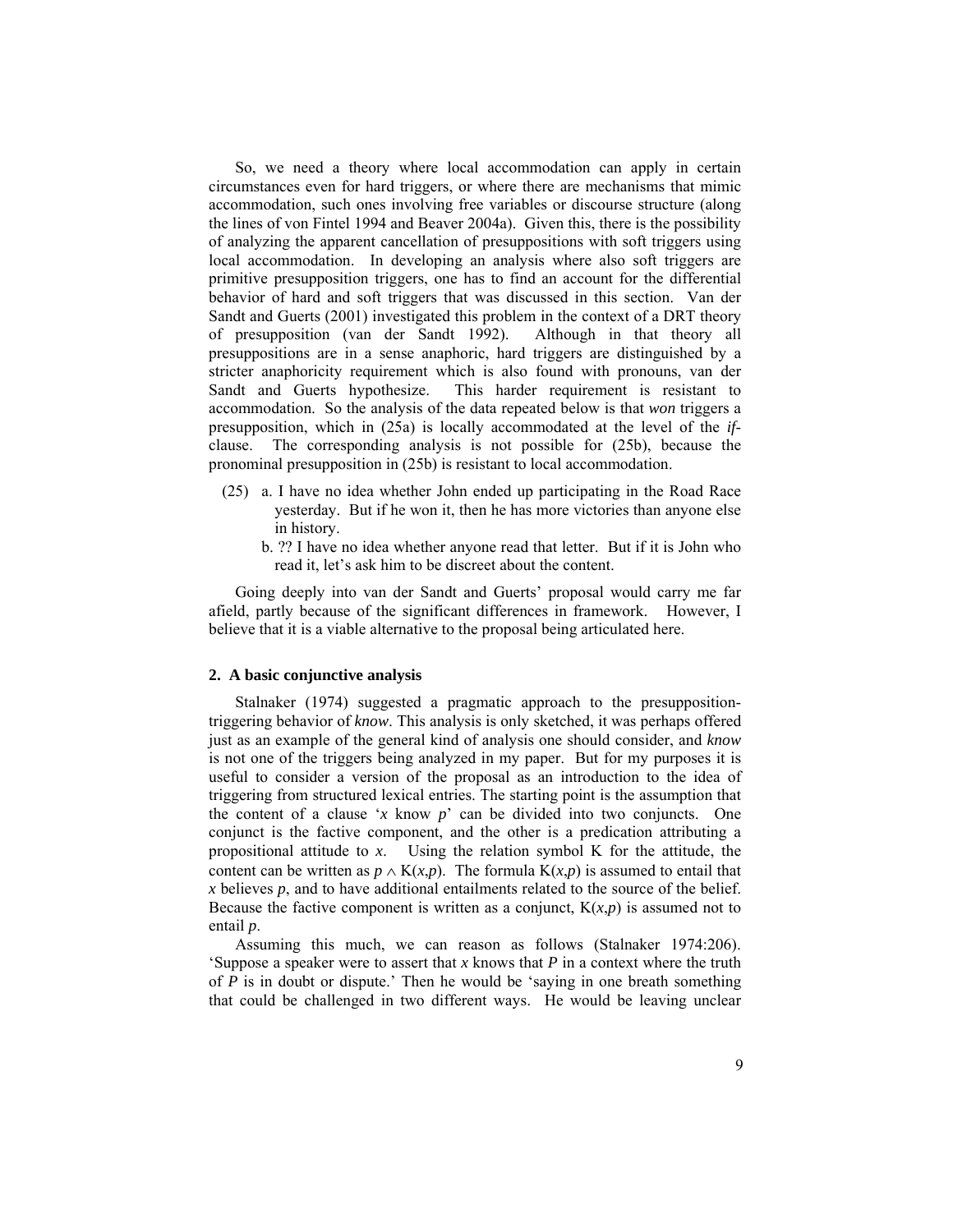whether his main point was to make a claim about the truth of *P*' (i.e. to assert the factive conjunct), 'or to make a claim about the epistemic situation of  $x'$  (i.e. to assert the attitude conjunct  $K(x,p)$ .). If the speaker did that, he would be violating the presumption of being orderly, not confusing the listener, and not violating the reasonable expectations of the listener.

Both the speaker and hearer can be expected to recognize that it would violate maxims of conversation to use '*x* knows *p*' in a context where both entailments are at issue. The hearer can be expected to infer that the speaker assumes the contrary, i.e. that one of the entailments is taken for granted. This gives a pragmatic presupposition that the factive entailment is true, leaving the attitude entailment as the speaker's main point.

Let us call this strategy for deriving presupposition triggering the basic conjunctive strategy (BC). There are a couple of gaps in the strategy which indicate a need for a degree of structuring in the semantic input. First, we must assume that there is some process which pulls the entailments  $p$  and  $K(x, p)$  out of the proposition denoted by '*x* knows  $p$ '. For a given proposition  $q$ , except in trivial cases there are any number of ways of picking  $q_1$  and  $q_2$  such that  $q = q_1 \wedge$ *q2*. If we are given the proposition *q* which is denoted by '*x* knows *p*', we can not uniquely factor *q* into two propositions  $q_1$  and  $q_2$  such that  $q = q_1 \wedge q_2$ , in the way that the number 14 uniquely factors into two prime numbers 2 and 7. We have to assume that the factive and attitude entailments are given in some way. One possibility is that the two entailments are represented syntactically or morphologically. Kiparsky and Kiparsky (1968) suggested a syntactic structure for sentences with *know* (and generally for factive predicates) which includes the noun *fact* in the complement. (26) is an example of the syntactic deep structure.

(26) a. John knows that he is a jerk.

b. John knows [fact [that he is a jerk]]

Or it might be plausible to theorize that the verb *know* is a compound of a null predicate FACT with a root  $\sqrt{k}NOW$  which has the attitude meaning. In either case, a division between the factive predicate and the attitude predicate is given in syntax.

Alternatively, one could claim that there is a cognitive capacity which makes the factive and attitude entailments of *know* salient. On this account, it is somehow a property of human cognition that when someone entertains the proposition '*x* know  $p$ ', the two entailments  $p$  and  $K(x, p)$  pop into consciousness, so that they can be used in the pragmatic argument BC. Or finally, one can hypothesize that the semantic value of '*x* knows *p*' is given by compositional semantics as a set  $\{p, K(x,p)\}\$ . It should be stipulated that this set has a conjunctive interpretation, but because it is a set, it makes the factive and attitude entailments available. These are different ways of executing the requirement that BC must have access to the factive and attitude entailments of '*x* knows *p*'.

Assuming the set of two entailments  $\{p, K(x,p)\}\$ is given somehow, there is a further problem. In BC, we hypothesize that it would somehow be confusing and uncooperative to communicate the entire formula  $p \wedge K(x,p)$  as novel information.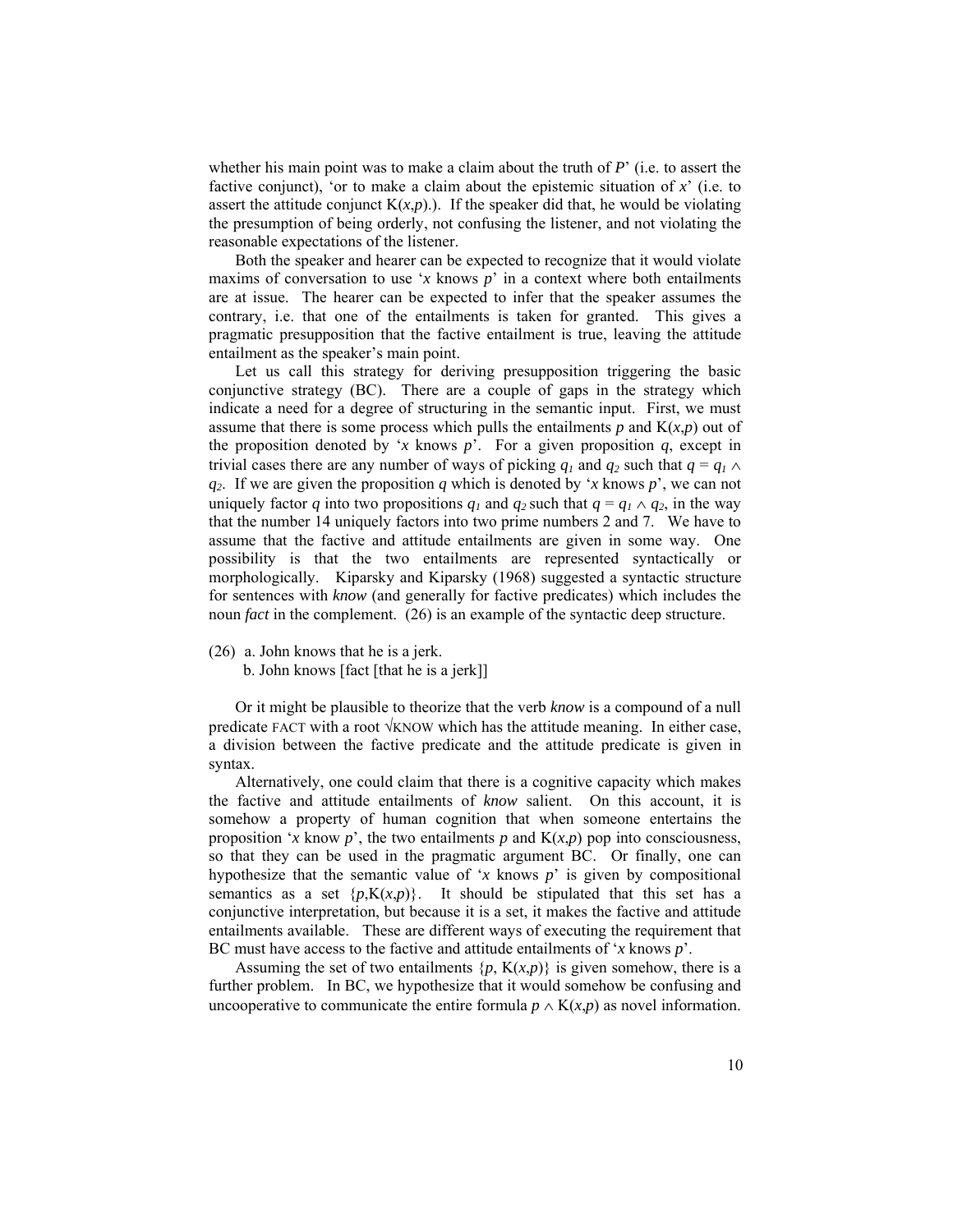If this problem is resolved if  $p$  is in the common ground of information, it seems that it could also be resolved if  $K(x,p)$  is in the common ground. So it is not clear why *p* rather than  $K(x,p)$  comes out presupposed.<sup>9</sup>

Near-minimal pairs I call Fillmore pairs make this problem worse. Fillmore (1971) pointed out pairs of verbs or constructions which have the same group of conceptually distinct entailments, but with different distributions of presupposition. Here is a case involving factivity.<sup>10</sup> (27a) and (27b) both have a factive implication (Mary and Bill are having an affair) and an attitude implication (John believes or has claimed that they are having an affair). For *know*, we want the factive implication to come out presupposed, and for *be right*, we want the belief implication to come out presupposed, since the data in (28) indicate presuppositional status for this implication. It is difficult to see how one can make (27a) and (27b) come out differently, if they have the simple conjunctive representation (29), where H is the attitude predicate, or if they just make available the pair of entailments  $\{p, H(x,p)\}\.$ 

(27) a. John knows that Mary and Bill are having an affair.

b. John is right that Mary and Bill are having an affair.

- (28) a. John is right that Mary and Bill are having an affair.
	- b. Is John right that Mary and Bill are having an affair?
	- c. If John is right that Mary and Bill are having an affair, that would explain their odd behavior yesterday.
- (29) *p* ∧ H(*x*,*p*)

Here is a pair involving one of the soft triggers from Section 1. The sense of '*x* got money for *y*' which is illustrated in (30) is close to being a synonym of '*x* sold  $y'$ . Both have (i) a transfer entailment that there was an event of x transferring ownership of *y* to some *z*, (ii) a counter-transfer entailment that there was an event of *z* transferring money to *x*, and (iii) an intensional entailment capturing that *x* and *z* intend for the two transfers to be in exchange for each other. It is plausible to claim that the conjunction of these entailments capture the content of both '*x* got money for  $y'$  and 'x sold  $y'$ .<sup>11</sup> But the two forms show different presuppositional behavior. The data in (30), repeated from Section 1, indicate a presuppositional status for the transfer entailment T of (30a), which is stated in (30e). The conditional (30b), the question (30c), and the negated version (30d), each have the implication T.

- (30) a. John got money for his bike.
	- b. If John got money for his bike, he paid the phone bill.
	- c. Did John get money for his bike?
	- d. John didn't get money for his bike.
	- e. Transfer entailment T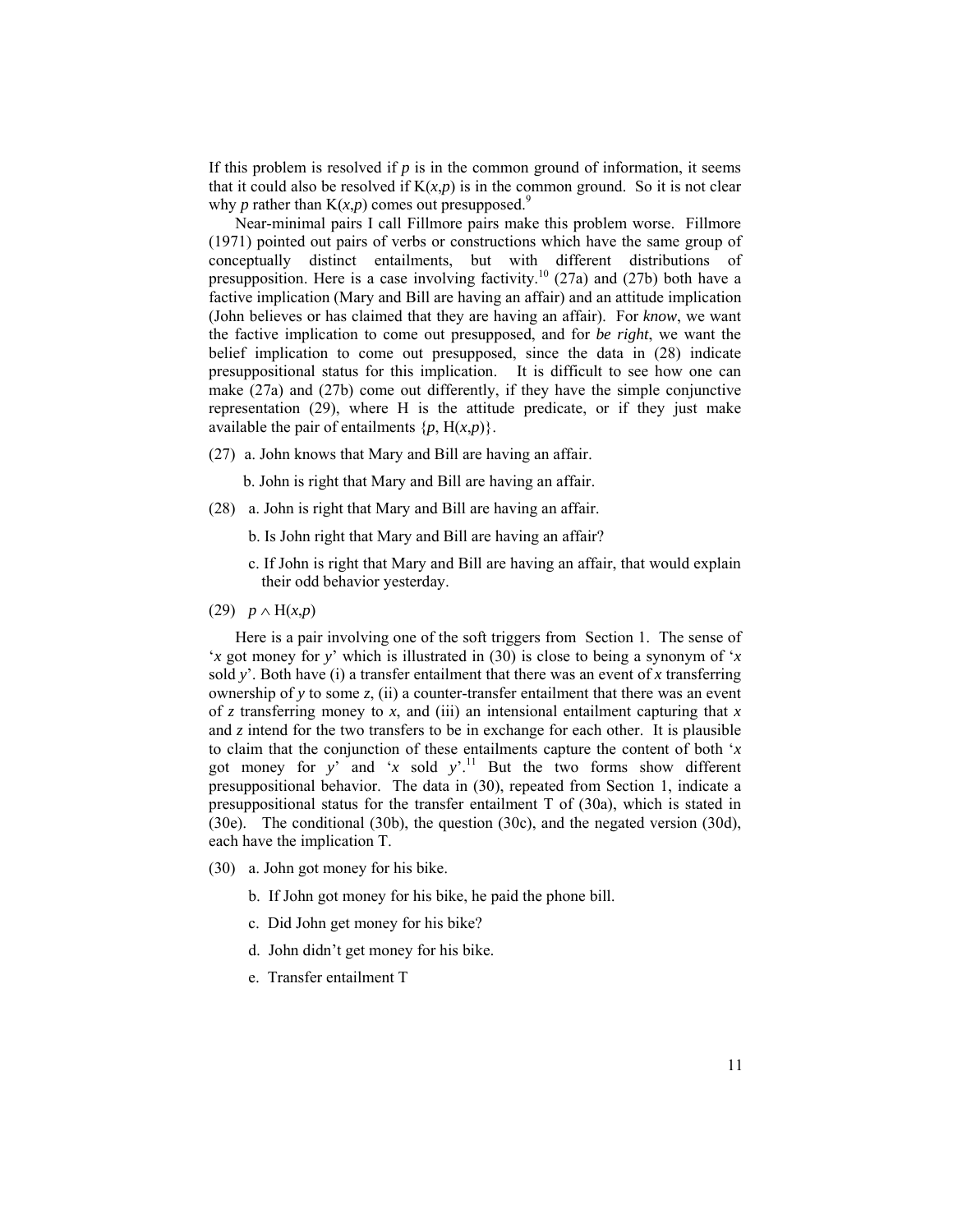There was transfer of possession of John's bike from John to someone else.

Here are the versions with *sold*. (31a) has the entailment T, but this implication is not preserved under conditionalization, questioning, and negation in (31b-d). Instead, what is preserved is a weaker implication that John owned the bike.

- (31) a. John sold his bike.
	- b. If John sold his bike, he paid the phone bill.
	- c. Did John sell his bike?
	- d. John didn't sell his bike.

So, we have a near-minimal pair consisting of constructions  $\varphi_1$  and  $\varphi_2$ , the meaning of which can be expressed as the conjunction of a set of entailments  ${p_1, p_2, \ldots}$ . For  $\varphi_1$ , a certain conjunction of  $p_i$ 's has presuppositional status, while for  $\varphi_2$ , a different conjunction of  $p_i$ 's has presuppositional status. It is impossible to capture these data if the semantic values of both are simply the conjunction *p*<sub>1</sub>∧*p*<sub>2</sub>,… and the process which accounts for presuppositional status can see only the semantics of the sentence, because then there is no way of getting different results for  $\varphi_1$  and  $\varphi_2$ . For the same reason it is impossible to capture the data if the compositional-semantic component delivers the same conjunctively interpreted set  $\{p_1, p_2, ...\}$  for  $\varphi_1$  and  $\varphi_2$ .<sup>12</sup>

I interpret these data showing that, to develop an indirect triggering account similar to BC, the triggering process has to have access to some degree of structuring of the semantic value, either because the structuring is expressed syntactically, or just semantically.<sup>13</sup> Developing an account along these lines is the topic of sections 3 and 4.

It is worth mentioning that using a semantic presupposition operator, it is easy to express the presuppositional difference between *get money for* and *sell*. Given any set of entailments  $\{p_1, p_2, ...\}$ , we can stipulate that any one of them is a presupposition, by hypothesizing a representation like  $\partial p_1 \wedge p_2 \wedge \dots$ , where  $\partial$  is the presupposition operator (Beaver 1995). This is in one way good, but also shows that it is too easy to stipulate the results one wants using a semantic presupposition operator. As explained in Section 6, the theory being developed here does better only for the subset of the soft triggers where there is independent motivation for a representation involving alternatives.

#### **3. Triggering from alternative sets**

This section introduces a mechanism for presupposition triggering from alternative sets. The mechanism is first motivated by and applied to focus and question data, and then extended to other soft triggering constructions.

Section 1 reviewed an argument against the hypothesis that focus triggers a semantic existential presupposition. This leaves us with the question of why there is such a strong tendency for focus to be understood as associated with an existential presupposition. I suggest this is a secondary effect, related to a role for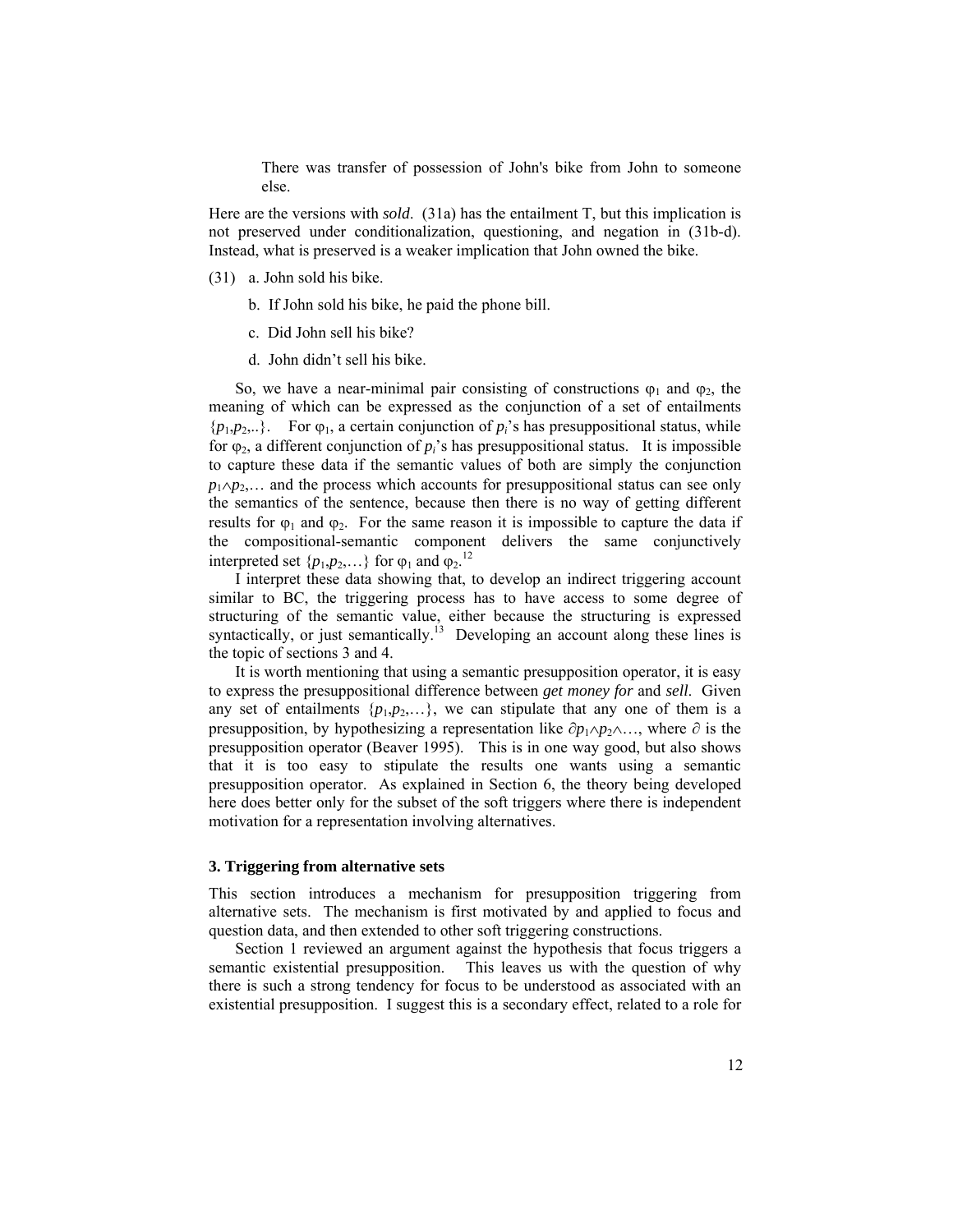focus alternative sets as topical questions. A representation like (32) with focus interpretation contributes a variable *Q* with the type of a set of propositions, according to the analysis of Rooth  $(1992)$ .<sup>14</sup> The semantics of focus does not contribute a presuppositional constraint that the disjunction of *Q* is true. However, pragmatic literature on focus has suggested that the alternative sets signaled by focus and topic features can take on the role of question topics, socalled questions under discussion (Carlson 1983, Roberts 1996, Büring 1997, Büring 2003). And very often, when a question like 'who read it' is under discussion, it is taken for granted that one of the alternatives is true, i.e. it is taken for granted that someone read it.

- $(32)$  a. [ ... [[Mary<sub>F</sub> read it] $\sim$ *O*] ... ]
	- b. *Q* is a set of propositions of the form '*x* read it', where *x* ranges over a set of relevant individuals.

Thus the idea is to derive the existential presupposition of focus in two steps. Focus interpretation contributes a semantic object of type  $\langle \langle s,t \rangle, t \rangle$ , which is the semantic type of questions. This object is annotated here as *Q*. Secondarily, there is a process which interprets an object like this as a topical question which as a default satisfies the presuppositional constraint that the disjunction of *Q* is true. As well as deriving the presupposition from a motivated representation for the semantics of focus, this gives us an account of why the presupposition of focus can be cancelled. We just have to assume that the secondary process which generates the presupposition has a default nature, which is not operative when the context of utterance, or other considerations of plausibility, are inconsistent with the existential presupposition.

Let's consider now presupposition triggering from direct and indirect questions. As reviewed in Section 1, there is a strong tendency for both direct questions like (33a) and embedded questions like (33b) to be understood as presupposing that someone took Mary's bike. This was supported both by pragmatic interpretation and by projection tests. But in the right contexts, the existential presupposition of questions can be canceled. For this reason, both direct and indirect questions have the status of soft presupposition triggers.

(33) a. Who took Mary's bike?

b. It isn't clear who took Mary's bike.

According to Hamblin's semantics (Hamblin 1973), questions, just like the semantic objects contributed by focus, have the semantic type  $\langle \langle s,t \rangle, t \rangle$ . We can apply exactly the same logic as for focus–a direct or indirect question contributes a semantic object with type  $\langle \langle s,t \rangle, t \rangle$ .<sup>15</sup> This triggers a default presuppositional constraint that the proposition formed as the disjunction of the set is true. Because this amounts to a presupposition that some alternative in the set is true, I will call a presupposition derived in this way the *some-alternative presupposition*. For direct questions, the story seems very plausible–it is probably typical that when a speaker uses a direct wh-question, she intends to assume that the question has a positive answer, and intends for the listener to recognize this assumption.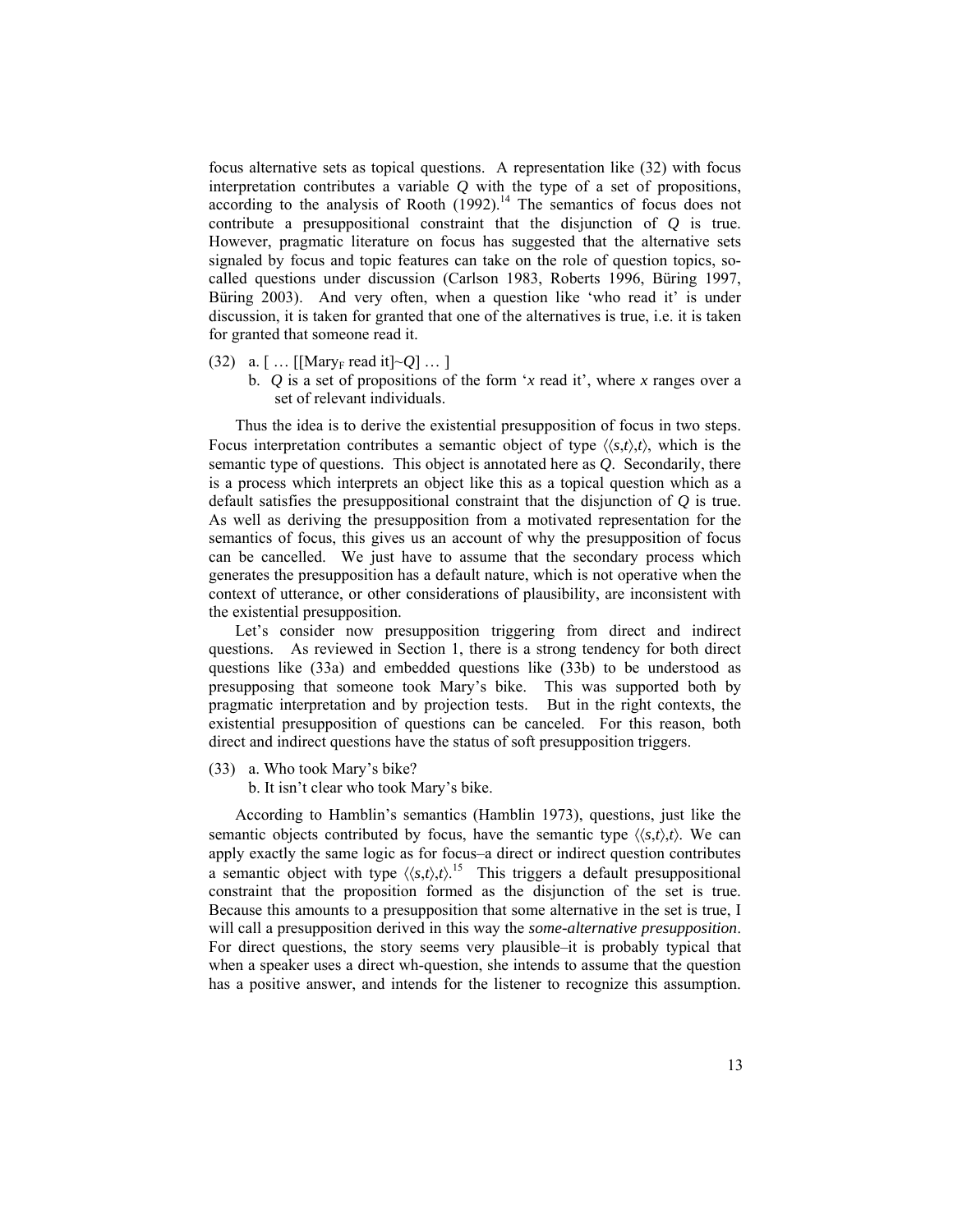So it is natural to claim that for direct wh-questions, the some-alternative presupposition is imposed as a discourse-structural default.

Formally, then, we can treat focus and questions as being subject to the same process of generating a presupposition from an alternative set. There is a construction (either a wh-question or focus) which introduces an alternative set *Q*. This is a set of propositions whose specific identity is in part given by compositional semantics, and in part constrained pragmatically. The representation triggers a default presupposition that the disjunction ∨*Q* is true. (34) summarizes the steps for a direct question.

- (34) a. [Who took Mary's bike] (= *Q*)
	- b. *Q* is a set of propositions of the form '*x* took Mary's bike', where *x* ranges over a set of relevant people.
	- c. There is a default presuppostion ∨*Q*, i.e. a default presupposition that somebody took Mary's bike.

As already discussed, existential presuppositions are also observed for whquestions in embedded positions. In a default context, (35a) seems to presuppose the same thing as (35b), that somebody took Mary's bike. But one can also tease out a different presupposition that Mary *believes* someone took her bike. Switching the examples, it is clear that a speaker for (36) does not want to imply that someone voted against Mary. But because of the first sentence, a presupposition that Mary *believes* someone voted against her is supported.

- (35) a. Mary wonders who took her bike. b. Who took Mary's bike?
- (36) Mary incorrectly believes somebody voted against her. She wonders who voted against her / she wonders who.

This pattern is typical for presupposition triggers in attitude contexts (Heim 1991). There is an intuition that in a default context, (37a) presupposes that someone voted against Mary. But with the context (37b), this is weakened to Mary *believing* that someone voted against her.

- (37) a. Mary believes it is Chris who voted against her.
	- b. Mary incorrectly believes somebody voted against her. Mary believes it is Chris who voted against her.
	- c. It is Chris who voted against Mary.

In Heim's study of presupposition projection in attitude contexts (Heim 1991), a compositional rule is stated which predicts that (37a) presupposes that Mary believes someone voted against her, by virtue of (37c) semantically presupposing that someone voted against Mary. This suggests the following strategy for deriving a presupposition from the complement of *wonder*.

- (i) By virtue of the embedded question denoting an alternative set *Q*, a default presupposition ∨*Q* is generated.
- (ii) Some additional process produces the transformed presupposition that Mary believes someone voted against her.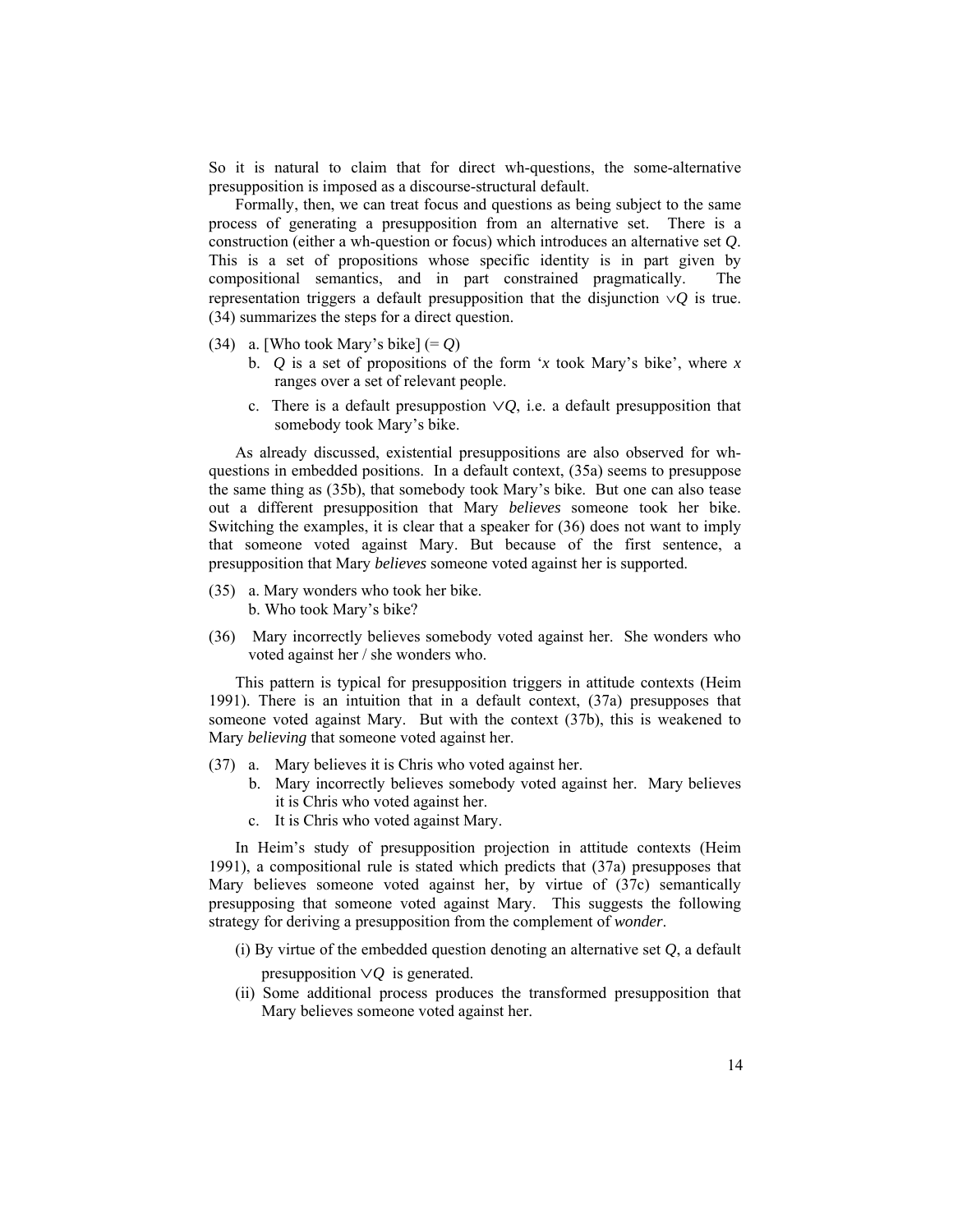Part (i) is triggered by the presence of a construction which contributes a semantic object of type  $\langle \langle s,t \rangle, t \rangle$ , in this case the complement question. This part of the account should be developed in a way which covers the embedded question in (35a), the direct question (34a), and the focus structure (32a) in exactly the same way. Part (ii) has no counterpart in the examples discussed so far, because it is clear that it involves some kind of interaction between the indirect triggering mechanism and compositional semantics. Working out an account which satisfies the requirement (ii) is the topic of Section 4.

There is another point about (37b). So far, I said that the some-alternative presupposition was associated with a proposition set taking on the role of a question under discussion. It seems doubtful, though, whether the question 'who voted against Mary' is under discussion at the global level in this example, because the first sentence already indicates that nobody did. Perhaps one could appeal to a notion of a question being 'under discussion' in a hypothetical context. While I don't think that direction of analysis is absurd, in Section 4 I will drop reference to the QUD construct, and refer simply to the logical type of the semantic object which triggers the default presupposition.

The next construction to be considered is affirmation-negation. Section 1 presented evidence that the *and not* construction in (38a) contributes a defeasible presupposition that John is in Boston or New York. It was pointed out that this is in a way puzzling, because assuming a Boolean semantics for *and* and *not*, and taking for granted that Boston and New York are disjoint areas of space, (38a) carries the same information as (38b).

- (38) a. John is in Boston and not New York.
	- b. John is in Boston.

There is a certain similarity between the focus data and affirmation-negation. (39a) repeats an example which demonstrates compositional transformation of a focus presupposition. It seems that one can understand the presupposition to be either (39b), or the weaker (39c). Presumably, we get the stronger presupposition if we take the salient alternatives to Lena to be just Abner and Lena, and the weaker presupposition if also other individuals are alternatives to Lena. Notice now that the presupposition of the affirmation-negation sentence (39d) is precisely the stronger of the two options for the focus sentence, namely the presupposition (39b). This suggests that the presupposition of (39c) comes from the affirmationnegation construction (39d) somehow contributing the alternative set (40).

- (39) a. If Abner and Lena robbed the trust company, then she<sub>F</sub> opened the vault.
	- b. If Abner and Lena robbed the trust company, then Lena or Abner opened the vault.
	- c. If Abner and Lena robbed the trust company, then someone opened the vault.
	- d. If Abner and Lena robbed the trust company, then Lena and not Abner opened the vault.
- (40) {λ*w.***open**w(Abner,v), λ*w.***open**w(Lena,v) } (The set containing two propositions 'Abner opened the vault' and 'Lena opened the vault'.)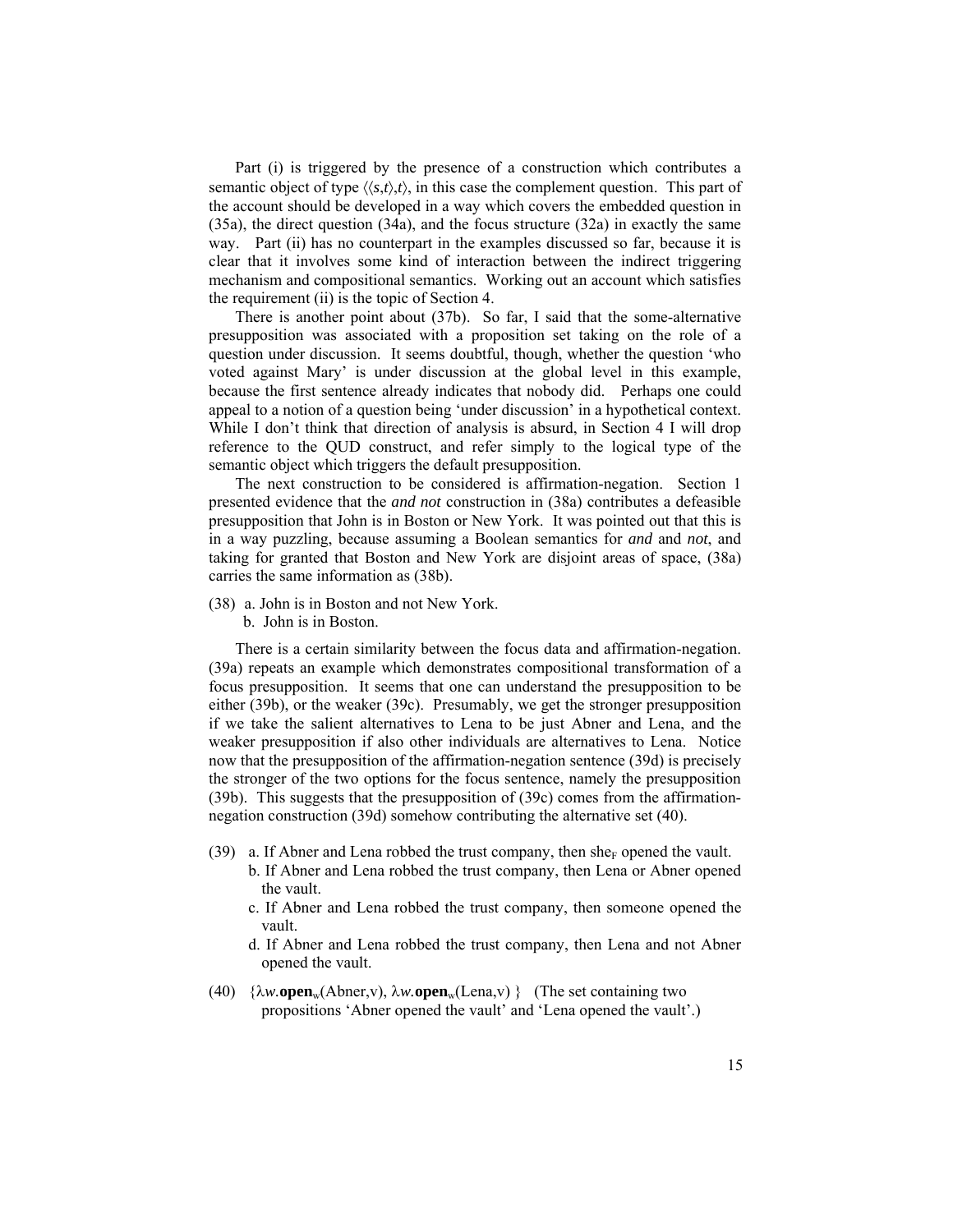The most direct route to the alternative set would be to assume the denotation (41a) for *and not*. I use an operator written with three dots and a double bar that in this case introduces a two-element alternative set. In general, the notation 'ϕ∶  $\psi_1 \| \dots \| \psi_n$  is understood as ' $\varphi$ , with the alternative set  $\{\psi_1, \dots, \psi_n\}$  introduced.' The term φ names the ordinary denotation, while after the vertical dots ':' there are terms  $\psi_i$  naming the alternatives, separated by ' $\parallel$ ". So in (41a), the body of the lambda expression is understood as ' $P(x)$ , with the alternative set  $\{P(x), P(y)\}$ introduced'. With this denotation for *and not* in example (39d), the propositional alternative set (40) gets introduced. Using triggering from alternative sets, this triggers a default presupposition which is the disjunction of the alternative set, i.e. (41b). This is not quite right, because we want the transformed presupposition (39b). But as shown in the next section, it is the right start.<sup>16</sup>

(41) a. λ*y*λ*x*λ*P*[ *P*(*x*) ∶ *P*(*x*) ∥ *P*(*y*) ]

b. Abner opened the vault or Lena opened the vault.

The denotation (41a) is however too weak, because it does not explain why (42a) is contradictory. Here there is a contrast with the focus example (42b). Clearly, what is wrong with (41a) is that the standard content (ignoring the alternative set) does not entail  $\neg P(y)$ . In (42c), this is fixed by adding  $\neg P(y)$  as a conjunct. (42d) gives the semantics of *and not* combined with its three arguments.

- (42) a. Abner and not Lena read the letter. And perhaps Lena read it too.
	- b. Abner $<sub>F</sub>$  read the letter. And perhaps Lena read it too.</sub>
	- c.  $\llbracket$  and not  $\rrbracket = \lambda y \lambda x \lambda P \llbracket P(x) \wedge \neg P(y) : P(x) \parallel P(y) \rrbracket$
	- d. **[and not]**(*y*) (*x*)(*P*) = *P*(*x*) ∧ → *P*(*y*), with the alternative set {*P*(*x*), *P*(*y*)} introduced.

The denotation (42c), which introduces an alternative set, interacts in the required way with presupposition triggering from alternatives. It also has the advantage of being close to a standard Boolean interpretation for *and* and *not*.

 Here is a twist on the analysis. We assume the straightforward Boolean meaning for *and not*, i.e (42c) minus the introduction of the alternative set. Instead of stipulating the alternative set, we treat it as being derived discoursestructurally. The idea is that affirmation-negation instantiates a *rhetorical* pattern of affirming one alternative, and negating the others. When a sentence with *and not* is interpreted as an instance of the rhetorical pattern, the alternative set is indirectly identified.

The next construction I would like to look at is contrastive statives. By now the plot is clear. I would like to claim that contrastive statives inherently 'carry along' their contrasting terms, e.g. for *newcomer*, the contrasting term *oldtimer* and, since a resident may be neither a newcomer nor an oldtimer, *middletimer*. (43) puts this into a lexical entry. A free parameter *y* is included, whose value might be our town (the town of Ovid in upstate New York). This inclusion of a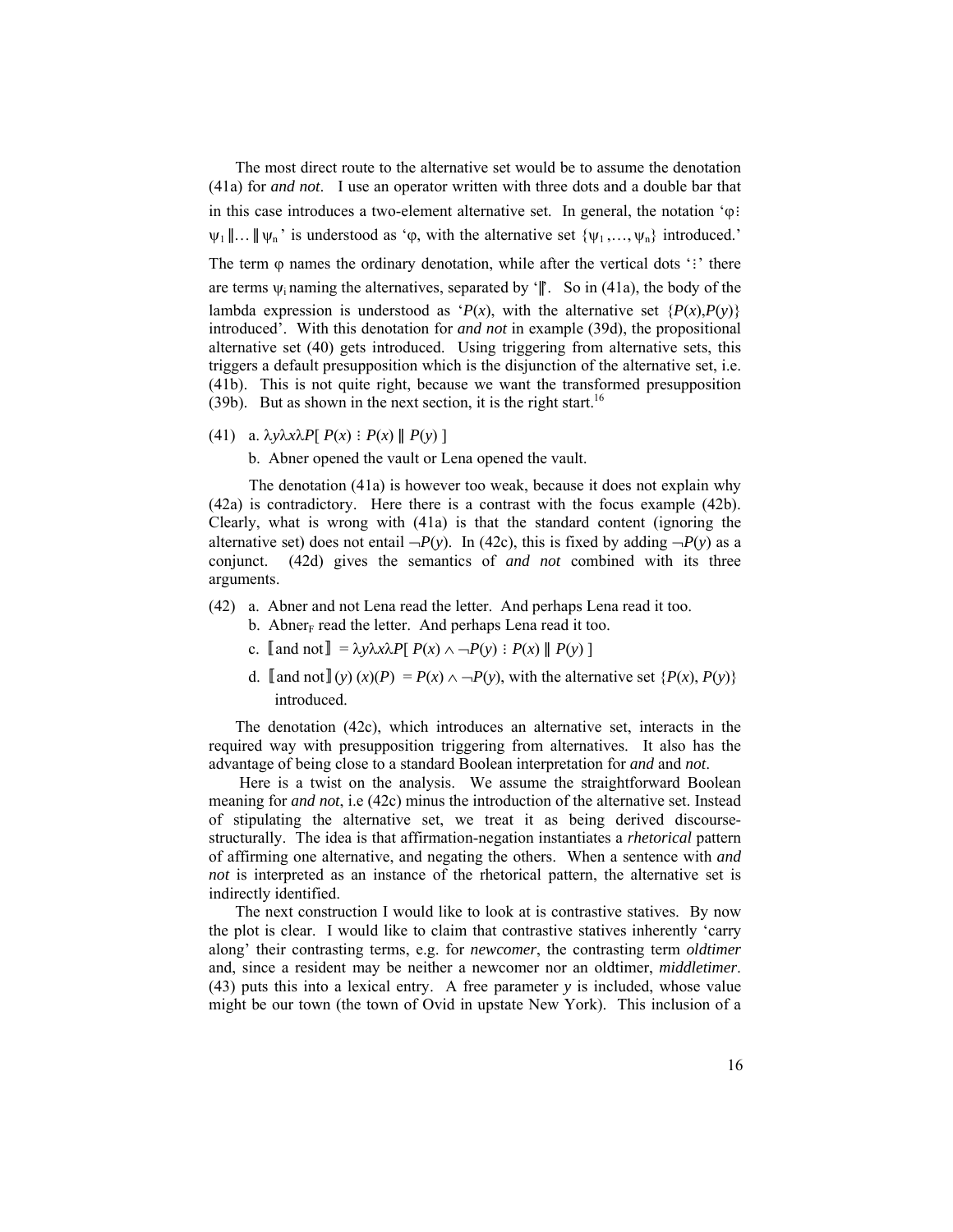free parameter follows the analysis of phrases like *a local bar* in Mitchell (1986). (44) shows how an example should work out. In (44b), the part after the dots introduces an alternative set {**newcomer**(**p***,***o**), **middletimer**(**p***,***o**), **oldtimer**(**p***,***o**)}. The presupposition is generated as the disjunction of this alternative set, which we can assume to be **resident**(**p***,***o**).

(43)  $\left[\text{newcorner}\right] = \lambda x \left[\text{newcorner}(x, y) : \text{newcorner}(x, y) \right] \text{middletimer}(x, y)$ 

∥ **oldtimer**(*x,y*)]

(44) a. Paul is no newcomer.

b. ¬[**newcomer**(**p***,***o**) ∶ **newcomer**(**p***,***o**) ∥**middletimer**(**p***,***o**) ∥ **oldtimer**(**p***,***o**)]

One point about contrastive statives may be of significance to the theory of presupposition triggering. Arguably, the opposition between newcomers and oldtimers is primitively a sociological and cognitive opposition, not a linguistic one. The lexicon of English alludes to this distinction, but it does not seem quite right to claim that the distinction is stipulated in the lexicon of English as a semantic presupposition. From this point of view, the representation (43) is perhaps preferable to one like  $(45)$  with a semantic presupposition.<sup>17</sup>

(45)  $\left[\text{newcomer}\right] = \lambda x[\partial \text{resident}(x, y) \wedge \text{newcomer}(x, y)]$ 

Also, the Green Card Night scenario from Section 1 suggests that the contrasting terms evoked by contrastive statives can be context dependent. This has a natural place in the alternatives theory, but it is harder to see where to locate it in a theory using lexical semantic presuppositions.<sup>18</sup>

At this point, triggering from alternative sets has been applied to focus, direct and indirect questions, the affirmation-negation construction, and contrastive statives. For each of them, there is some kind of case that the independently motivated semantics or pragmatics of the construction involves alternative sets, though certainly analyses without alternative sets are possible, such as the partition semantics in the case of questions. While an analysis of these constructions using semantic presuppositions plus some mechanism (such as local accommodation) for eliminating the presupposition has not been refuted, I have made a case that the alternatives analysis is a better match for what is known or believed about the grammar and semantics of these constructions. Assuming this much, there is the possibility of analyzing other soft presupposition triggers using triggering from alternative sets, rather than with a direct lexical encoding of a semantic presupposition. I will work this out for inchoatives.

Let us return for a moment to affirmation-negation. Consider example (46a), as used by a nurse with reference to her work shift. Intuitively, the sentence presupposes that the patient was asleep at the start of the shift. This is supported by projection data in (46b), where the presupposition is either preserved, or transformed into a presupposition that the nurse believes the patient was asleep.

- (46) a. The patient was asleep and then awake, and not asleep the whole time.
	- b. The nurse doubts that the patient was asleep then awake and not asleep the whole time.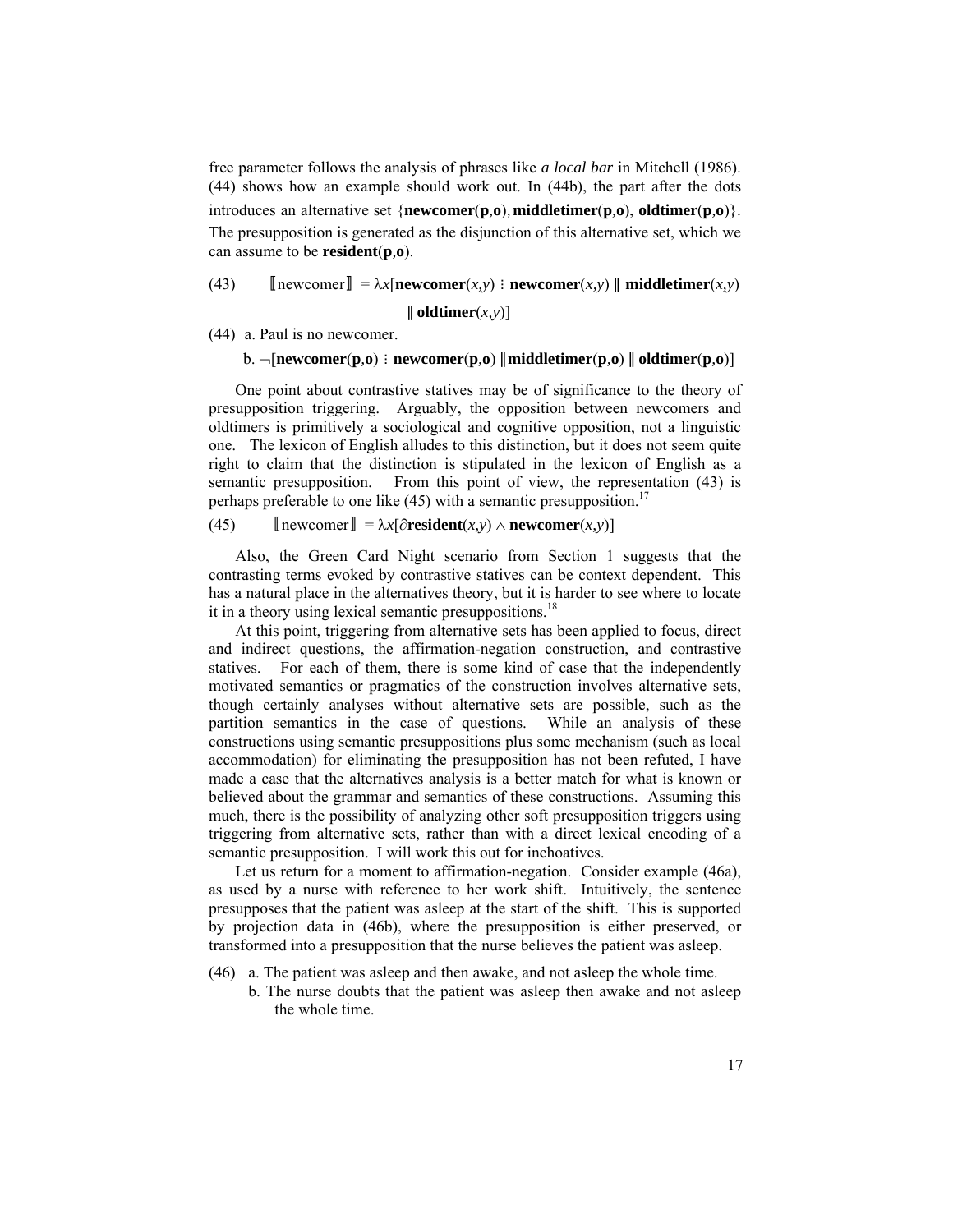In the analysis I proposed, presupposition triggering is attributed to the *and not* phrase contributing an alternative set. The individual alternatives can be described using a logic of change interpreted in an interval semantics. Following Dowty (1979), sentences and formulas of the logic of change have truth values relative to intervals, and stative sentences are true relative to an interval iff they are true at every point in the interval. This makes the atomic formula (47a) an adequate representation of 'the patient was asleep the whole time', where  $z_1$ designates the patient. In (47b), change of state is represented using the operator **T** 'and then' from von Wright  $(1968)$ .<sup>19</sup> The alternative set then is  $(47c)$ . As we want, the disjunction of the alternatives entails that the patient was asleep at the start of the reference interval, something that can be expressed with (47d).

- $(47)$  a. **asleep** $(z_1)$ b. **asleep**( $z_1$ ) **T awake**( $z_1$ )
	- c. {  $\text{asleep}(z_1)$  **T**  $\text{awake}(z_1)$ ,  $\text{asleep}(z_1)$  }
	- d. **asleep** $(z_1)$  **T**  $z_1 = z_1$

The point of going through this is that the examples (46a,b) are close to being paraphrases of the inchoative sentences (48a,b). The two versions are nearly equivalent in their assertions.<sup>20</sup> And as reviewed in Section 1, change-of-state sentences have their pre-states as soft presuppositions. (48b) is a projection example comparable to (46b), where the implication that the patient was awake at the start of the shift survives embedding under the negatative verb *doubt*. 21

(48) a. The patient woke up.

b. The nurse doubts that the patient woke up.

So, the particular assertion-negation complex in (46) is effectively a compositionally constructed inchoative, which not only has the right assertion, but also exhibits the soft triggering behavior of inchoatives. Assuming that the alternatives analysis of assertion-negation is right, this suggests the possibility of a lexical analysis of inchoatives as introducing alternatives. All that is required is a lexical entry for the inchoative which contributes the alternatives which are contributed by assertion-negation in (46). (49a) is the definition of an inchoative operator describing a transition from the subject not being in the state described by the predicate, to the subject being in that state. If we assume that the inchoative suffix *–en* denotes **inc**, as indicated in (49b), then we get (49d) as the semantics for (49c). (50a) modifies the inchoative operator to include an alternative set, resulting in the semantics (50b) for (49c). The disjunction of the alternatives is equivalent to (50c). So to presuppose the disjunction is to presuppose that the sky was black at the start of the interval of evaluation.

- (49) a. **inc** =  $\lambda P \lambda x$  .  $\neg P(x)$  **T**  $P(x)$ 
	- b.  $\text{[black-en]} = \text{[-en]}(\text{[black]}) = \text{inc}(\text{black})$
	- c. The sky blackened.
	- $d. \neg$  **black**(**s**) **T black**(**s**)
- (50) a. **inc** =  $\lambda P \lambda x$  .  $\neg P(x)$  **T**  $P(x)$  :  $\neg P(x)$  **T**  $P(x)$   $\|\neg P(x)$ 
	- b. [¬ **black**(**s**) **T black**(**s**) ∶ ¬ **black**(**s**) **T black**(**s**) ∥¬ **black**(**s**) ]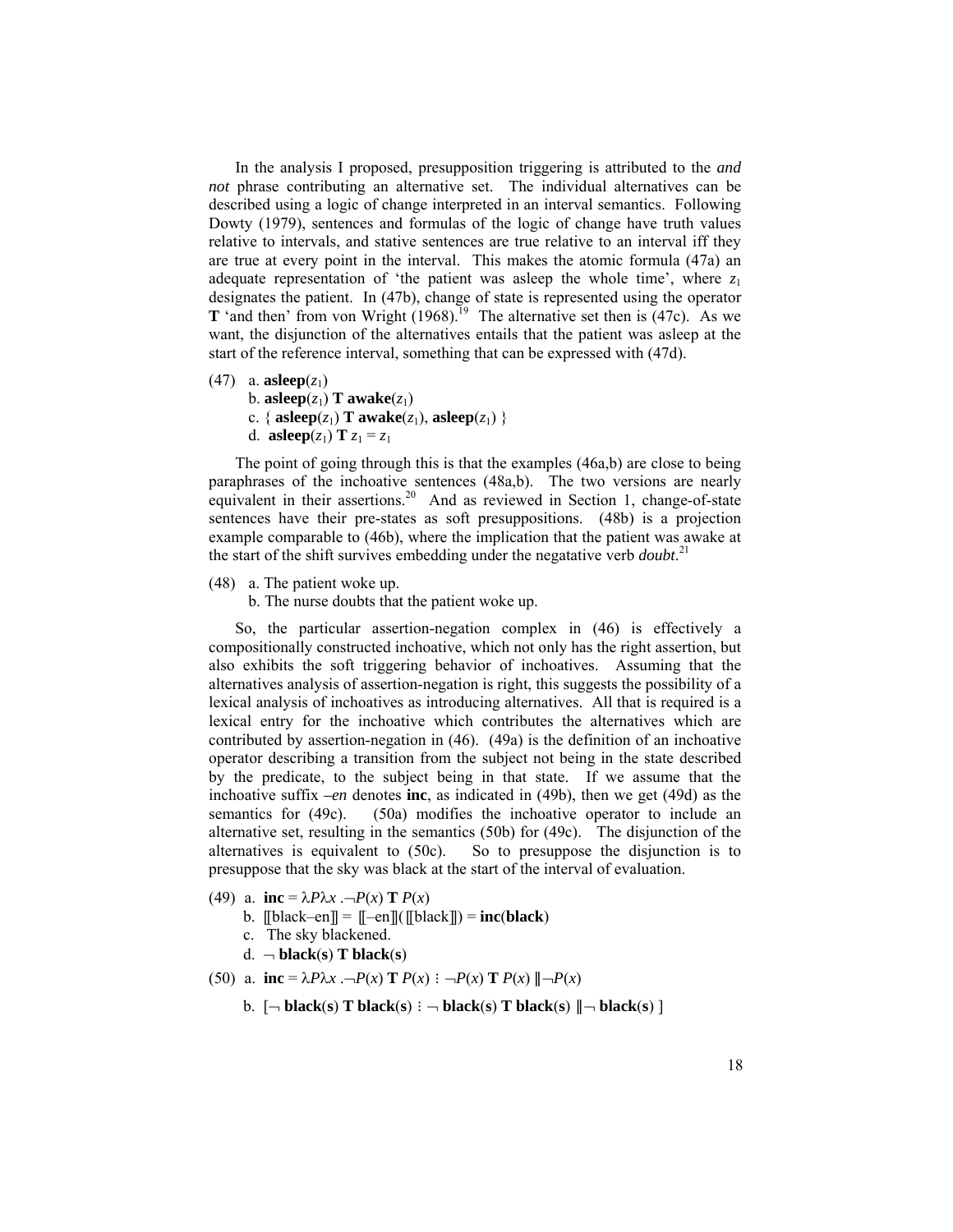#### $c.$   $\neg$  **black**(s) T **s**=s

There is an advantage in putting the introduction of alternatives into the inchoative, because this predicts that any verb formed from this operator is a soft trigger. A language learner does not have to learn independently that each inchoative is a soft trigger, she just has to learn its morphology. Admittedly that this kind of advantage can be obtained with other analyses of the triggering properties of inchoatives, e.g. we could try to write a semantic presupposition into the inchoative operator, perhaps using the definition  $(51)^{22}$ 

## (51) inc =  $\lambda P \lambda x$ . ( $\partial \neg P(x)$ ) **T**  $P(x)$

Summing up, this paper has claimed that an analysis using triggering from alternatives is motivated for focus, direct and indirect questions, affirmationnegation, and contrastive statives. If we observe soft triggering behavior for another construction, lexical item, or class of lexical items (call it  $X$ ), and can identify an alternative set whose disjunction is the desired presupposition, then hypothesizing a representation with an alternative set is a way of producing a defeasible presupposition for X. The case for analyzing the construction using triggering from alternatives will be stronger if there is independent motivation for the alternative set. But even if there isn't such independent motivation, the analysis using triggering from alternatives has the advantage of predicting soft triggering behavior.

Consider how this works out for the transfer construction in the example repeated in (52a). Assume the content of (52) is expressed with the conjunctive formula (52b), where  $T(i)$  is the transfer entailment and  $C(i)$  is the countertransfer entailment. Then we can get the transfer entailment to come out as a soft presupposition by stipulating the alternative set (52c), because of the Boolean logic (52d). The appropriate alternative is simply John giving up his bike *without* getting money.

(52) a. John got money for his bike.

- b. T(j)  $\wedge$  C(j)
- c.  $\{T(j) \wedge C(j), T(j) \wedge \neg C(j)\}\$
- d.  $[T(j) \wedge C(j)] \vee [T(j) \wedge \neg C(j)] \equiv T(j)$

This analysis has revealed a problem: it turns out to be too trivial to identify an alternative set which produces the right presupposition. Suppose we have a construction or lexical item with an observed presupposition *p* and assertion *q*. If we stipulate a binary alternative set  $\{p \land q, p \land \neg q\}$ , then by propositional logic the disjunction of the alternatives is equivalent to  $p$ . On this basis, it is possible to stipulate any desired presupposition, and the fact that the presupposition is to be generated from an alternative set provides no constraint at all. So for constructions where there is no independent motivation for the representation with alternatives, generating the presupposition from alternatives is just a way of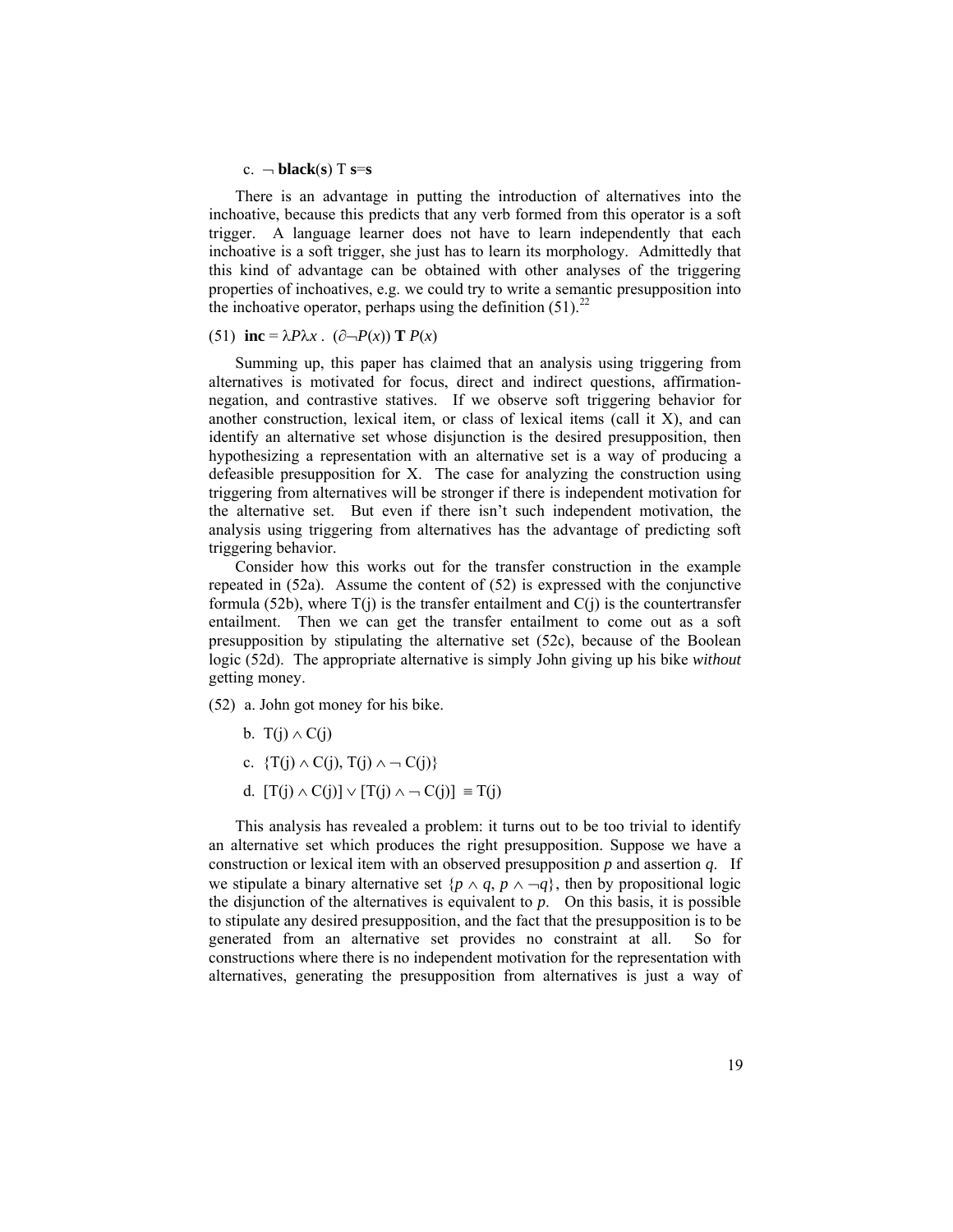representing the softness of the triggering. I discuss this problem further in Section 6.

## **4. Compositional interactions**

There is a group of observations about presupposition projection which are considered characteristic of semantic presupposition, first because these effects show up with clear cases of semantic presupposition, and second because systematic accounts of them have been given in compositional semantic accounts (Karttunen 1973, 1974, Karttunen and Peters 1979, Heim 1983, Beaver and Krahmer 2001, Schlenker 2006). One case is the transformation of presuppositions in conditionals which served as a test for presupposition in Section 1. In isolation, (53) presupposes that John has twins; this presupposition *q*′ comes from the definite description. In a conditional context (54), the presupposition *q*<sup>'</sup> is transformed to  $p \rightarrow q$ <sup>'</sup>, where *p* is the assertion of the *if*-clause (in this case, that John has children). $^{23}$ 

(53) Mary does not like John's twins.

> John has twins. (presupposition *q*′ )

- (54) If John has children, then Mary will not like his twins.
	- $>$  If John has children then he has twins. (presupposition  $p \rightarrow q$ )

This transformation of presuppositions is captured in a dynamic compositional account using semantic presuppositions (Heim 1983), accounts using three-valued valuations (Beaver and Krahmer 2001) and in Schlenker's account using incremental evaluations in a static two-valued system (Schlenker 2006). The potential problem for my analysis is that, as we already saw in Section 1, when we check similar examples with soft triggers, the data come out in the same way, with conditional weakening of the presupposition. Here is an example with *and not*. The clause in (55) presupposes that John is in Syracuse or Binghamton. In (56), this clause is embedded as a main clause in a conditional.

(55) John is in Syracuse and not Binghamton.

> John is in Syracuse or in Binghamton.

(56) If John is in a city, he is in Syracuse and not Binghamton.

> If John is in a city, he is in Syracuse or in Binghamton.

(57) {John is in Syracuse, John is in Binghamton}

It seems clear that the presupposition that John is in Syracuse or in Binghamton, which is obtained as the disjunction of the alternative set (57), is conditionally weakened to the implication showed in (56). Further, there is an intuition that to contextualize (56), one has to imagine a common ground which supports the conditionalized implication. For instance, it could be common ground that John is in an electronically monitored parole program which makes it impossible for him to visit cities other that Syracuse and Binghamton. So, with *and not*, we see the compositional transformation of content that is characteristic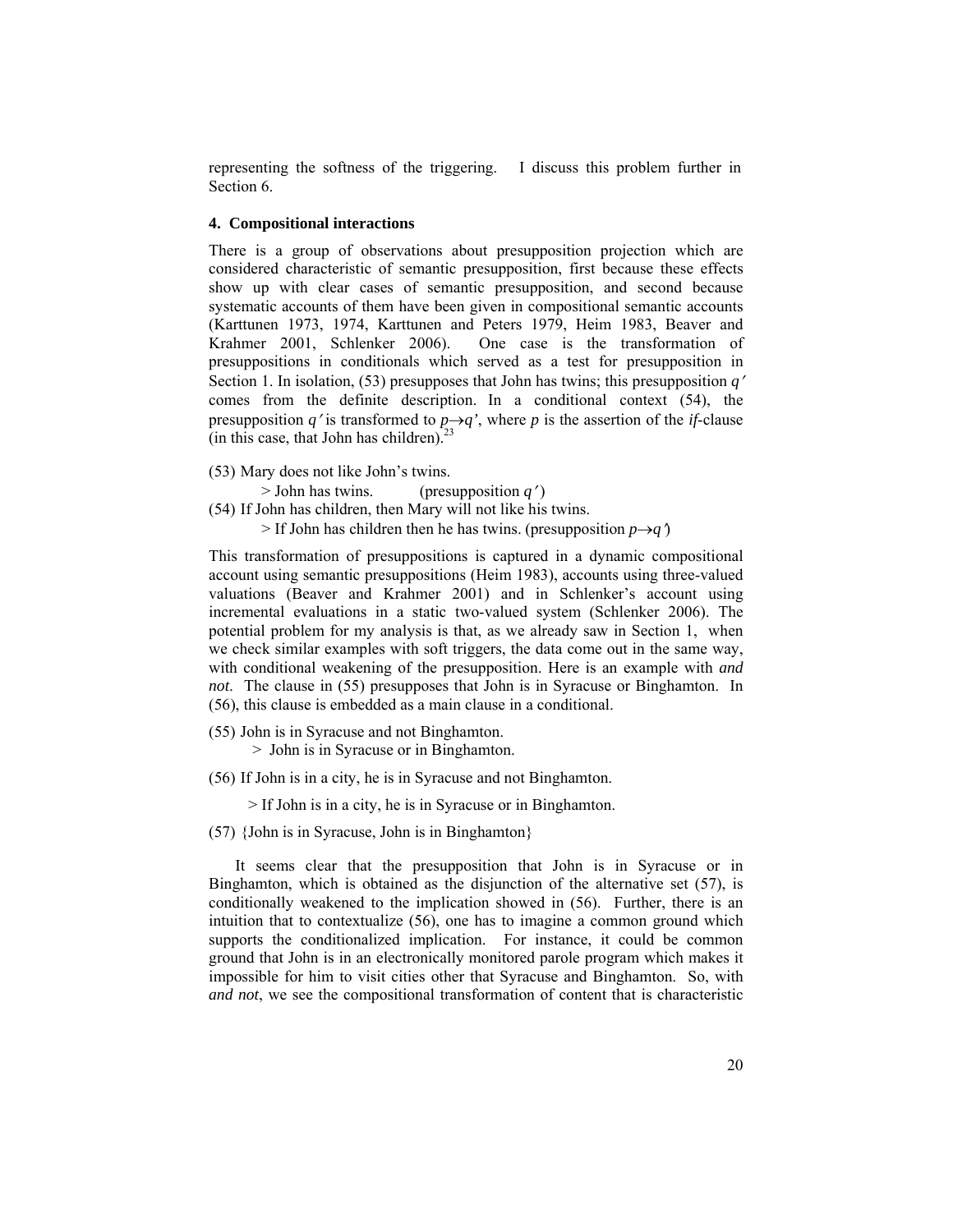of semantic presupposition, and the characteristic pragmatic interpretation of entailment by the common ground. If *and not* was analyzed with a semantic presupposition, then this behavior would fall out. In a theory using triggering from alternative sets, it has to be explained how the same effects follow.

Putting the point in terms of the alternatives theory, the problem is that in an normal utterance context for (56), the some-alternative constraint is not met at the global level. That is, the common ground does not entail that John is in Syracuse or in Binghamton. Indeed with a common ground like that, (56) is odd, because it casts doubt on something that is taken for granted. So, it is not clear how the analysis from Section 3 is to be applied.

Another compositional effect related to presupposition is interaction with bound variables in quantified contexts. This is discussed in van der Sandt (1992); see also Beaver (1997). In (58), the *and not*-phrase includes a bound pronoun. As a consequence, each of the alternatives generated by *and not* has a bound variable, as shown in the description of the alternative set in the last part of the labeled bracketing. The problem for my analysis is that since each alternative contains a variable  $x_2$  which is free in the alternative, but bound in the sentence context, it is unclear what interpretation the alternative set could get at the discourse level.<sup>24</sup>

(58) Every one of them is in Worcester, and not his home town.

[every one of them] $<sub>2</sub>$ </sub>

[x<sub>2</sub> is in Worcester : x<sub>2</sub> is in Worcester  $||$  x<sub>2</sub> is in x<sub>2</sub>'s home town]]

These two problems (presupposition projection and interaction with variable binding) are similar, because they involve interactions with compositional semantics. Accounts which assume lexical semantic presuppositions have the resources to deal with them, because they manipulate denotations which encode presuppositions. Furthermore, since the problems have to do with what is happening at embedded levels in the sentence, they seem to involve compositional semantics, rather than discourse-level reasoning. And finally, these phenomena have been analyzed in the literature on the compositional semantics of semantic presuppositions. How could the account using triggering from alternative sets do as well?

Some literature on presupposition triggering expresses optimism that presuppositions which are triggered in some indirect way (such as by conversational implicature) would be filtered and transformed in the same way as semantically triggered presuppositions (Chierchia and McConnell-Ginet 1990, p. 113, Kadmon 2001, p. 216). The question is how to achieve this in detail in the analysis using alternatives for triggering. This can not follow from any very general considerations, because presupposition filtering in semantic accounts is the result of certain specific mechanisms and interactions, and there can be no general expectation that these mechanisms and interactions would work the same way with presuppositions which are the result of an indirect mechanism. In fact, the analysis from Section 3, stated in a way that refers to global QUDs, is an example of an indirect triggering mechanism which does *not* interact with compositional semantics to predict filtering and transformation of presuppositions.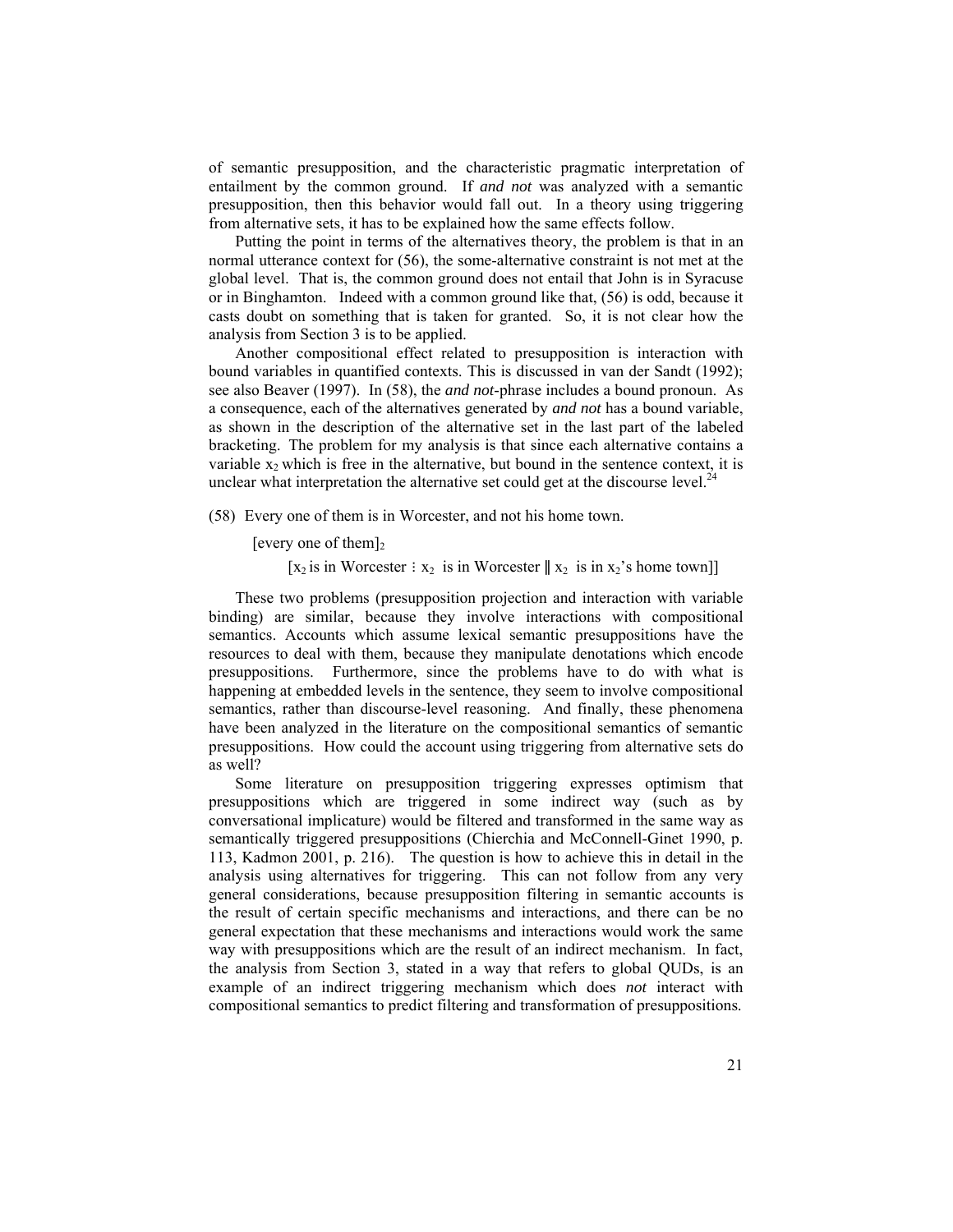I will approach this problem by re-formulating the theory in dynamic semantic terms, taking advantage of the same dynamic compositional interactions which are used in semantic accounts of presupposition projection. In the standard picture adopted here, the pragmatic interpretation of presuppositions relates to the global common ground (Stalnaker 1974). On the other hand, in the compositional phenomena above, it seems that one has to consider what information is available in a local compositional context. This is what dynamic semantic theories do when they check semantic presuppositions against a local information state. This creates a tension between the global and local information levels in the analysis which was suggested in Section 3. To resolve it, I will state the analysis in a way which refers to local, compositionally determined information states, and drop the assumption that the alternative sets which are used in the derivation are necessarily questions under discussion at the discourse level.

The notion of local, compositionally determined information states is illustrated in (59), which is the compositional rule for conditionals from Heim (1983), stated in her file-change notation. *c* is an input information state for a conditional [if  $\varphi$  then  $\psi$ ]. The formula describes the result of incrementing *c* with a conditional sentence in terms of a binary increment operator '+' and Boolean operators. The formula predicts presupposition transformation because the local context for the main clause  $\psi$  is the state term  $c + \varphi$  rather than c, and  $\varphi$  can contribute to satisfying the presuppositions of ψ. The notation *d* will be used for local compositional contexts such as  $c + \varphi$ , reserving *c* for the global information state.

(59)  $c + i f \varphi$  then  $\psi = c - ((c + \varphi) - (c + \varphi + \psi))$ 

Suppose that the clause  $\psi$  in (59) contributes an alternative set  $Q$ . The discussion of (56) showed that it will not work (or will not always work) to impose a default constraint that the global context *c* entails the disjunction of *Q*. Referring instead to the *local* context in the constraint on alternatives results in a weaker presuppositional constraint, since the local context has the information contributed by  $\varphi$ , which in (56) is the information that John is in a city. This will result in the same filtering and transformation of presuppositions which is obtained with semantic triggering.

This approach is expressed in a default constraint L stated in  $(60)^{25}$  The constraint is ultimately a constraint on the global information *c*, and so it has a presuppositional character. But it also refers to the correspondence between *c* and the local context *d* which is established by compositional semantics. (61) shows how L applies to (56).  $\gamma$  is the entire sentence, and  $\psi$  is the main clause of the conditional, which contains *and not* and contributes the alternative set. As a result of the compositional rule (59), the local context for  $\psi$  is the one described in (61b). In the constraint, *d* is required to entail the disjunction of the alternative set (61c). Since *d* is defined in terms of *c*, this provides a constraint on the global common ground *c* which is equivalent to the conditional presupposition shown in (56).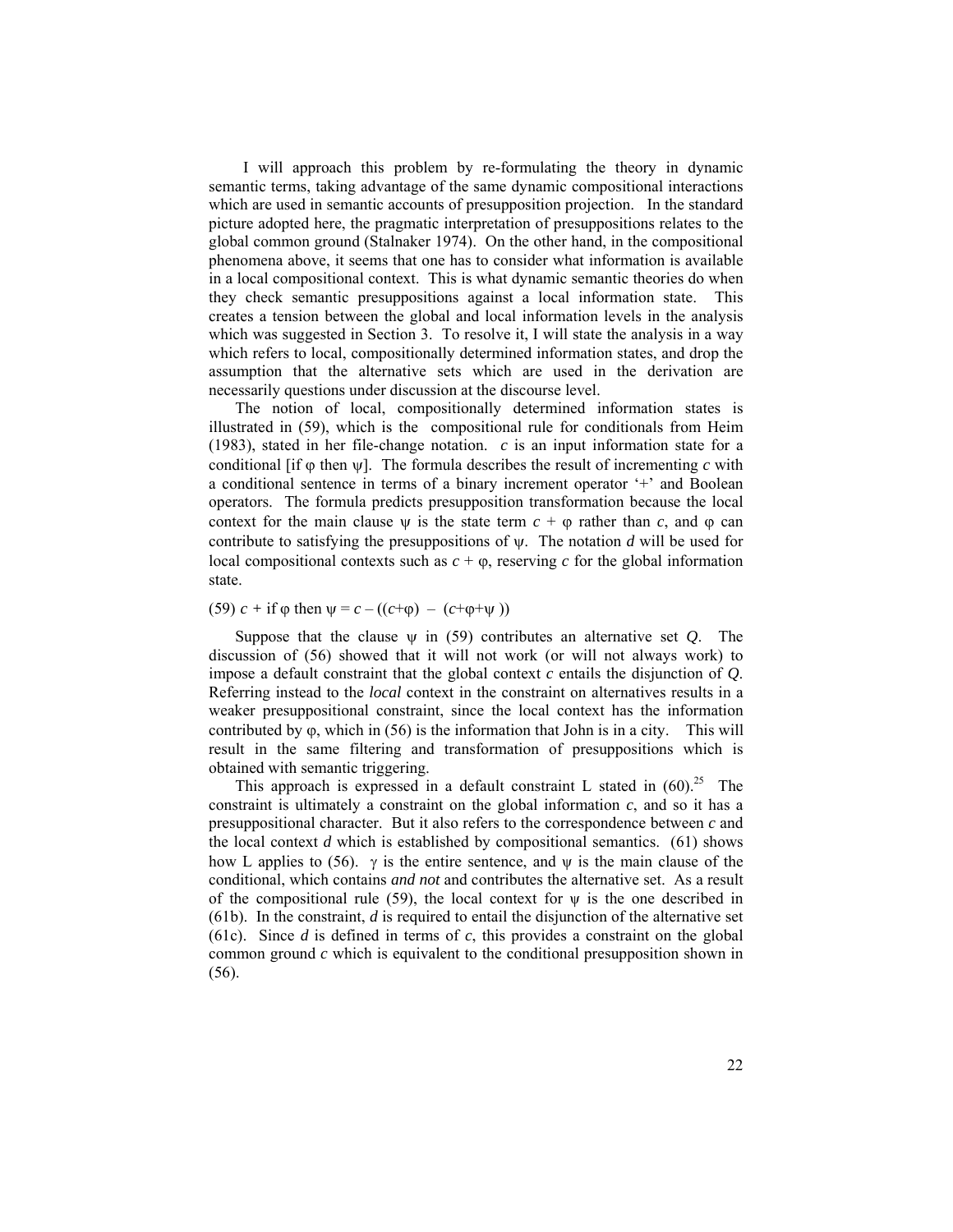(60) *Default Constraint L*

If a sentence γ is uttered in a context with common ground *c*, and γ embeds a clause  $\psi$  which contributes an alternative set  $Q$ , then  $c$  is such that the corresponding local context *d* for ψ entails the disjunction of *Q*.

(61) a.  $\lceil \sqrt{\frac{1}{2}} \rceil$  [if John is in a city],  $\lceil \sqrt{\frac{1}{2}} \rceil$  he is in Syracuse and not Binghamton  $\lceil \frac{1}{2} \rceil$  [o John is in Syracuse, John is in Binghamton  $_0$   $\{ \psi | \psi \}$ 

b.  $d = c +$  John is in a city c.  $\{inj, s\}$ ,  $in(j, b)\}$ 

Notice that in constraint L, *Q* is described as an alternative set, not as a question under discussion. An 'alternative set' is just a semantic object with the type of a set of propositions. These alternative sets can have a variety of origins: an origin in focus semantics, a social institution in the case of contrastive statives, a rhetorical pattern in affirmation-negation, the ordinary denotation in the case of questions, or the inchoative operator for inchoative verbs. Alternative sets with these origins *can* have the role of QUDs, but they do not need to have that role in order for L to be triggered. The constraint is stated in this way because it must apply in cases where the alternative set in question is not a global question under discussion, for instance (56).

Although there is no reference to QUDs in L, cases where the alternative set is a QUD contribute to the motivation for the constraint. Questions under discussion often obey the some-alternative constraint, and the alternative sets which figure in L are often questions under discussion (as in the case of focus in matrix answers, and direct questions). This extends to cases where the trigger for the alternatives is in an embedded position. In (62a), the focus is embedded under negation, but it can be motivated by a discourse context where the question 'who did Mary tell about it?' is topical, and where that question obeys the some-alternative constraint relative to the global context  $c$ . In a context like that,  $(62a)$  is consistent with L, because by virtue of the update rule (62b) for negation, the local context *d* for the embedded clause with the focus is *c* itself.

(62) a. Mary didn't tell JOHN<sub>F</sub> about it.

**b**. *c* + not  $φ = c - c + φ$ 

So, if one wanted to motivate L as a true statistical generalization, cases like these where the alternative set is a QUD provide a bunch of positive cases for the generalization. It is also important that L can also be triggered in cases like (56) where the alternative set is not or does not have to be a QUD. Arguably, when an alternative set is contributed in an embedded position by a focus, indirect question, affirmation-negation construction, or contrastive stative and is not a QUD, it still has a certain discourse-structural role which is shared with matrix questions. I would like to claim that there is a linguistic and cognitive phenomenon of alternative sets which by default obey the some-alternative constraint relative to a local information state. This phenomenon is instantiated by alternative sets which are QUDs, but not limited to them.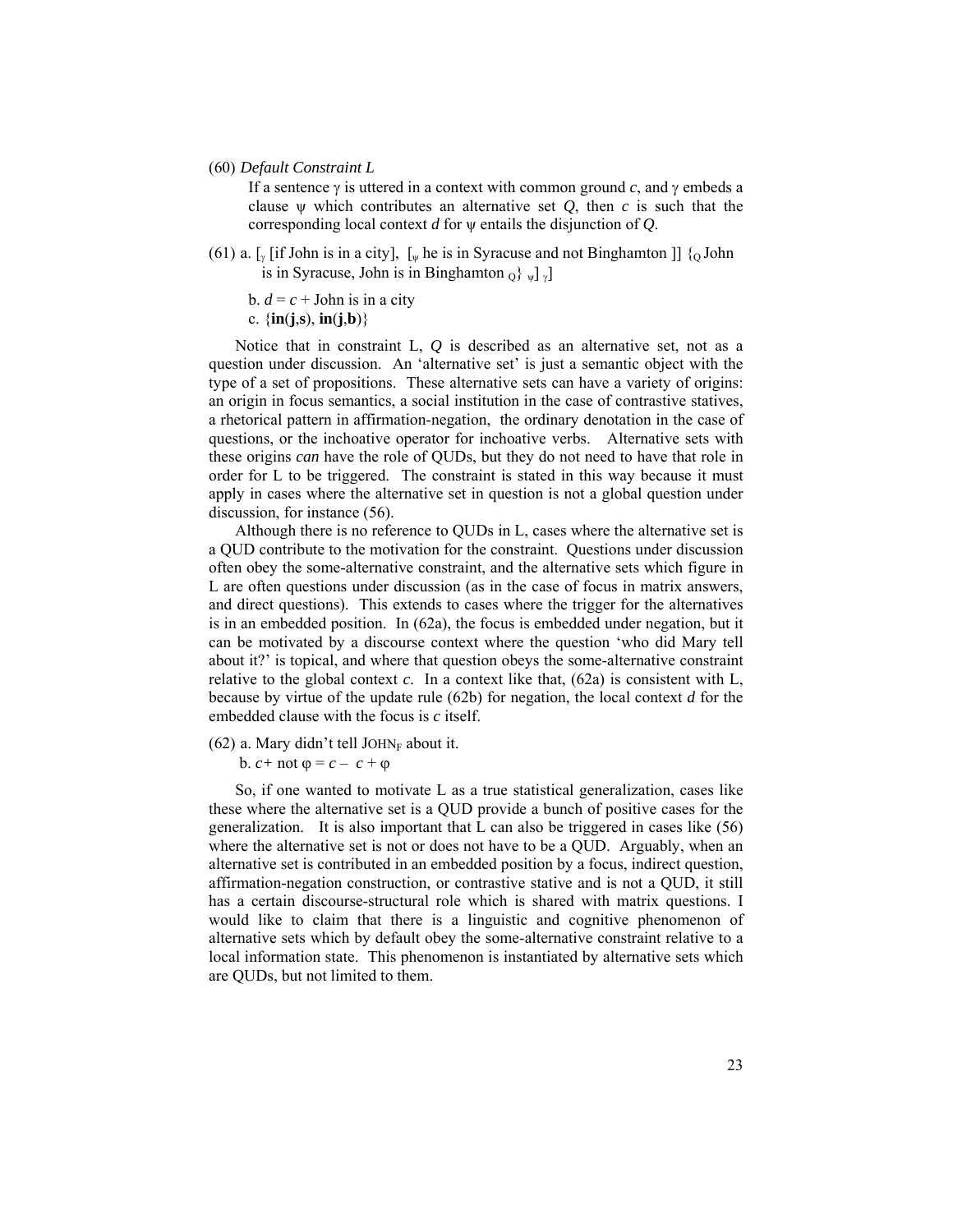What is the theoretical status of constraint L? I suggest that it should be located in a theory such as the one articulated by Asher and Lascarides (2003), where discourse structure is governed by a variety of constraints with a default character.<sup>26</sup> An example of this is the default assumption about the temporal order of events in (63), which Asher and Lascarides propose is governed by a constraint Narration( $\pi_1, \pi_2$ ), which requires that the post-state for the event  $e_{\pi 1}$  described by the clause  $\pi_1$  overlap the pre-state of the event  $e_{\pi_2}$  described by the second sentence  $\pi$ .

### (63) Max fell. John helped him up.

It is an important feature of this theory that contraints interact and compete with each other, and can be in effect 'cancelled' by contextual information. This is my model for what happens in the cancellation cases from section 1. Simply stated, speakers and hearers will assume that the some-alternative constraint is not in force for a particular question variable, if the some-alternative presupposition is either inconsistent with context, or made implausible by context.

#### **5. Anaphoricity of Focus**

 This section identifies and fixes a weakness in the argument about focus from Section 3. That discussion used the focus interpretation theory of Rooth (1992), but it ignored the important 'anaphoric' component of that theory: focus interpretation does not just contribute an alternative set, it also requires that the alternative set be available as an antecedent in the discourse representation. The requirement for antecedents for focus interpretation is the core of the givenness theory of Schwartzschild (1999). In a focus-triggering question-answer dialogue like (64a), the set of propositions introduced by focus interpretation is coindexed with the question in the way shown in (64b) in Rooth's indexing representation.

- (64) a. Who went to the reception? Bill<sub>F</sub> went there.
	- b. [who went to the reception] [Bill<sub>F</sub> went there] $\sim$ 1

There are a couple of ways in which the anaphoric dimension of focus theories complicates the picture for the argument of this paper. First, in a representation like (64b), one might wonder whether it is the focus alternative set or the antecedent (in this case the question) which is responsible for the existential presupposition. Since matrix questions generate default some-alternative presuppositions, and (64) has a matrix question as well as a focus, this example does not constitute evidence that focus generates a default some-alternative presupposition. We could say that the presupposition comes from the question, and that there is no default constraint which generates a some-alternative presupposition from a focus.

I think this worry is not a very serious one. In the representation (64b), the question is identified with the proposition-set constrained by focus by indexing. It does not matter whether the some-alternative constraint applies to the question, the focus variable, or both. To ask which alternative set the some-alternative constraint applies to is to create a false distinction, because there is only one alternative set.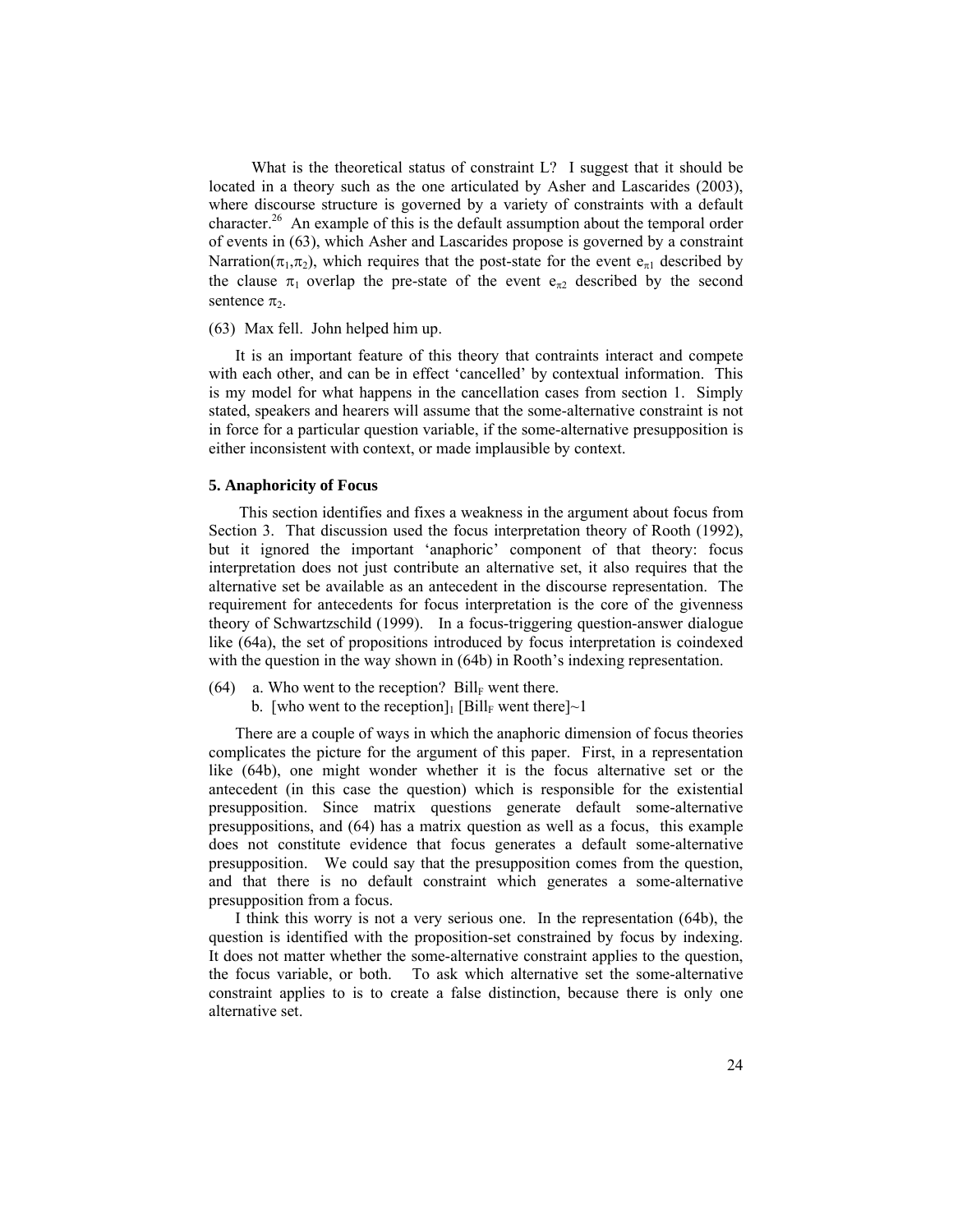A second point is that it is easy to construct examples with anaphoric uses of focus which do not satisfy a some-alternative constraint. Consider example (65). If one works through the predictions of L, one finds that the conditionalization of the presupposition is trivial, so that a default presupposition that someone went there is derived. But it is easy to think of contexts for the sentence where this presupposition is not satified—imagine a scenario where John and Bill are exploring a cave that nobody has ever visited before, and 'there' refers to a certain narrow underwater tunnel.

(65) a. If John didn't go there, I doubt that  $Bill_F$  went there.

b. If not [John go there]<sub>3</sub>, I doubt that  $[Bill_F$  went there]~3.

In the anaphoric focus theories, (65a) gets an analysis like (65b), where the antecedent for the focus is the part of the if-clause under the negation. This representation is licensed by the theory of Rooth (1992) because 'John go there' can be obtained from 'Bill go there' by making a substitution in the position of the focused subject, and in the theory of Schwarzschild (1999) because John going there entails someone going there.<sup>27</sup>

Here it can be pointed out that in both theories, the index 3 has the propositional type  $\langle s,t \rangle$  rather than the question type  $\langle \langle s,t \rangle, t \rangle$ . As a result, constraint L is not triggered at all, and the theory does *not* predict a default existential presupposition for structure (65b).

A third issue is that the anaphoric part of Schwarzschild's and Rooth's focus theories represents a lack of analogy between focus and the other soft triggering constructions. For instance, with inchoatives like (66a,b), or a contrastive stative like (66c), there is no feeling that the relevant alternative set has to be present in the preceding discourse or antecedent discourse representation.

- (66) a. In the cold snap, the lake froze over.
	- b. Despite the cold snap, the lake didn't freeze over.
	- c. He doesn't have a green card.

A lack of analogy between focus and other soft triggers does not count against the analysis using L though, because the theory does not claim that soft triggers are similar in every respect, just that soft triggers (or a significant subgroup of them) are analogous in the one respect of contributing alterative sets. The constraint L does not require the alternative set *Q* is either anaphoric or novel, so it applies both to anaphoric *Q*'s (such as certain focus variables) and non-anaphoric ones (such as the hypothesized alternative set in the representation of inchoatives). $2^{\circ}$ 

So far, none of these points has undermined in a decisive way the analysis using L or the motivation for it which comes from focus data. However, I think a substantial issue can be synthesized from the first two points. Suppose we adopt an anaphoric theory of focus interpretation, say the givenness theory of Schwarzschild (1999). That theory requires a focus to have (in a certain sense) an antecedent in the discourse, call it A. Suppose we say that the antecedency constraint exhausts the semantic/pragmatic impact of focus, and that focus does not interact with a constraint like L. If one takes that position, then it is no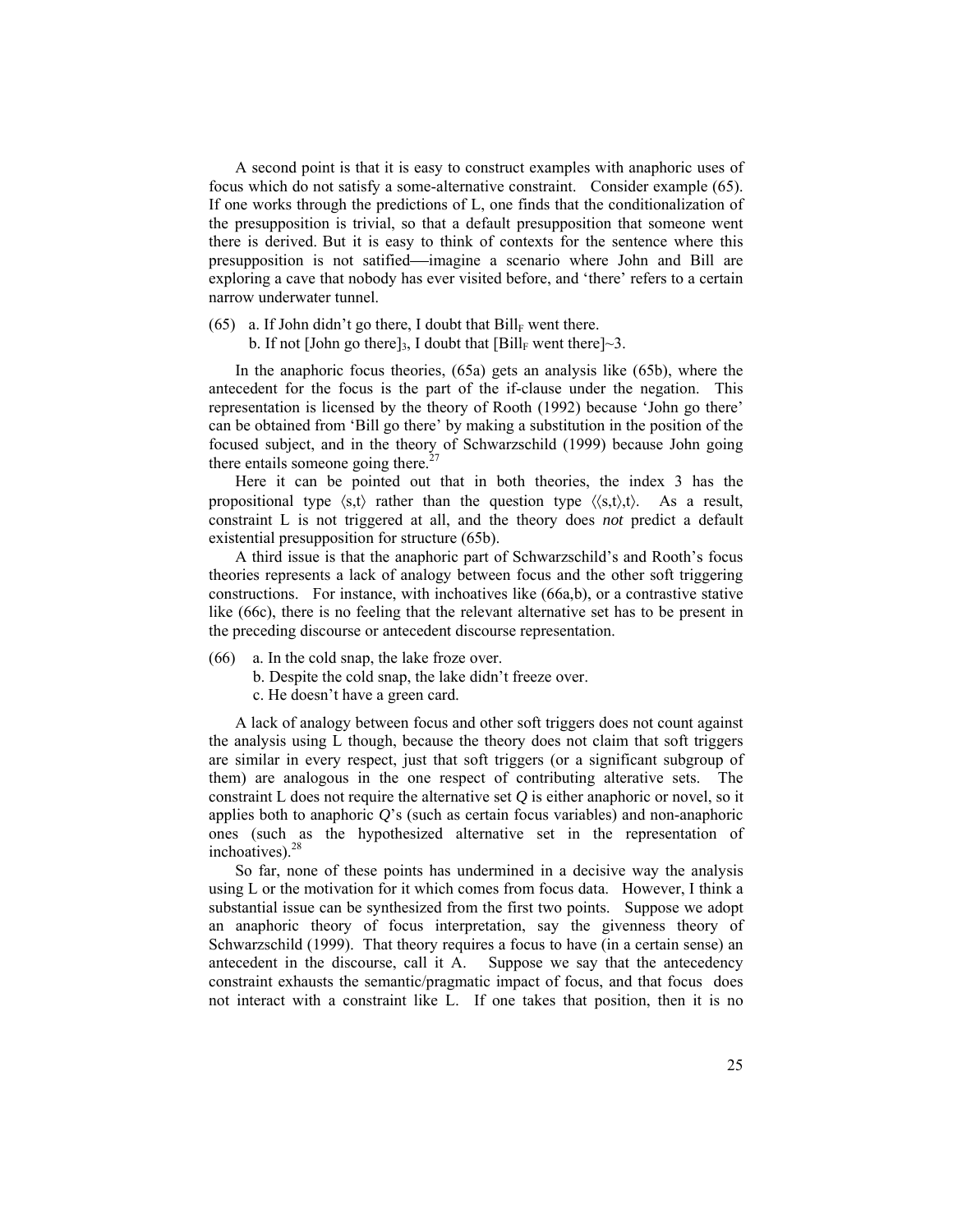surprise that a focus existential presupposition is sometimes satisfied, and sometimes not. The possible discourse representations divide into three types:

- (i) A has type  $\langle \langle s,t \rangle, t \rangle$  and satisfies the some-alternative constraint.
- (ii) A has type  $\langle \langle s,t \rangle \rangle$  and does not satisfy a some-alternative constraint.
- (iii) A has another type such as  $\langle s,t \rangle$  and the issue of satisfying a somealternative constraint does not arise.

If representations of type (i) are very prevalent compared to representations of type (ii), one could claim that this provides motivation for subjecting focus alternative sets to a default constraint like L. But one could also claim that the prevalence of representations of type (i) is a fact about the salient antecedents of type  $\langle\langle s,t\rangle,t\rangle$  which happen to be available in discourses: for instance, many of these salient antecedents are matrix questions, and matrix questions usually meet the some-alternative constraint.

The objection, then, is that if focus is anaphoric, the antecedents for focus alternative sets in particular utterance contexts already decide the question whether the some-alternative constraint is satisfied in the particular utterance situation or not. There appears to be little room for a default constraint to favor interpretations where the constraint is satisfied over ones where it is not.

This objection might be strong enough to undo the motivation for constraint L coming from focus, if focus is always anaphoric in the sense of there being an overt antecedent. However, it is a commonplace in discussions of anaphoric theories of focus that antecedents need not be overt in the discourse (e.g. Rooth 1992). Consider the example repeated in (67a). Certainly this sentence, with a focus on the subject *she*, can be used in a discourse where there is no overt antecedent for the focus, such as the question (67b) or the existential clause (67c). Rather, the focus can be licensed by the *implicit* assumption or common knowledge that the Trust Company keeps all money and valuables in the vault, so that if Lena and Albert robbed it, somebody opened the vault. When (67a) is used in this kind of context, there is no overt discourse antecedent along the lines of the question 'who opened the vault'. So it is not possible to attribute the presuppositional effect to properties that an antecedent happens to have, independent of the focus. There is literally nothing in the overt discourse or in the sentence grammar which could be held responsible for the presupposition, except for the contrastive accent on the subject *she*. Note also that a matrix question like (67b) could not be responsible for the conditionalized presupposition which is observed in (67a).

My conclusion is that discourses like this where there is no overt antecedent for focus do provide motivation for constraint L.

- (67) a. If Lena and Albert robbed the Trust Company, then she<sub>F</sub> opened the vault. b. Who opened the vault?
	- c. Someone opened the vault.

An interesting additional dimension in focus data like this has to do with the phonological realization of the scope of the focus on *she*, i.e. the adjunction site of the  $\sim$  operator that interprets the F feature. In (67a) I assumed that the focus scope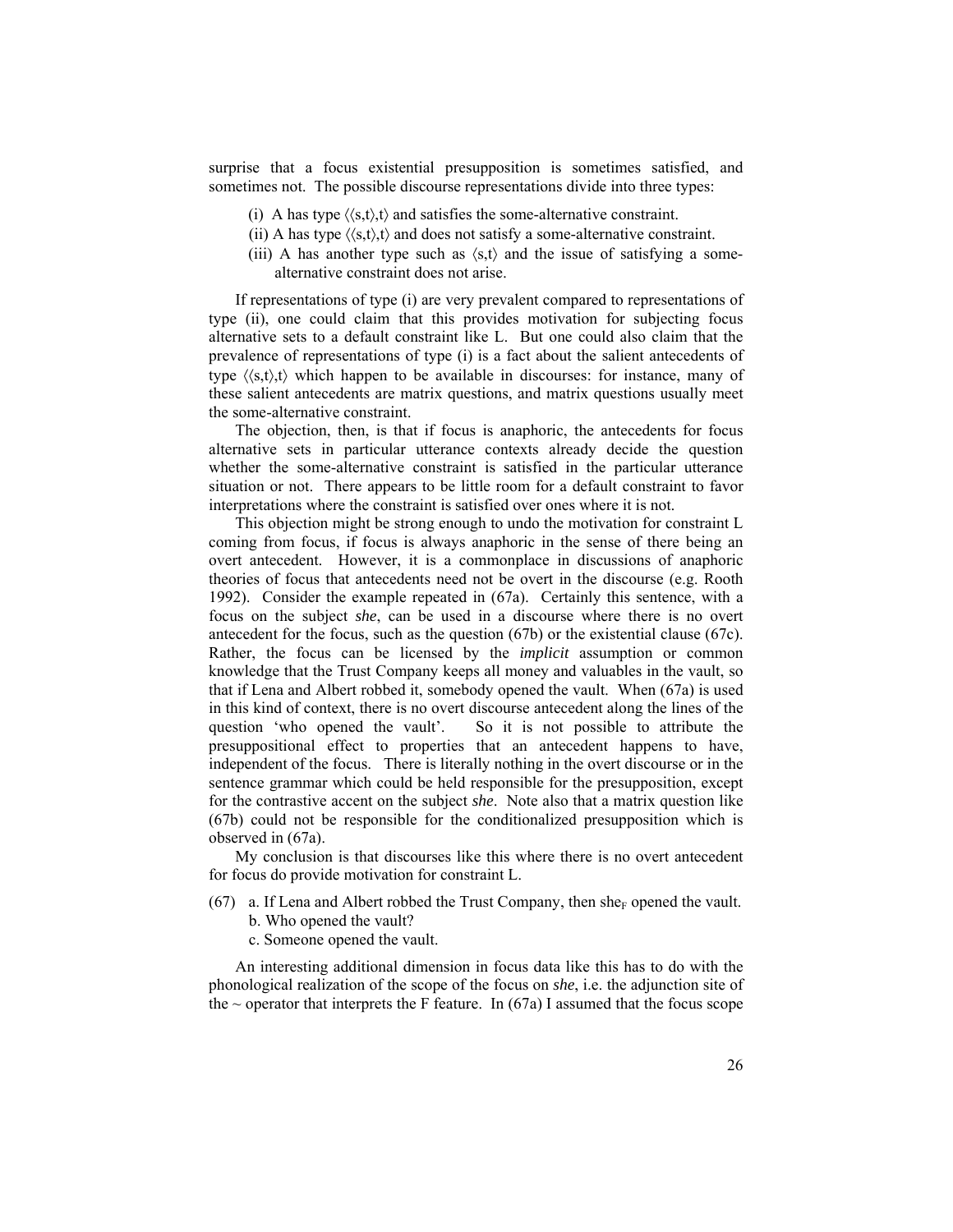was the clause 'she opened the vault'. Some literature has claimed when phrases in the scope of the focus are not discourse-given, rather than having a flat intonation, they are realized with pitch accents (Selkirk 2002, Fery and Samek-Lodovici 2006). When (67a) is used in the context described above, pitch accents naturally fall in the positions indicated with capitals in (68), and it is not possible to de-accent the VP starting with *opened*. Selkirk explicitly argues that the scope of the focus feature in examples like this is phonologically detectable, because the pitch accent corresponding to the F feature has greater prominence than pitch accents in discourse-new material that is not focused. Thus there might be phonological evidence bearing on my claim that the scope of the focus in (67a) is the *then*-clause.<sup>29</sup>

(68) If LEna and ALbert robbed the TRUST Company, then SHE opened the VAULT.

#### **6. Other versions of the constraint**

In Section 2, I argued that any indirect account of triggering would have to assume some degree of structuring of lexical entries. I first considered a theory where a denotation was structured into a set of entailments, and then in Sections 3 and 4 developed the theory of triggering from alternative sets. It was proposed that lexical entries can specify alternative sets *Q*, and that these interact in a certain way with the default constraint L. The constraint always uses an alternative set in a specific way—it checks the disjunction of  $Q$  against a local information state. Suppose that instead of encoding an alternative set *Q*, soft triggers directly encoded a proposition *q* which is the disjunction of the alternative set *Q* which is assumed in the formulation from Sections 3 and 4. If we put *q* and the standard semantic value *p* together into a set  $\{p,q\}$  which is contributed by the compositional semantics for a clause, this almost brings us back to the set-ofentailments proposal from Section 2. The difference is that since *p* asymmetrically entails *q*, there is an inherent ordering on the set, so that it is possible for a process which manipulates  $\{p,q\}$  to select *q* as the presupposed entailment. (69a) is an example. In the structured semantic value, 'John is in Syracuse' is the stronger proposition p, and 'John is in Syracuse or Binghamton' is the weaker proposition *q*.

- (69) a. John is in Syracuse rather than Binghamton.
	- b. {John is in Syracuse, John is in Syracuse or Binghamton}

The set denotation  $\{p,q\}$  can serve a couple of purposes at once, because the standard denotation can be recovered as the conjunction  $\Lambda\{p,q\}=p$ , while the potential presupposition can be recovered as the disjunction ∨{*p*,*q*}=*q*. Because of the latter fact, the appropriate version of constraint L, which is stated in (70), looks almost the same as before.

(70) Default Constraint L'

If a sentence  $\psi$  is uttered in a context with common ground c and  $\psi$  embeds a clause φ which contributes a denotation set *S*, then c is such that the corresponding local context d for φ entails that the disjunction of *S* is true.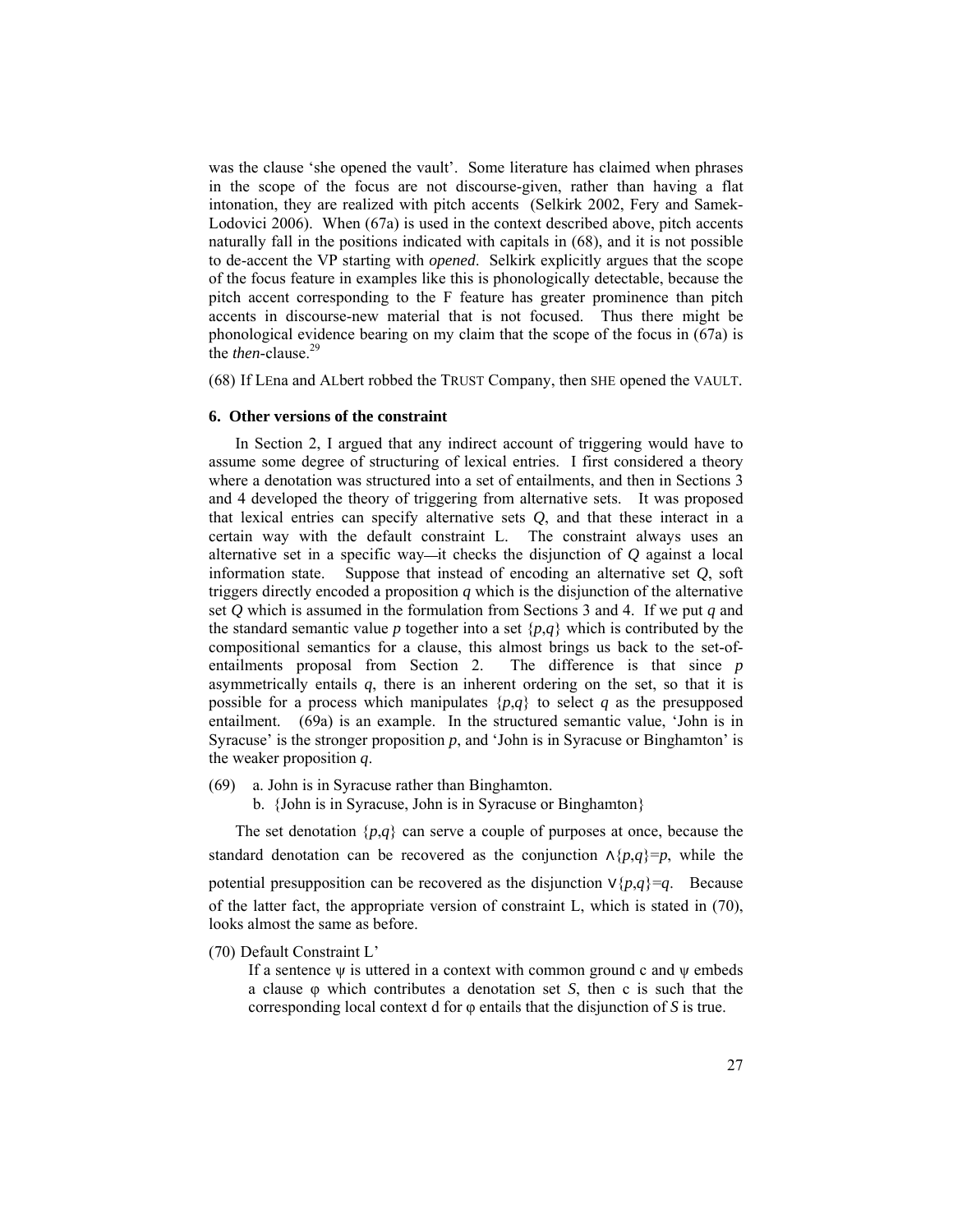This version of the alternative-set approach perhaps looks like a formal tweaking of the old one, so that there might not be much to decide between them. If one wanted to adopt the second approach, one would have to show how to extend it to cases like constituent questions, where there can be more than two alternatives in *Q*, and where there is independent evidence about what the denotation should be.

Next I would like to discuss whether, assuming that the analysis using L is motivated for certain soft triggers such as focus and affirmation-negation, it is attractive to extend it to others soft triggers such as inchoatives, where there is no independent evidence for a representation with an alternative set. If we do hypothesize a representation with an alternative set, soft triggering behavior is predicted. This can be seen as an extension of an available mechanism to cover additional data. But it is also unsatisfactory, because it is a way of recording status as a soft trigger, in the absence of insight into what lexical feature is responsible for soft triggering behavior. Arguably, instead of mechanically applying the alternatives analysis to all soft triggers, we should look for *other* features (presumably, other kinds of structuring) which might be responsible for triggering behavior in other classes of soft triggers.

I will briefly sketch one possibility inspired by Thomason, Stone, and DeVault (to appear).30 In a class of triggers including inchoatives, achievements with preparatory phases, and agentive verbs such as *sell* with preconditions, one can independently establish a kind of temporal structuring of the entailments of the predicate. As shown in (71), predicates in these classes are compatible with punctual time adverbs. In this respect, they contrast with predicates in the aspectual class of accomplishments: the sentences in (72) are odd because of implausible entailments, contradictory, and/or difficult to contextualize.

- (71) a. He finished the six-mile race at 12:27.
	- b. He lost his wallet at 12:27.
	- c. He shut down the system at 12:27.
	- d. He entered Canada for the first time at 12:27.
- (72) a.  $\#$  He ran the race at 12:27.
	- b. # He built a house at 12:27.
		- c. # He spent two weeks in Canada at 12:27.

The sentences in (71) do have entailments about the time period prior to 12:27–it is not that all of the information entailed by the sentence is about the time point 12:27. For instance (71d) entails that he was not in Canada at any time before 12:27, and (71c) entails that the system was up shortly before 12:27. As a baseline theory, say that verbs in the achievement class have an entailment *s* describing an event which is located within the time parameter which interacts with temporal frame adverbs, and an entailment *r* describing a preparatory process or pre-condition that is located prior to the time frame described by a temporal frame adverb, rather than within it. Syntactically, suppose we use a formula constructor  $\mathbb{I}$  which in the formula  $r\mathbb{I}$ *s* constructs a proposition in the achievement class from a formula *r* describing the precondition, and a formula *s* describing the change.  $\mathbb{I}$  is like von Wright's operator T, except for the possible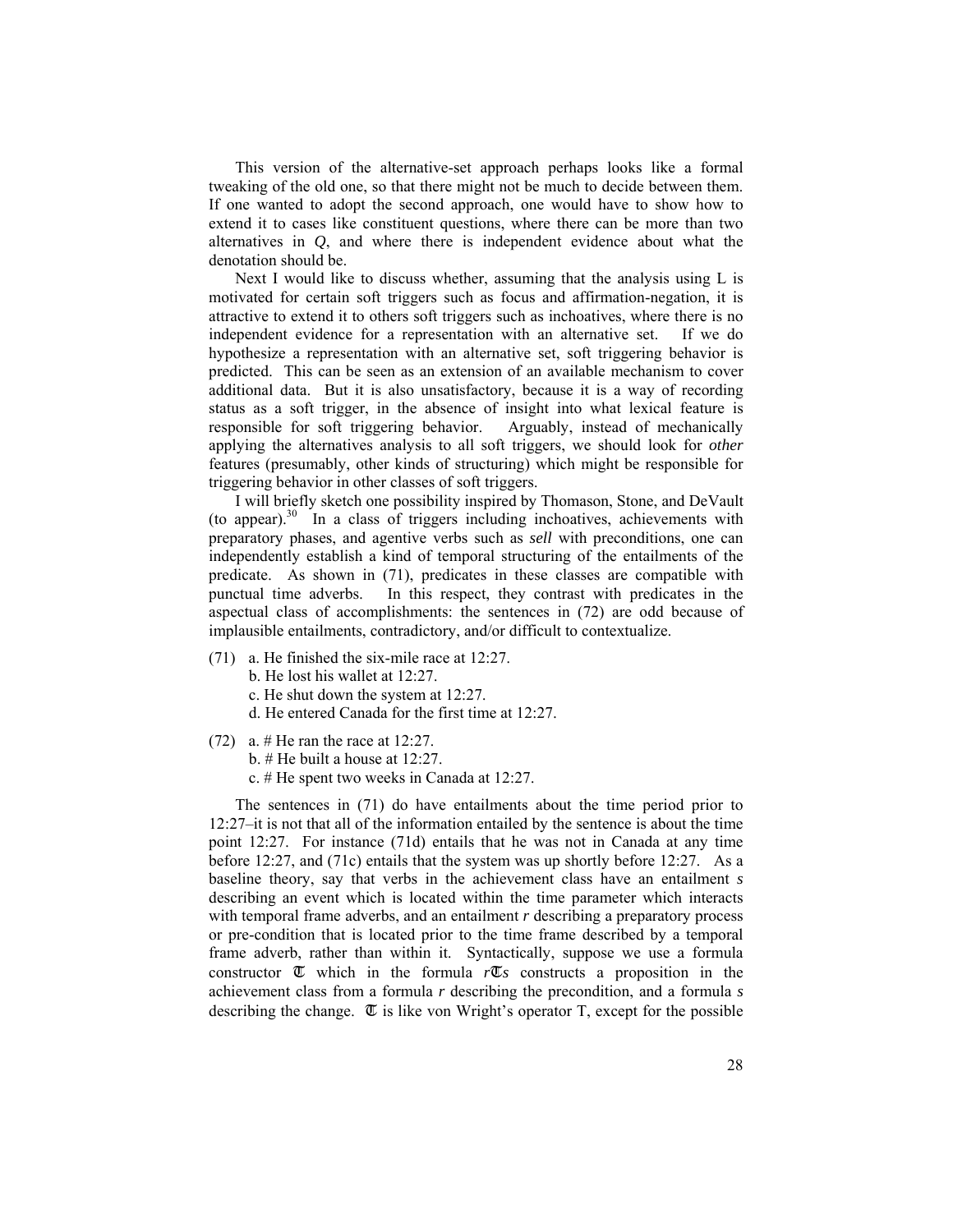difference that the logic and compositional semantics should be set up so that when  $r\mathbb{Z}_s$  is modified by a temporal frame adverb, *s* rather than the sequence  $r,s$ gets located within the temporal frame.<sup>31</sup>

With these assumptions, a particular representation  $r\mathbb{Z}_s$  for predications such as achievements and changes of state is motivated by frame adverb modification and other criteria developed on literature on aspectual classification (Kenny 1963, Dowty 1979, Krifka 1992). These criteria are independent of presupposition phenomena. Consider now how the defeasible presuppositions of predications in the achievement class should be derived. In the approaches considered so far, one would state a semantics for  $r\mathbb{Z}_s$  which introduced an alternative set  $\{rTs, r\}$  or a set denotation  $\{rTs, rTs \vee r\}$ . Then application of constraint L (the alternatives constraint) or constraint L' (the set-denotation constraint) results in checking that the local information state entails the precondition. That is, one obtains a default presuppositional status for the precondition.

One could also proceed more directly, and state a default constraint like (73) referring to preconditions, and try to motivate that constraint. (73) handles the facts of presupposition projection in exactly the same way as L.

(73) Presuppositions from preconditions

If a sentence  $\psi$  is uttered in a context with common ground c and  $\psi$  embeds a clause φ with precondition r, then c is such that the corresponding local context d for φ entails r.

To apply the constraint, one needs a semantic model where it is possible to recover the preconditions of the embedded clause φ. If that can be worked out, I don't see a reason to prefer an analysis using alternatives to the one referring directly to preconditions.

## **7. Conclusion**

The argument of this paper can be summarized like this. (i) There are various 'soft' presupposition triggers, where triggering behavior is defeasible. (ii) For some of these triggers, a representation involving alternatives is motivated, and for these it is attractive to derive presupposition triggering from the alternatives. (iii) An account of presupposition filtering and transformation can be adapted from Heim (1983), and the whole analysis can be expressed as a default constraint L which refers to logical forms that contribute alternative sets. (iv) For triggers where we have not found any independent motivation for a representation with alternatives, once we have L, we can derive soft triggering anyway, by stipulating a lexical representation with a set of alternatives whose disjunction is the observed presupposition. (v) But perhaps, where a representation using alternatives is not independently motivated, it is better to look for a different constraint referring to some lexical feature which is motivated. An example is a constraint referring to preconditions.

Part (iii) is in one way a modest success: the basic mechanism for presupposition filtering is identical to what is found in dynamic semantics, and from this point of view there is little independent interest to it. But this can also be seen the other way around: in the alternatives analysis, it is easy to deal with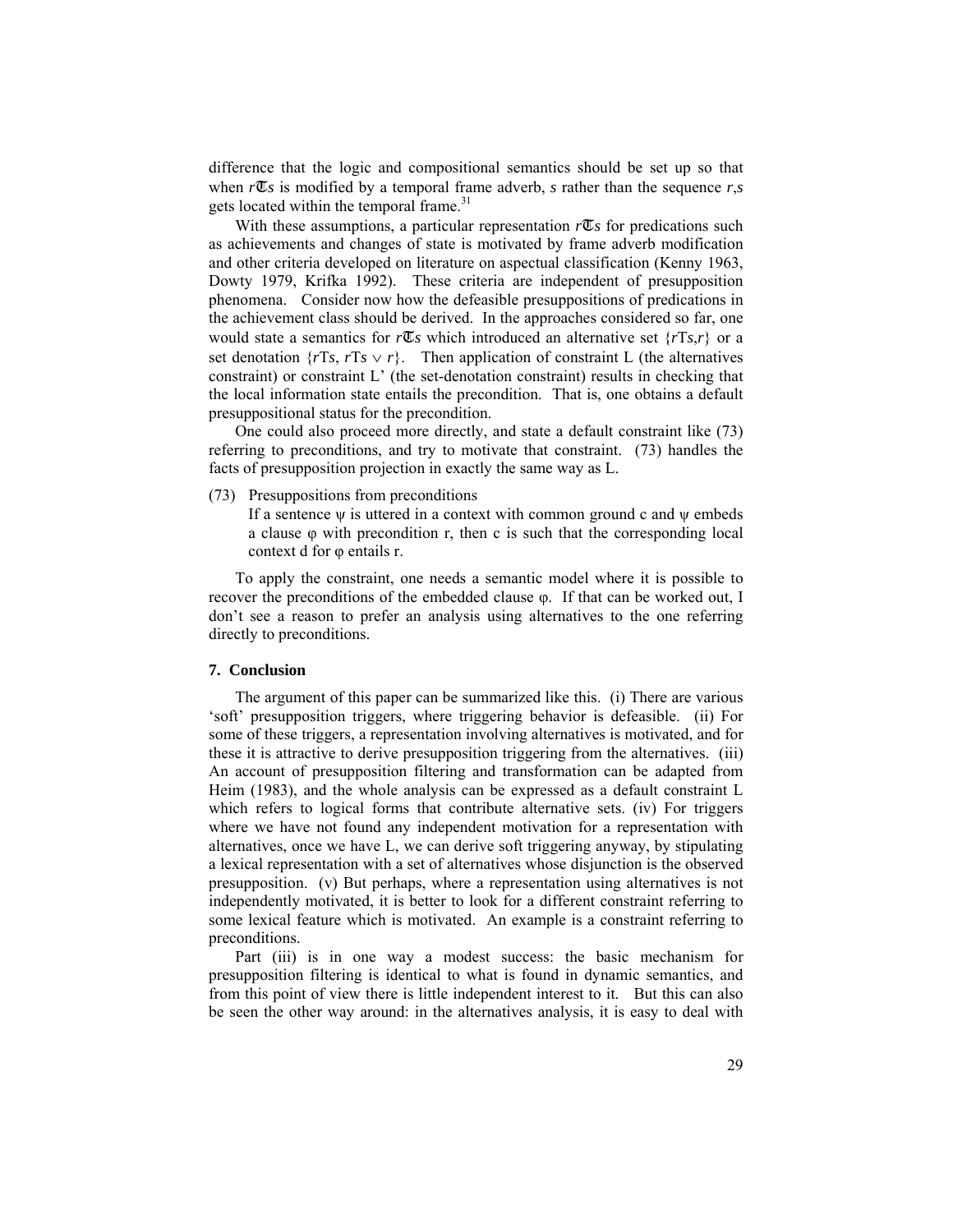presupposition filtering by using the mechanisms of dynamic semantics. So the facts of presupposition filtering are not a barrier to the alternatives analysis, or more generally, to indirect analyses of presupposition triggering.

The overall program being advocated here is one of tying presuppositiontriggering behavior to motivated features of lexical semantics, constructional semantics, or pragmatic status which are not inherently presuppositional. This paper has made a case for a derivation from alternatives, focusing on a handful of constructions. If this kind of approach is correct, it is plausible that the full story would involve a number of distinct features which can be responsible for soft triggering behavior.

Author's address:

Dorit Abusch Dept. of Linguistics Morrill Hall Cornell University Ithaca NY 14853 USA da45@cornell.edu

### **Acknowledgements**

An earlier paper, with part of the material presented here, was presented at SALT XII, and appeared as Abusch (2002). The current paper was presented in different versions at the Workshop on Information Structure in Bad Teinach, July 2004, at colloquia at MIT in November 2004, at Tel Aviv University in January 2005, at the University of Rochester in April 2005, at the University of Potsdam in June 2006 and the University of Frankfurt at June 2006. Thanks to the audiences on these occasions. I would like to thank Mats Rooth for accompanying various stages of this paper, and providing me with extensive and valuable criticisms and observations. I would also like to thank David Beaver, Cleo Condoravdi, Tim Fernando, Caroline Fery, Hans Kamp, Pauline Jacobson, Manfred Krifka, Paul Portner, Sally McConnell-Ginet, Magda Schwager, Cecile Meier, Ken Shan, Peter Staudacher, Arnim von Stechow, and Ede Zimmermann for their comments and references. Two thoughtful reviewers for the Journal of Semantics made important contributions to my paper. I am solely responsible for any errors or misconceptions.

### **Notes**

- 1. Simons (2001) identified achievements like *win* as soft triggers in my sense. The general setting of Simon's paper is the same as this one, with a group of soft triggers being identified, and then with triggering being attributed to an indirect mechanism. This paper looks at a largely different group of soft triggers that motivate the alternatives analysis.
- 2. Here 'implication' is used as a cover term for presuppositions, logical entailments, and conversational implicatures. I sometimes use the notation '*p* > *q*' for '*q* is an implication of *p*'.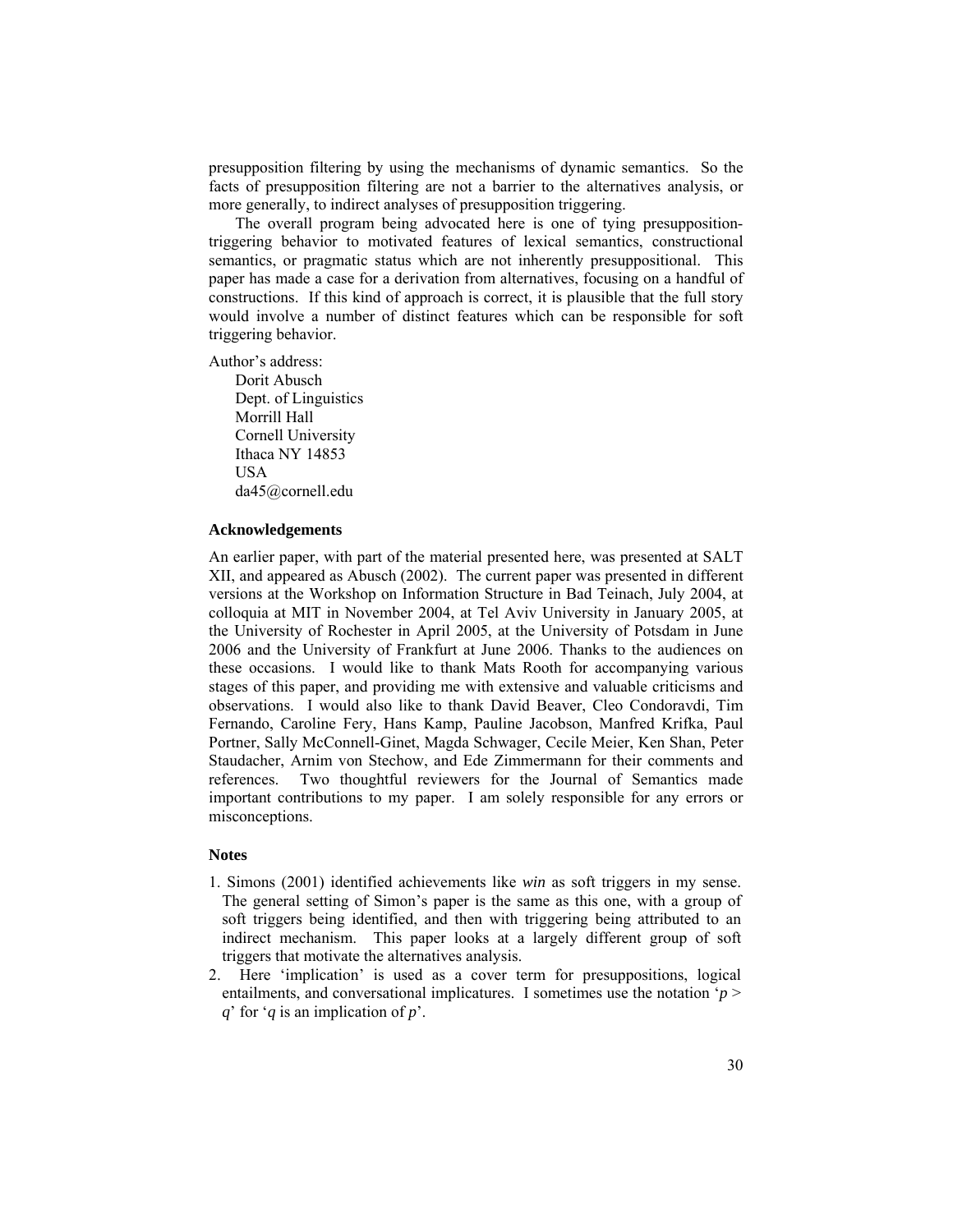- 3. The pragmatic test is used here not as a definition of presupposition, but as one of a group of linguistic tests which tend to correlate. Arguably, most of the linguistic theory of presupposition would be the same if presupposition was *not* interpreted as entailment by the common ground. Matthewson (2006) argues that in the St'át'imcets language, linguistic presuppositions do not have the common-ground pragmatics.
- 4. I would like to hedge the claim of a contrast between (12a) and (12b) in two ways. First, I have the impression that the second sentence in (12a) is licensed by the fact that the first sentence presents it as possible for John to miss the meeting. If one makes this sort of context more explicit, even the cleft version becomes fully good:
	- (i) Bill was ordered to be at the meeting, and John was permitted to attend or to miss it. As it turned out, it was Bill who missed it.

Second, the discourse in (12b) with the cleft in fact seems fine to some speakers. Perhaps these speakers are readily able to imagine a discourse structure like the one in (i).

5. One point raised by Horn is that the presupposition can be obviated by an *if*phrase as in (i), which seems to indicate satisfaction of a genuine presupposition, rather than some kind of cancellation. These data turn out to be consistent with the analysis proposed in Section 4.

(i) John wonders who if anyone will vote for him.

- 6. An interesting point about (16) and (17) is that an analysis using semantic presupposition plus accommodation will not work. In (17), there is no space for local accommodation, because the question is a top-level one, and a global accommodation of the existential presupposition is inconsistent with the second sentence. In (16a) there might be space for local accommodation within the attitude predicate, but it seems this would give the wrong result, a presupposition that the speaker believes that someone will vote for her.
- 7. Section 5 argues that (19b) is actually irrelevant, but that (20a) is genuine evidence for an existential presupposition of focus.
- 8. See Jäger (2004) and Kratzer (2004) for related discussion.
- 9. Important progress on factive and semifactive verbs is made in Simons (2007). She shows that in evidential contexts like (i) where the factive implication is at issue, the factive implication is systematically not presupposed.
	- (i) Why isn't Louise coming to our meetings these days?

Henry discovered that she's left town.

This is evidence for 'softness' of triggering by factives (or semi-factives). The theory being criticized in the text leads us to expect that there would be discourse contexts where the *attitude* entailment comes out presupposed for *discover* or *know*.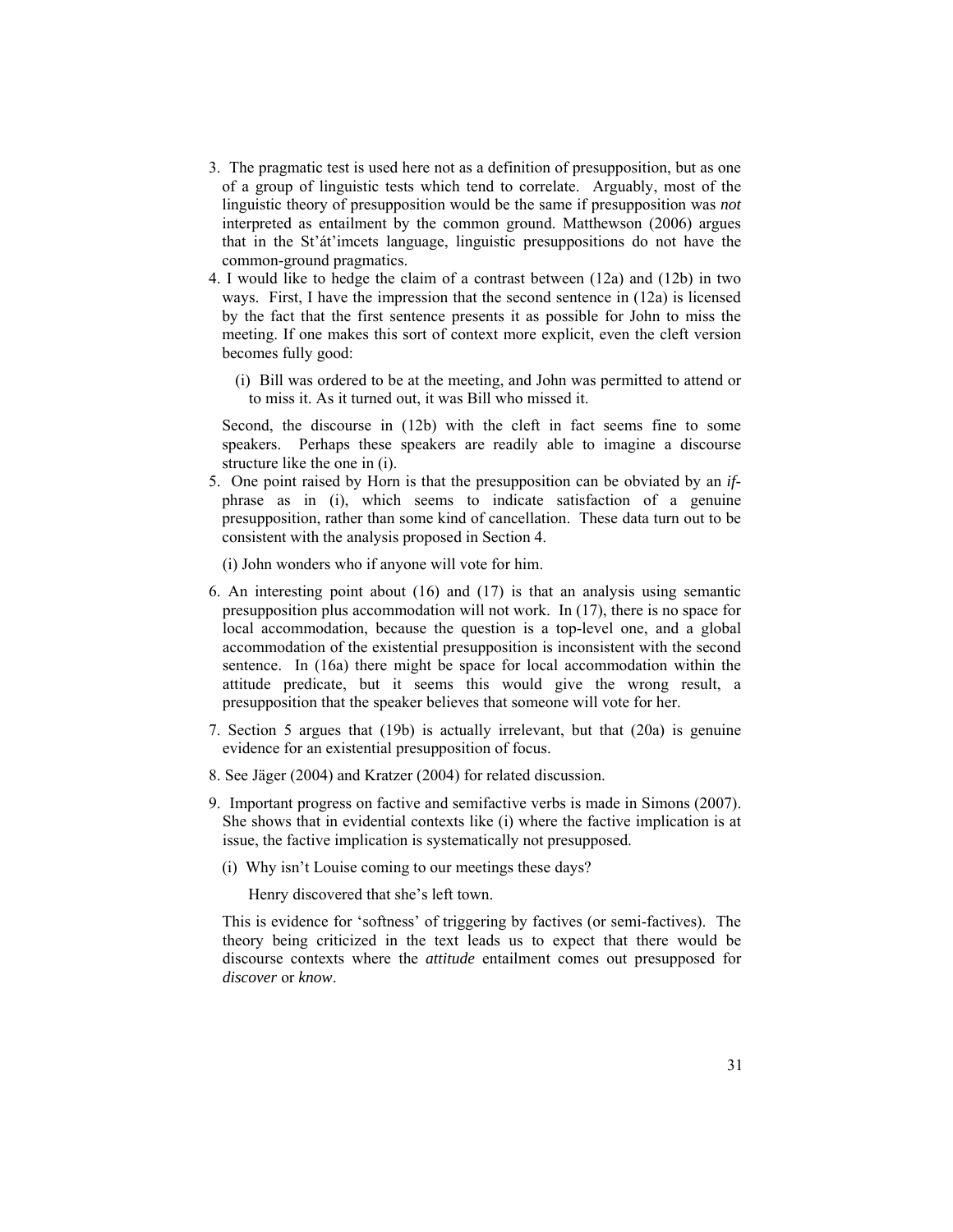- 10. Fillmore discusses pairs like *accuse*/*blame for*. *Know*/*be right* and *sell*/*get money for* are my own additions.
- 11. This kind of structured lexical representation for *sell* is articulated in Jackendoff (1990).
- 12. In Section 6, working backwards from my alternative-semantics theory, I show that by making the right choice for *p* and *r* in a structured denotation  $\{p,r\}$ , one can solve this problem. The general point is that  $\varphi_1$  and  $\varphi_2$  could be represented by *different* sets  $\{p_1, p_2, ...\}$  and  $\{q_1, q_2, ...\}$ , with  $p_1 \wedge p_2 \wedge ... \equiv$ *q*1∧*q*2∧… .
- 13. But see Section 6. There I sketch a theory which tries to attribute triggering to an aspectual distinction which is reflected in patterns of truth with respect to intervals in interval semantics. Arguably this is not a matter of structuring, but of a theory of triggering which refers to aspectual distinctions. I don't think that approach would be able to distinguish *sell* from *get money for*.
- 14. See Section 5 for some discussion of how things come out if we assume the givenness theory of Schwarzschild (1999), or consider representations licensed by the theory of Rooth (1992) where the antecedent for focus has a propositional type, rather than a question type.
- 15. The difference at most is in how the proposition set in the two cases is located in the system of semantic values. See Rooth (1985) and Beck (2006).
- 16. Getting from (41a) to (40) in a derivation for (39d) requires a logic where lambda conversion and intensionality interact with alternatives in the right way. Solutions have been developed in literature on alternative semantics for focus and questions (Rooth 1985, Ch. 2, and Shan 2004). The appendix to this paper outlines an adaptation of Rooth's solution to my notation.
- 17. Expressions like (45) are given a meaning in typed logics for presupposition such as Beaver and Krahmer (2001).  $\partial$  is the presupposition operator.
- 18. Beaver (2004b) pointed out that an alternatives analysis would be motivated by cases where the alternatives vary with context. There is a technical issue of how to fit contextually determined alternatives into the architecture where alternatives are introduced with operators as in (42b) and (43). Applying a standard architecture with context variables (Stanley 2000), one needs some kind of context variable and an operator which can optionally add expressions that introduce alternative sets. If following the pattern of (43) the target is  $\lambda x$ [∃*y*[**greencard**(*y*)∧**have**(*x,y*)] : ∃*y*[**greencard**(*y*)∧**have**(*x,y*)] || *A*<sub>i</sub>{*x*}], where  $A_i$  is a context variable of property type, then the operator that introduces alternatives is  $\lambda Q \lambda x [Q \{x\} : Q \{x\} || A_i \{x\}]$ . It combines with the denotation of *have a green card*. The variable *A*i has a property type because the contextual alternative is a property, not an extensional set. In this formal shell of an analysis, the alternative is introduced at a compositional level, rather than a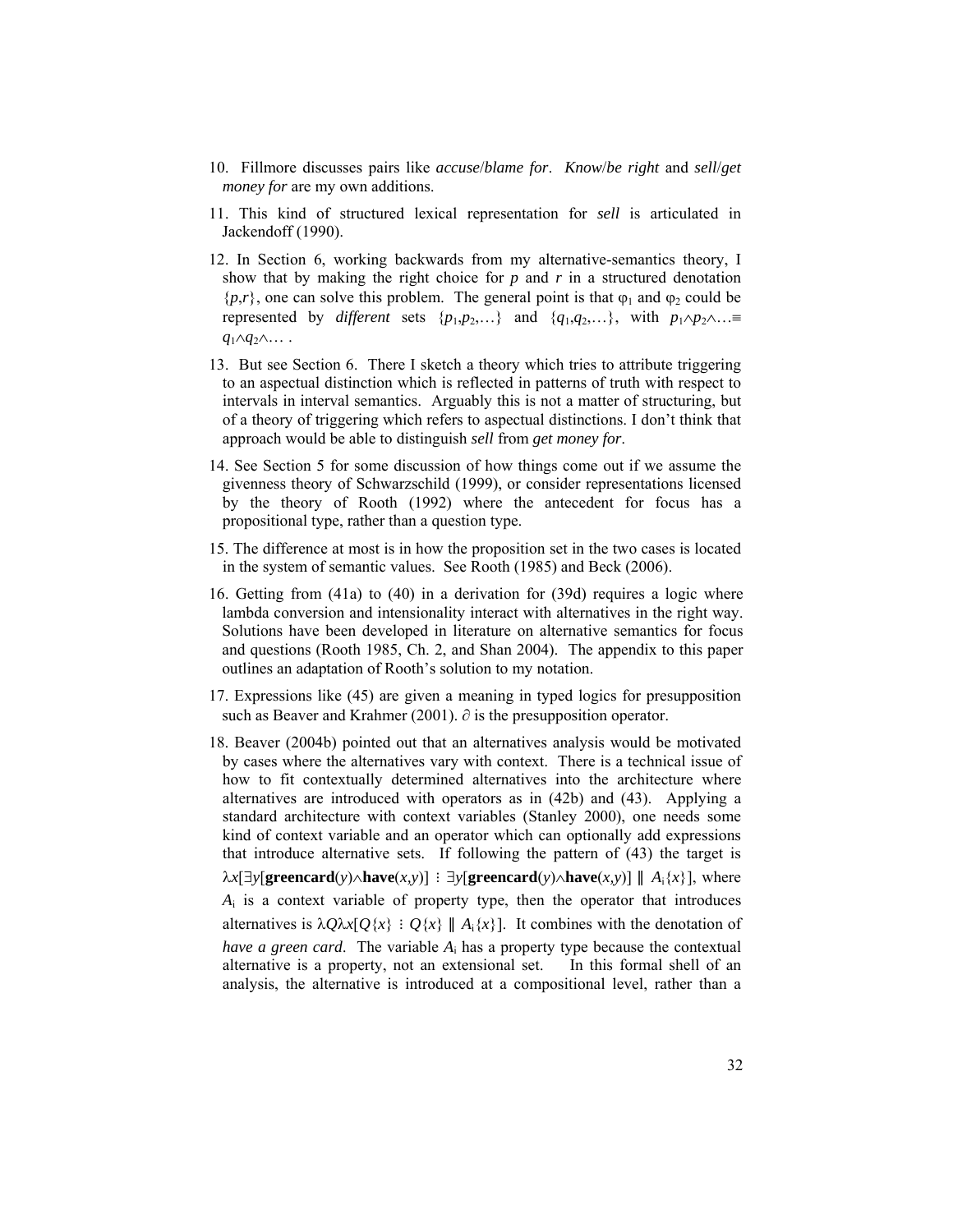lexical one. If one is willing to think informally, it seems clear that it is *have a green card* rather than *have* or *green card* that has a salient alternative.

19. Dowty (1979) stated this semantics for T, using an interval semantics framework where denotations are relative to time intervals.

 $\lceil \phi \rceil \psi \rceil$  is true at an interval *I* iff (1) there is an interval *J* containing the lower bound of *I* such that  $\varphi$  is true at *J* and  $\psi$  is false at *J*, (2) there is an interval *K* containing the upper bound of *I* such that  $\psi$  is true at *K* and  $\psi$ is false at *K*, and (3) there is no non-empty interval  $I' \subset I$  such that (1) and (2) hold for *I'* as well as for *I*.

He defines an inchoative operator as  $[BECOME \varphi] = [\neg \varphi T\varphi]$ . This agrees with my discussion. Explaining notation like that in (49) and (50) requires integrating interval semantics with a typed intensional logic of alternatives. I haven't thought about this, except to guess that time intervals should be treated as worlds are treated in Rooth (1985) or Shan (2004). On this, see the appendix.

- 20. It needs to be established whether there are aspectual differences. Initially I thought that the *and then … not* complex was bad with punctual adverbs, unlike with inchoatives like (i). But (ii) is perhaps relatively OK.
	- (i) At 2:13, the patient woke up.
	- (ii) At 2:13, the patient was asleep and then awake and not simply asleep.
- 21. The predicted projected presupposition is that the nurse believes the patient was asleep. As in (46b), one can also perceive the strengthened presupposition that the patient was asleep.
- 22. Since I have not described an integration of interval semantics as in Dowty (1979) with a typed logic of presupposition, (51) is no more than a guess at the appropriate definition of a presuppositional inchoative.
- 23. The twins examples are from Heim (1983), who credits them to personal communication from Stanley Peters. Although (or perhaps because) the conditional presupposition is so bizarre, I find these data clear. The pragmatic prediction is that (54) should be usable only in a context where the common ground entails the conditionalized presupposition, and this seems right. For instance, it could be common ground that John is a member of a species (a kind of armadillo) whose firstborns are always twins. Then if John has any children at all, he has some twins. In this paper, clefts rather than definite descriptions are the paradigm example of hard triggers. The cleft version (i) of the bank robbery example illustrates conditional transformation with clefts.
	- (i) If John and Mary robbed the Trust Company, then it is she who opened the vault.
		- > If John and Mary robbed the Trust Company, then someone opened the vault.
- 24. The point being made here does not have to do with the restricting domains of quantification to satisfy presuppositions. According to some intuitions, in (i) the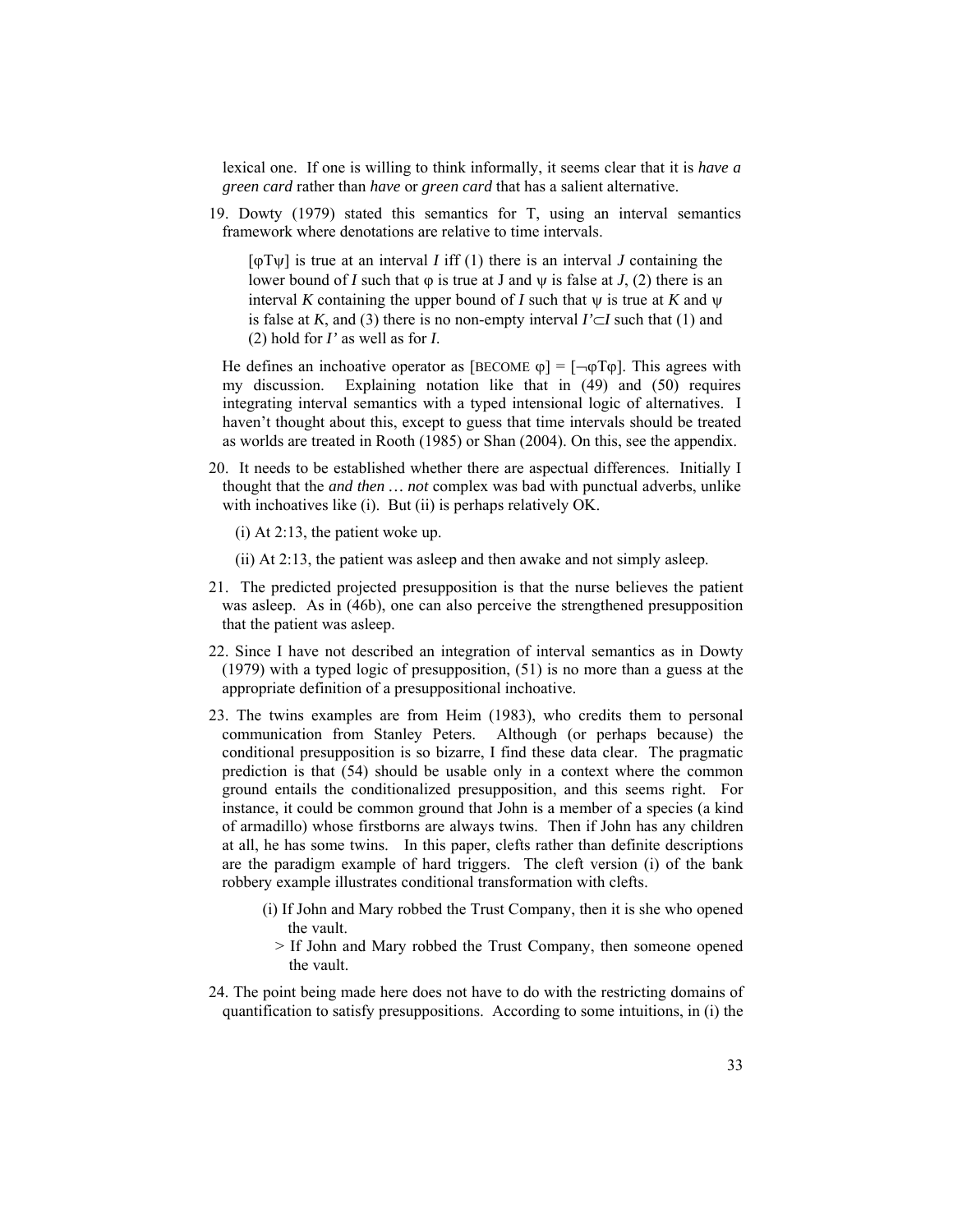domain gets restricted to Germans who have Mercedes automobiles. This matter is independent of the point I am bringing up about (58). No matter how the domain is restricted, one alternative in (58) contains a bound variable *his*.

(i) Every German likes his Mercedes.

25. This analysis has a certain connection with the analysis of soft triggering in Simons (2001), which refers to this Question raising principle.

If A says S, and S embeds *q*, then A raises the question whether *q*.

Both theories use the idea that embedded clauses can raise (or in my case, refer to) questions. A problem from the point of view of the theory being developed here is that a whether-question *Q* derived from a non-presuppositional proposition q will derive a trivial some-alternative presupposition. See a prepublication version of this paper (doi:1813/12212) for some discussion of Simons' pragmatic derivation.

- 26. Other possible theoretical settings for L are I-implicature (Levinson 2000), and enrichment reasoning (Carston 2002).
- 27. The theories of Rooth (1992) and Schwarzschild (1999) both license representations with propositional antecedents, in addition to representations with proposition-set antecedents. Formally, Schwarzschild's givenness theory does not refer to indices. Instead it requires that salient antecedents be present.
- 28. Still, it must be recalled that this paper has stated no independent evidence that inchoatives contribute alternative sets. If they contributed *anaphoric* alternative sets, that would be detectable, providing evidence for the representation.
- 29. There are other representational and analytic possibilities, however. One alternative, pointed out to me by David Beaver, is that grammatical focus on *she* has a narrower scope, expressing simply a contrast between Lena and Abner. In the indexing theory, this might be represented as  $[$ [she $_F \sim 1]$ ] opened the vault], where 1 is an index with value {Lena, Albert}. This would presumably not predict a conditionalized presupposition along the lines of the one I am discussing, or entail that the subject *she* is more prominent than the predicate *opened the vault*. Another possibility is that the accent on *vault*, rather than being the kind of accent characteristic of discourse-new material in Selkirk's analysis, is a topic accent in the sense of Büring (1997). The Focus-Topic combination would contribute an implicit discourse structure along the lines of 'what about opening the vault? Who did that?' or 'who performed what action involved in robbing the Trust Company?'.
- 30. The commentary Abusch and Rooth (2006) criticized Thomason, Stone, and DeVault's paper for not explaining what the concepts of presupposition and precondition have to do with each other, almost as if there was a terminological confusion. Now it seems to me that reducing triggering of linguistic presuppositions to features with independent character and motivation is exactly right.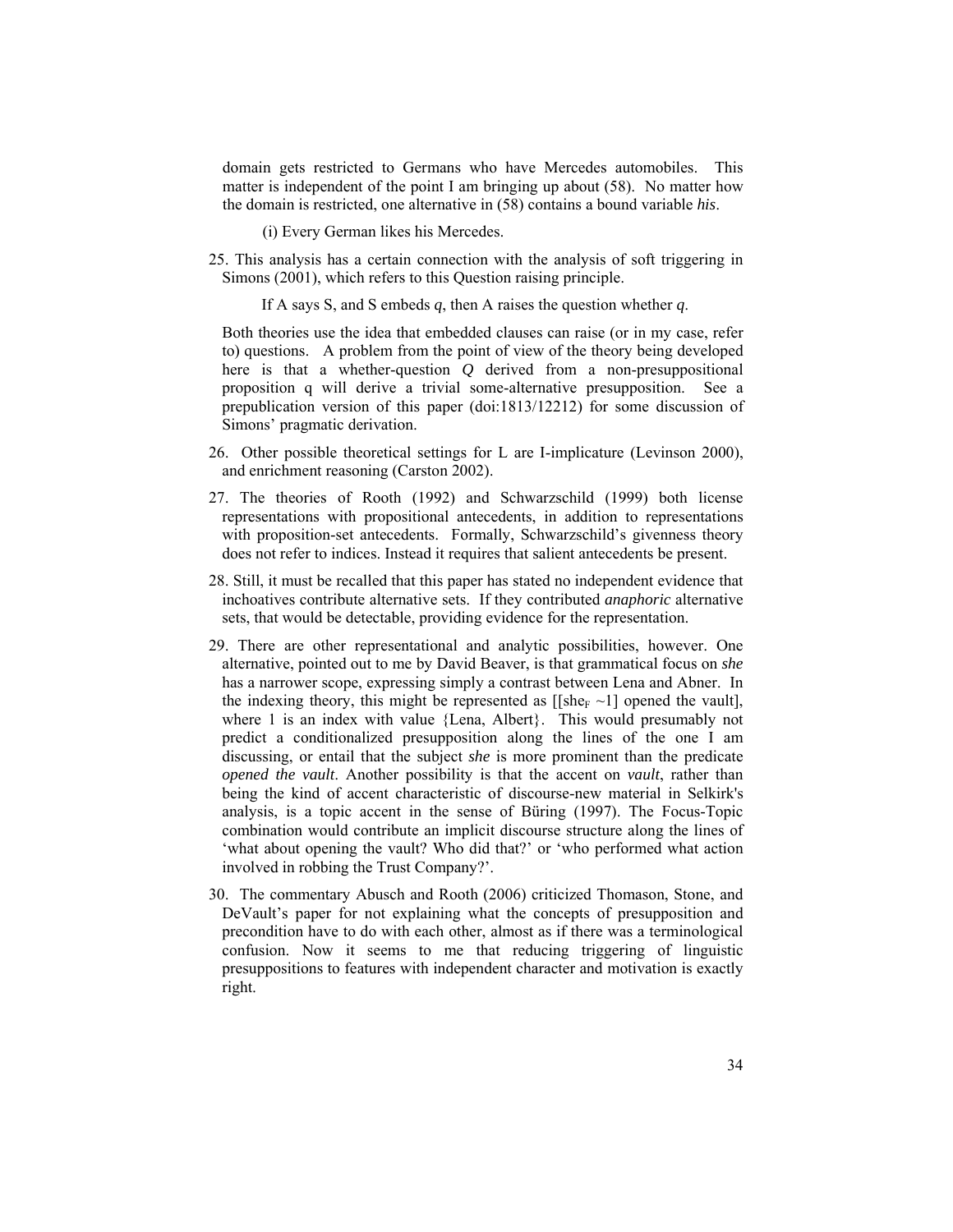31. See footnote 19.

## **Appendix**

The definition in (42c) is intended to generate the propositional alternative set {Abner read the letter, Lena read the letter} at the level of the first sentence in (42a). This appendix sketches a logic for such expressions.

- (42) a. Abner and not Lena read the letter. And perhaps Lena read it too.
	- b. Abner<sub>F</sub> read the letter. And perhaps Lena read it too.
	- c.  $\llbracket$  and not  $\rrbracket = \lambda y \lambda x \lambda P \llbracket P(x) \wedge \neg P(y) : P(x) \parallel P(y) \rrbracket$
	- d. **[and not]**(*y*) (*x*)(*P*) = *P*(*x*) ∧ → *P*(*y*), with the alternative set {*P*(*x*), *P*(*y*)} introduced.

My approach is to simplify alternative semantics for focus so that alternatives propagate less. In alternative semantics for focus, alternatives can propagate past functions, because there is the need to generate wide-scope alternatives for focused phrases in embedded positions. (i) is an example. To propagate alternatives, recursive rules for alternative sets are used that define a 'focus semantic value'  $[\![...]\!]^f$ , together with the ordinary semantic value  $[\![...]\!]^\circ$ . (ii) is the simplest version of the recursive semantic rule for focus semantic values for function/argument terms. This definition of the focus semantic value  $[\![\alpha(\beta)]\!]^{\text{f}}$  of a function term  $\alpha(\beta)$  propagates alternatives from both the function sub-term  $\alpha$  and the argument sub-term β.

(i) Sue wants  $JOHN<sub>F</sub>$  to marry her. [She doesn't want Bill to marry her.]

(ii)  $[(\alpha(\beta))]^f = \{ x(y) \mid x \in [[\alpha]]^f \land y \in [[\beta]]^f \}$ 

If lexically triggered alternatives also propagated from the argument part of application terms, one would get the alternative set (iv) for (iii), where the alternatives coming from *freeze* have propagated past the function *impossible*. This is undesirable, because the disjunction of (iv) isn't a presupposition of (iii).

- (iii) It's impossible that the pool water froze. This is Tel Aviv!
- (iv) {it's impossible that the pool water was liquid and became frozen, it's impossible that the pool water was liquid and remained liquid}

So, lexically triggered alternatives should not propagate from the argument part of an application term. They *should* propagate from the function part, because for instance in (42), the alternatives {Abner read the letter, Lena read the letter} should be generated from the denotation (42c) for *and not*, which has a functional type and contributes the alternatives. In fact all the examples in the paper follow this pattern: a lexical item denoting a function and contributing an alternative set should be 'filled out' to set of alternative propositions, by adding arguments. This suggests the definition (v), where  $[[...]$ <sup>a</sup> is a semantic value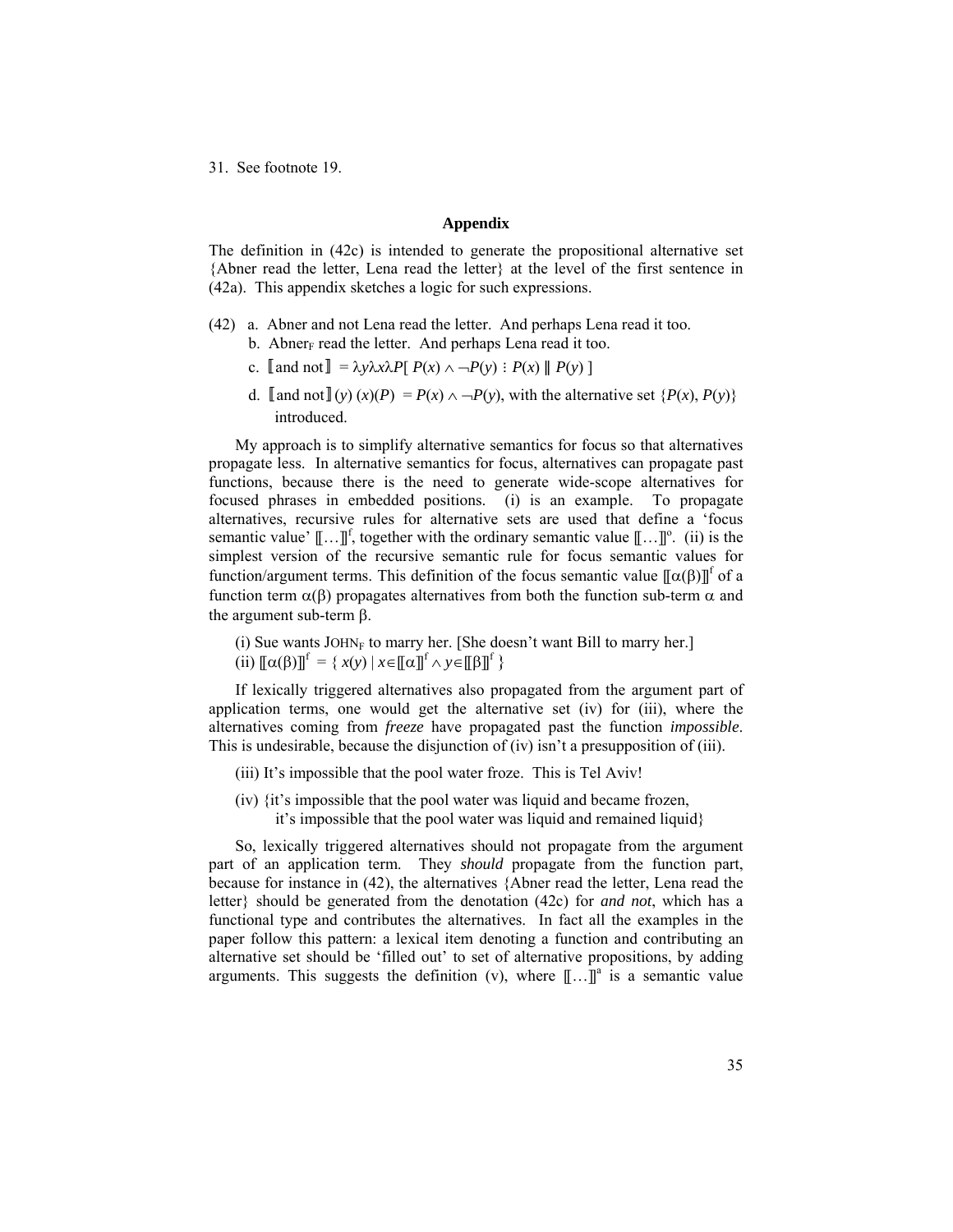function for lexically triggered alternatives, and  $[\![...]\!]^\circ$  is the ordinary semantic value.

$$
(v) \llbracket \alpha(\beta) \rrbracket^a = \{ x(y) \mid x \in \llbracket \alpha \rrbracket^a \land y = \llbracket \beta \rrbracket^o \}
$$

Since lambda is used in (42c) and other definitions of triggers in the paper, a semantics for abstraction is also needed. There are proposals for this in literature on alternative semantics for focus (Rooth 1985, Shan 2004). (vi) is Rooth's solution applied to the alternatives value  $[\![...]\!]$ <sup>a</sup>. All semantic values have additional argument positions for assignment functions and for worlds. (vii) is (v) adjusted to the raised types. (viii) defines the alternative value for the intension operator. Other clauses should not propagate alternatives, e.g.  $(ix)$ .  $(x)$  defines the alternative semantic value of an atomic symbol as the unit set of the ordinary semantic value.

 $(vi)$   $[\![\lambda x.\alpha]\!]^a = {\lambda g \lambda w \lambda y.f(g[y/x])(w) | f \in [[\alpha]]^a \}$  $(vii)$   $[(\alpha(\beta))]^a = {\lambda g \lambda w.x(g)(w)(y(g)(w)) | x \in [[\alpha]]^a \land y = [[\beta]]^o}$  $(viii)$   $[\![ \uparrow \alpha ]\!]^a = {\lambda g \lambda w \lambda v f(g)(v) | f \in [\![ \alpha ]\!]^a }$  $(ix)$   $[\![\varphi \wedge \psi]\!]^a = {\{\![\varphi \wedge \psi]\!]^o\}}$ (x)  $[\![\alpha]\!]^a = {\{\!}[\![\alpha]\!]^o{\!\}}$ , where  $\alpha$  is atomic.

Finally, here is the clause for the operator that initiates the alternative set.

(xi)  $\llbracket \phi : \psi_1 \rrbracket \dots \llbracket \psi_n \rrbracket^a = \{\llbracket \psi_1 \rrbracket^o, \dots, \llbracket \psi_n \rrbracket^o \}$ 

This operator does not affect ordinary denotations:

(xii)  $[\![\phi : \psi_1 \parallel \dots \parallel \psi_n \]]^\circ = [\![\phi]\!]^\circ$ 

In this system, where  $\varphi$  is a formula,  $[\![\varphi]\!]^a$  has type [[Assignments  $\rightarrow$ Worlds  $\rightarrow$  Bool]  $\rightarrow$  Bool], while the ordinary semantic value  $[\![\varphi]\!]^\circ$  has type  $[Assigments \rightarrow Worlds \rightarrow Bool]$ . A set of propositions (characteristic functions of worlds) is recovered from  $[\![\varphi]\!]$ <sup>a</sup> using a contextual assignment *g* as  ${f(g) | f \in [\![\phi]\!]^a}.$ 

### **References**

Abusch, Dorit. (2002), 'Lexical alternatives as a source of pragmatic presuppositions'. In B. Jackson, ed., *Proceedings of Semantics and Linguistic Theory XII*. Cornell University, Ithaca, NY: CLC Publications.

Abusch, Dorit. and Rooth, Mats. (2006), 'Comments on enlightened update'. Handout for talk at Workshop on Presupposition Accommodation, Ohio State University, 2006. doi:1813/11616.

- Asher, Nicholas, and Lascarides, Alex (2003), *Logics of Conversation*. Cambridge: Cambridge University Press.
- Beaver, David (1995), *Presuppositions and Assertions in Dynamic Semantics*, Ph.D. dissertation, University of Edinburgh.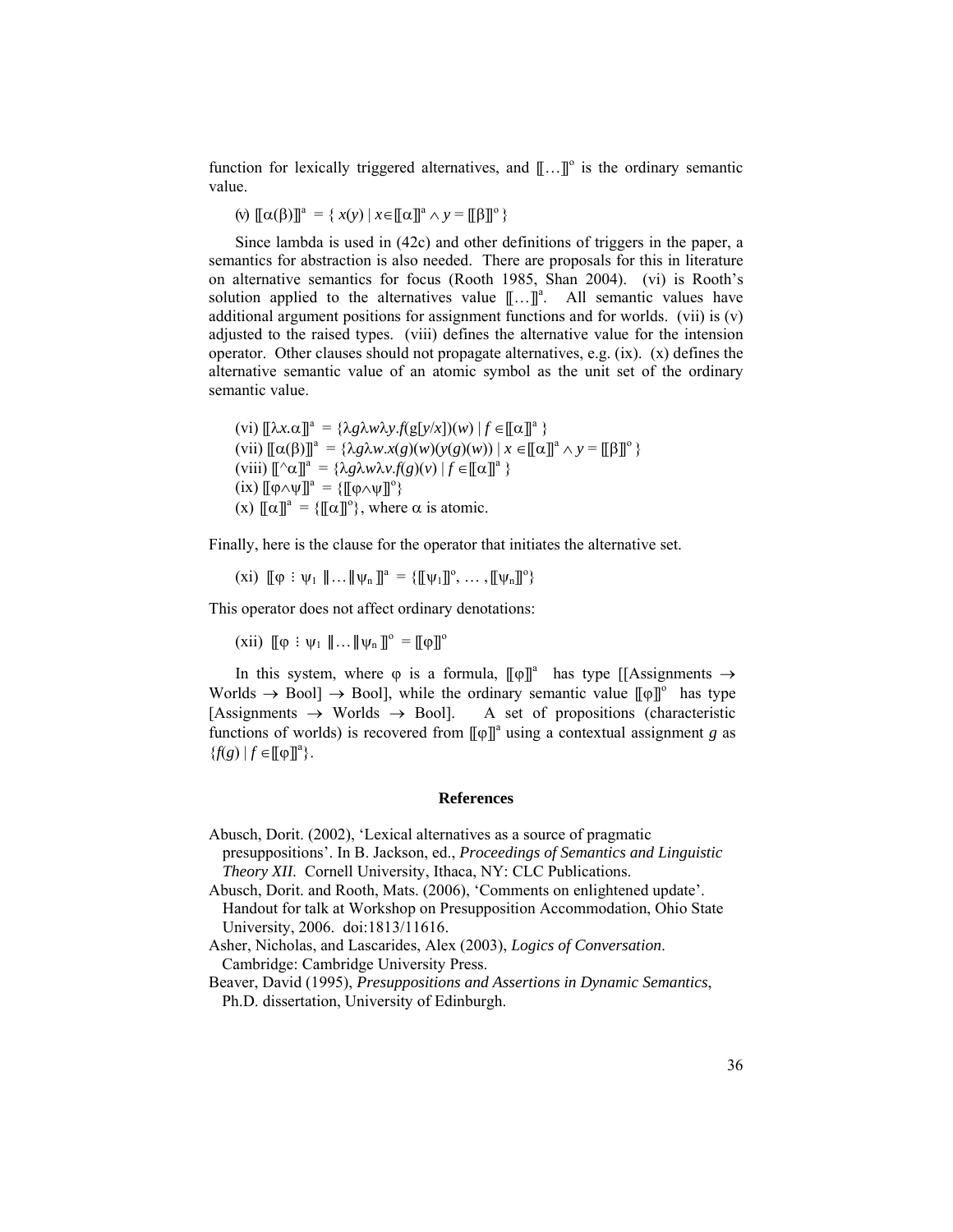- Beaver, David (1997), 'Presupposition.' In van Benthen, Johan and ter Meulen, Alice (eds.) *The Handbook of Logic and Language.* Elsevier.
- Beaver, David and Krahmer Emiel (2001), 'A partial account of presupposition projection.' *Journal of Logic, Language and Information*10:147-182.
- Beaver, David (2004a), 'Accommodating topic.' In van der Sandt, Rob and Bosch, Peter (eds.) *The Proceedings of the IBM/Journal of Semantics Conference on Focus*, vol 3, IBM Heidelberg.
- Beaver, David (2004b), 'Focus and presupposition: an outline of an alternative model.' Handout for talk at IMS Workshop on Information Structure, Bad Teinach, July 2004.
- Beck, Sigrid (2006), 'Intervention effects follow from focus interpretation'. *Natural Language Semantics* 14: 1-56.
- Büring, Daniel (1997), *The Meaning of Topic and Focus: the 59th Street Bridge Accent*. London: Routledge.
- Büring, Daniel (2003), 'On D-trees, beans, and B-accents'. *Linguistics and Philosophy* 26: 511-545.
- Carlson, Lauri (1983), *Dialogue Games*. Dordrecht: D. Reidel.
- Carston, Robyn (2002), *Thoughts and Utterances*. Oxford: Blackwell.
- Chierchia, Gennaro and McConnell-Ginnet, Sally (1990), *Meaning and Grammar.* Cambridge: MIT Press.
- Chomsky, Noam (1972), 'Deep Structure, surface structure, and semantic interpretation'. In *Studies on Semantics in Generative Grammar*. The Hague: Mouton.
- Dowty, David (1979), *Word Meaning and Montague Grammar*. Dordrecht: Reidel.
- Fery, Caroline and Samek-Lodovici, Vieri (2006), 'Focus projection and prosodic prominence in nested foci'. Language 82: 131-150.
- Fillmore, Charles (1971), 'Verbs of judging: an exercise in semantic description'. In Fillmore, Charles and Langendoen, D. Terence (eds.) *Studies in Linguistic Semantics*. New York: Holt, Rinehart and Winston.
- von Fintel, Kai (1994), *Restrictions on Quantifier Domains*. Ph.D. Thesis, University of Massachusetts, Amherst.
- Fitzpatrick, Justin (2005), 'The whys and how comes of presupposition and NPI licensing in questions'. In Alderete, John, Han, Chung-hye and Kochetov, Alexei (eds), *Proceedings of 24<sup>th</sup>* West Conference on Formal Linguistics, p138-145. Somerville, MA: Cascadilla Proceedings Project.
- Gawron, Jean Mark (2001), 'Universal concessive conditionals and alternative NPs in English'. In Condoravdi, Cleo and Renardel de Lavalette, Gerard (eds.) *Logical Perspectives on Language and Information*. Stanford: CSLI Publications.
- Geurts, Bart and van der Sandt, Rob (2004), 'Interpreting focus'. *Theoretical Linguistics* 30: 1-44.
- Groenendijk, Jereon and Stokhof, Martin (1984), *Studies on the Semantics of Questions and the Pragmatics of Answers*. Doctoral dissertation, Universiteit van Amsterdam.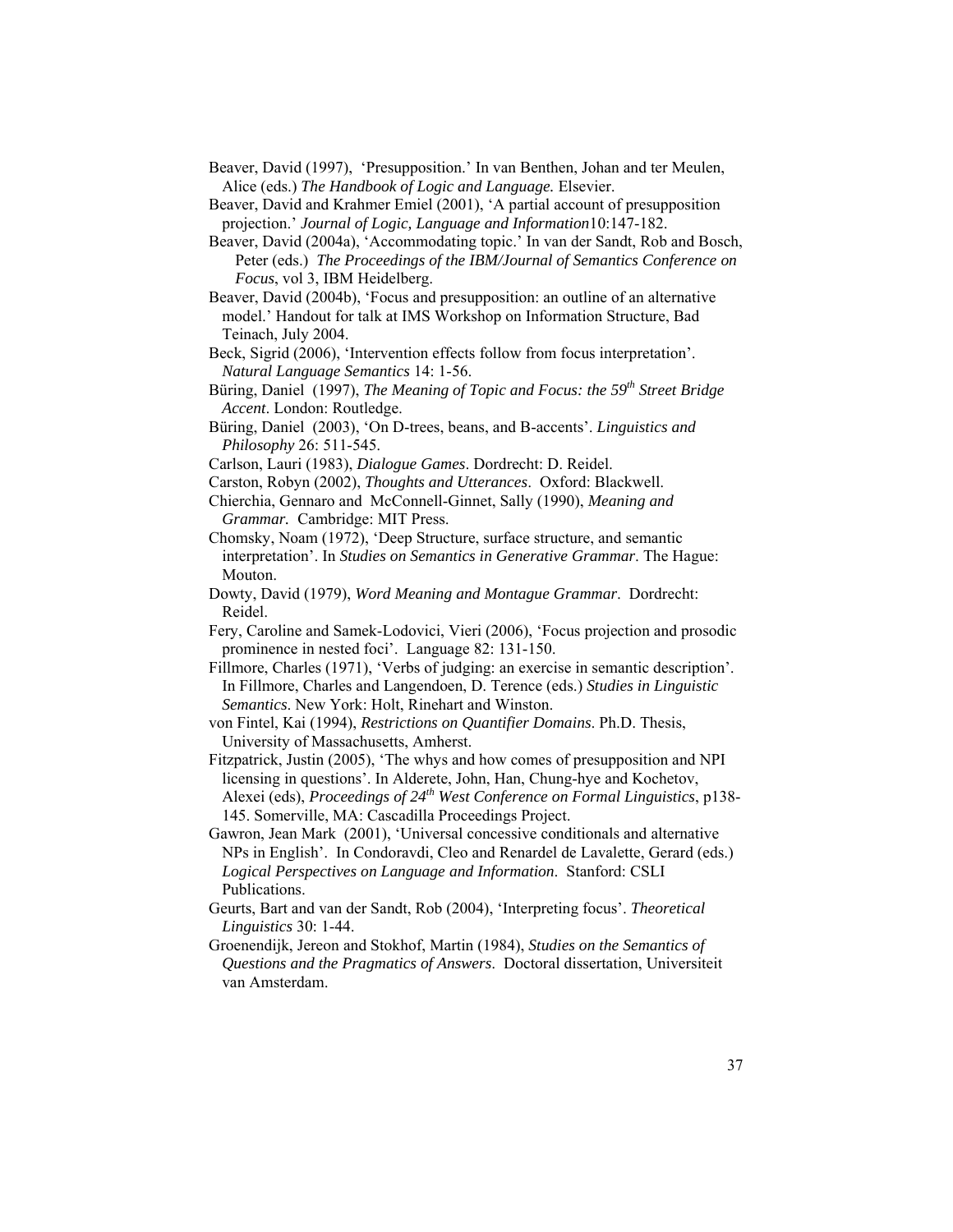- Hamblin, Charles (1973), 'Questions in Montague English'. *Foundations of Language* 10.
- Heim, Irene (1983), 'On the projection problem for presuppositions'. In Barlow, Michael, Flickinger, Daniel. and Wescoat, Michael. (eds.) *Proceedings of WCCFL II*. CSLI, Stanford University.
- Heim, Irene (1991), 'Presupposition projection and the semantics of attitude verbs'. *Journal of Semantics* 9:183-221.
- Horn, Larry (1972), *On the Semantic Properties of Logical Operators in English*. Indiana University Linguistics Club.
- Jackendoff, Ray (1990), *Semantic Structures.* Current Studies in Linguistics 18, Cambridge, MA: MIT Press.
- Jäger, Gerhard (2004), 'Alternatives or presuppositions? A comparison of the background-presupposition rule with alternative Semantics'. *Theoretical Linguistics* 30.
- Kadmon, Nirit (2001), *Formal Pragmatics*. Blackwell.
- Karttunen, Lauri (1969), 'Some observations on factivity'. *Papers in Linguistics* 5.
- Karttunen, Lauri (1973), 'Presuppositions of compound sentences'. *Linguistic Inquiry* 4:169-193.
- Karttunen, Lauri (1974), 'Presuppositions and linguistic context'. *Theoretical Linguistics* 1, p. 181-194.
- Karttunen, Lauri and Peters, Stanley (1979), 'Conventional implicature'. In Oh, Choon-Kyu and Dinneen, David (eds.), *Syntax and Semantics 11, Presupposition*, pages 1-56. New York: Academic Press.
- Kenny, Anthony (1963), *Action, Emotion, and Will*. New York: Humanities Press.
- Kiparsky, Paul and Kiparsky, Carol (1968), *Fact*. Indiana University Linguistics Club.
- Kratzer, Angelika (2004). 'Interpreting focus: presupposed or expressive meanings?'. *Theoretical Linguistics* 30.
- Krifka, Manfred (1992), 'Thematic relations as links between nominal reference and temporal constitution'. In Sag, Ivan and Szabolcsi, Anna (eds.) *Lexical Matters*. Stanford: CSLI Publications.
- Levinson, Stephen (2000), *Presumptive Meanings*. Cambridge, MA: MIT Press.

Matthewson, Lisa (2006), 'Presupposition and cross-linguistic variation'. In Elfner, Emily and Walkow, Martin (eds.) *Proceedings of the 37<sup>th</sup> Annual Meeting of the North East Linguistics Society: NELS 37.* Amherst, MA: GLSA Publications.

- Mitchell, Jonathan (1986), *The Formal Semantics of Point of View*. Ph.D. Dissertation. Umass. Amherst, MA: GLSA Publications.
- Roberts, Craige (1996), 'Information structure in discourse: towards an integrated formal theory of pragmatics'. *OSU Working Papers in Linguistics*.
- Rooth, Mats (1985), *Association with Focus*. Ph.D. dissertation, University of Massachusetts Amherst.
- Rooth, Mats (1992), 'A theory of focus interpretation'. *Natural Language Semantics* 1.